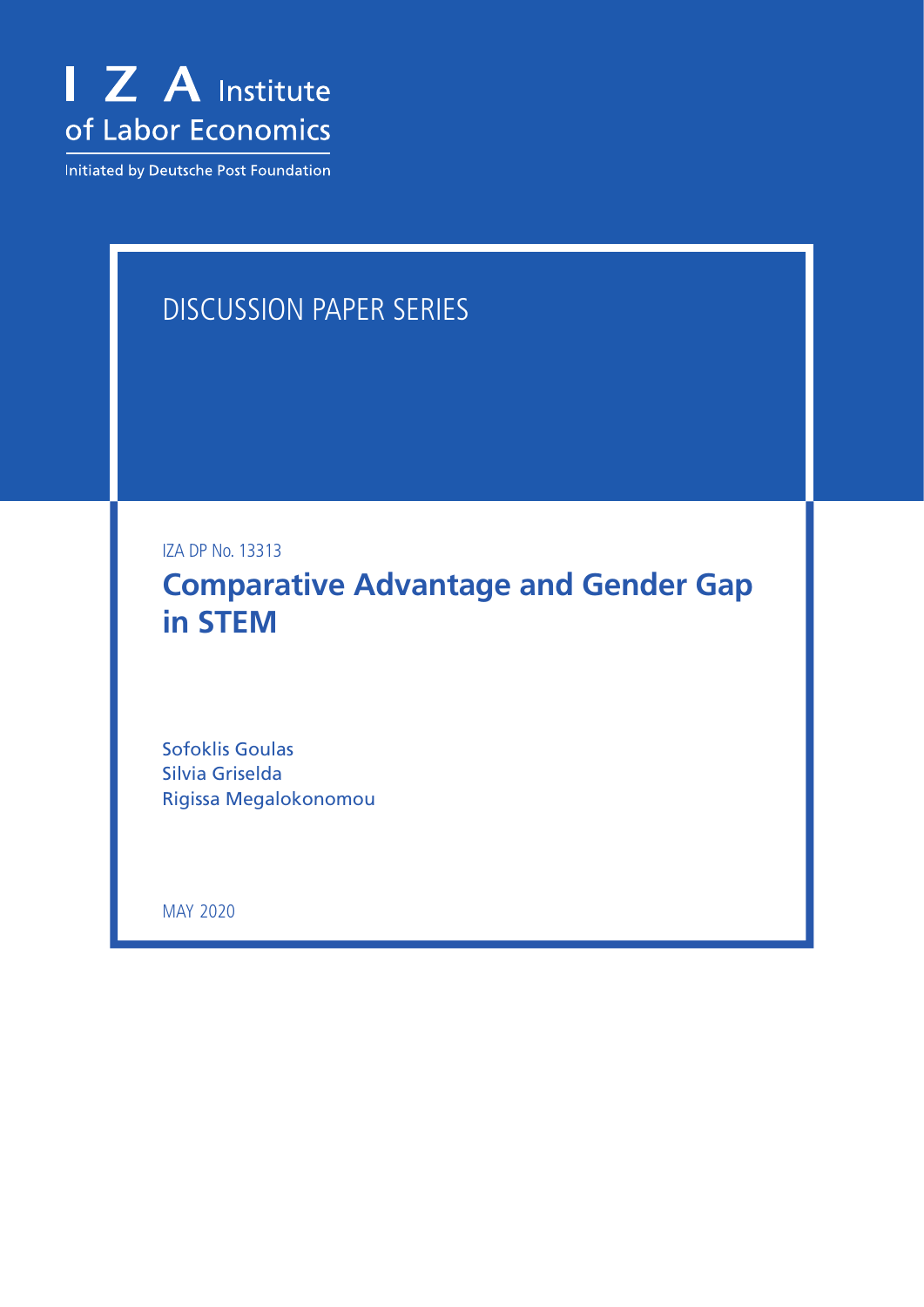

Initiated by Deutsche Post Foundation

# DISCUSSION PAPER SERIES

IZA DP No. 13313

# **Comparative Advantage and Gender Gap in STEM**

#### **Sofoklis Goulas**

*Hoover Institution and Stanford University*

**Silvia Griselda** *University of Melbourne*

**Rigissa Megalokonomou** *University of Queensland and IZA*

MAY 2020

Any opinions expressed in this paper are those of the author(s) and not those of IZA. Research published in this series may include views on policy, but IZA takes no institutional policy positions. The IZA research network is committed to the IZA Guiding Principles of Research Integrity.

The IZA Institute of Labor Economics is an independent economic research institute that conducts research in labor economics and offers evidence-based policy advice on labor market issues. Supported by the Deutsche Post Foundation, IZA runs the world's largest network of economists, whose research aims to provide answers to the global labor market challenges of our time. Our key objective is to build bridges between academic research, policymakers and society.

IZA Discussion Papers often represent preliminary work and are circulated to encourage discussion. Citation of such a paper should account for its provisional character. A revised version may be available directly from the author.

ISSN: 2365-9793

**IZA – Institute of Labor Economics**

| Schaumburg-Lippe-Straße 5-9 | Phone: +49-228-3894-0       |             |
|-----------------------------|-----------------------------|-------------|
| 53113 Bonn, Germany         | Email: publications@iza.org | www.iza.org |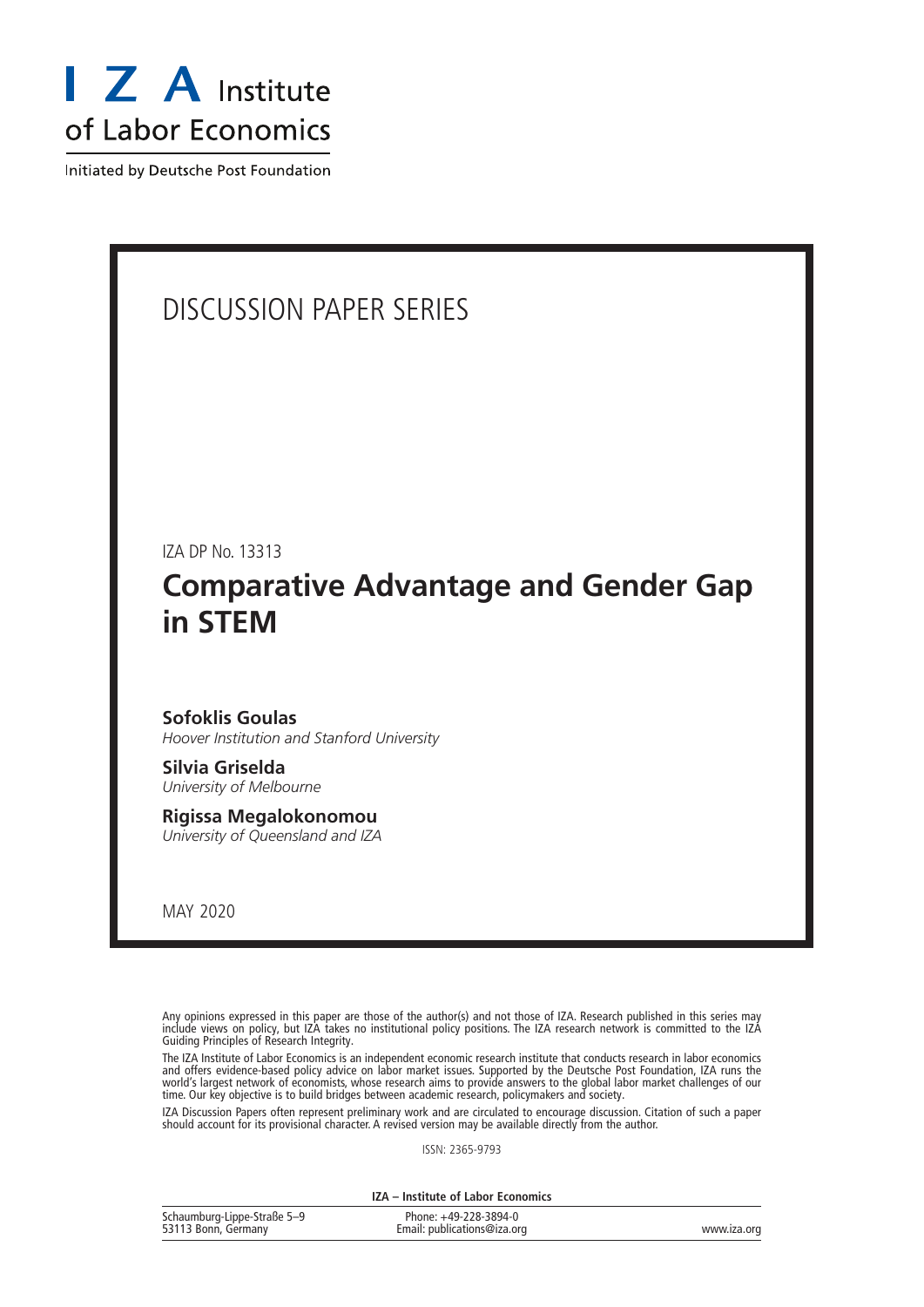# ABSTRACT

# **Comparative Advantage and Gender Gap in STEM\***

Why are females compared to males both more likely to have strong STEM-related performance and less likely to study STEM later on? We exploit random assignment of students to classrooms in Greece to identify the impact of comparative advantage in STEM relative to non-STEM subjects on STEM specialization decisions. We approximate comparative STEM advantage using the within-classroom ranking of the ratio of earlyhigh school performance in STEM over non-STEM subjects. We find that females who are assigned to classroom peers among which they have a higher comparative STEM advantage are more likely to choose a STEM school track and apply to a STEM degree. Comparative STEM advantage appears irrelevant for males. Our results suggest that comparative STEM advantage explains at least 12% of the under-representation of qualified females in the earliest instance of STEM specialization. We discuss the mechanisms that amplify the role of comparative STEM advantage in STEM study.

| <b>JEL Classification:</b> | 121, 124, J24                                        |
|----------------------------|------------------------------------------------------|
| Keywords:                  | gender gap, STEM, random peer effects, ordinal rank, |
|                            | absolute advantage, comparative advantage            |

**Corresponding author:** Silvia Griselda Department of Economics University of Melbourne Carlton VIC 3010 Australia E-mail: sgriselda@student.unimelb.edu.au

<sup>\*</sup> The authors wish to thank Victor Lavy, Antonio Peyrache, Haishan Yuan, Deborah Cobb-Clark, David Johnston, Jiafei Hu and seminar participants at the University of Melbourne and the University of Queensland as well as conference participants at the 32nd Ph.D. conference in Economics and Business at the National University of Australia and the 2020 Australian Gender Economics Workshop for providing useful comments. An earlier version of this paper earned the Mardi Dungey Best Paper Award at the 32<sup>nd</sup> Ph.D. conference in Economics and Business at the Australian National University and the Best Paper Award at the 2020 Australian Gender Economics Workshop at the Queensland University of Technology. Any errors or omissions are our own. Silvia Griselda acknowledges financial support from the University of Melbourne's FBE Doctoral Program Scholarship for this research.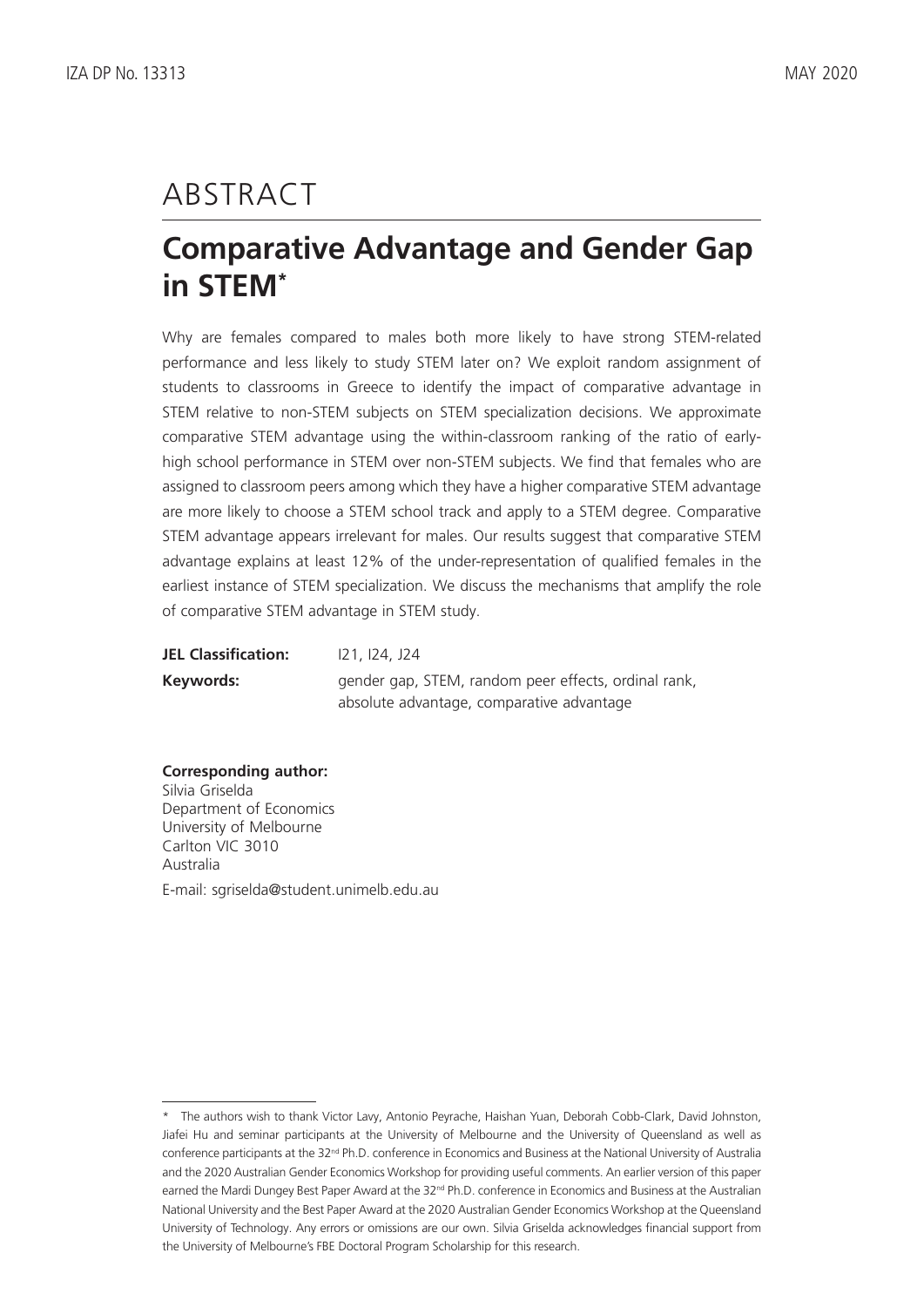# 1 Introduction

It has been established that males are more likely to take mathematically oriented courses in school and obtain bachelor's degrees in computer sciences, engineering, physical sciences, and mathematics disciplines compared to females [\(National Science Foundation,](#page-31-0) [2016,](#page-31-0) [2017\)](#page-31-1). Do we observe these differences because females perform poorly in mathematics and physics in school? The answer is negative. In fact, the under-performance of women in mathematics and physics tests has narrowed or even reversed in many countries, although the gender gaps in STEM university enrollment still remain. According to a recent OECD report on PISA scores, in Iceland, Sweden, Norway, Finland, Israel, Indonesia, and Greece the gender gap in mathematics and science has reversed in favor of females  $(OECD, 2016)$  $(OECD, 2016)$  $(OECD, 2016)$ .<sup>[1](#page-3-0)</sup> Thus, females' low performance in STEM does not fully explain the under-representation of women in STEM disciplines [\(Ceci et al.,](#page-29-0) [2014\)](#page-29-0).

There is still a debate about what shapes gender differences in field and occupation specialization, while existing studies highlight the role of biological, social, psychological, and environmental factors that might influence this gap [\(Benbow,](#page-28-0) [1988;](#page-28-0) [Waber,](#page-32-0) [1976;](#page-32-0) [Steele,](#page-32-1) [1997;](#page-32-1) [Lavy and Mega](#page-31-3)[lokonomou,](#page-31-3) [2019\)](#page-31-3). On top of those factors, students may also be likely to make course taking and degree specialization decisions based on their beliefs about their relative academic abilities [\(Eccles,](#page-29-1) [1983;](#page-29-1) [Wang and Degol,](#page-32-2) [2013;](#page-32-2) [Stoet and Geary,](#page-32-3) [2018;](#page-32-3) [Breda and Napp,](#page-28-1) [2019\)](#page-28-1). In this paper, we study how the relative comparison of one's own academic strengths and weaknesses with respect to her classmates affects a student's decision to select and specialize in a STEM field. To examine this, we introduce the concepts of absolute and comparative advantage among one's classroom peers and consider their role in field specialization decisions. We take two groups of subjects that lead to different university degree programs and occupations: STEM and non-STEM.[2](#page-3-1) Students allocate their time between studying for those two types of subjects, which require different skills. Non-STEM subjects mainly rely on reading, writing, and comprehension skills, while STEM subjects rely mainly on analytical skills. Students might make different time investment and specialization decisions depending on their relative performance in one group of subjects compared to another.

We first investigate whether there exists a gender performance gap in these two types of compulsory subjects, STEM and non-STEM, and then we construct a measure of absolute STEM

<span id="page-3-1"></span><span id="page-3-0"></span><sup>&</sup>lt;sup>1</sup>For more information, see <https://data.oecd.org/pisa/mathematics-performance-pisa.htm>.

<sup>2</sup>This distinction is of high interest, since there is under-representation of females in STEM-related majors, faculties, and occupations. This has important consequences for women, as well as for the entire society. Indeed, STEM occupations generally pay a higher salary; therefore, the lack of women working on these occupations contributes to the widening of the gender wage gap [\(Beede et al.,](#page-28-2) [2011;](#page-28-2) [Sloane et al.,](#page-32-4) [2019;](#page-32-4) [Duflo,](#page-29-2) [2012;](#page-29-2) [Black](#page-28-3) [et al.,](#page-28-3) [2008;](#page-28-3) [Blau and Kahn,](#page-28-4) [2017\)](#page-28-4). Moreover, improved gender diversity in the workplace has been identified as an important driver for the development of new technology and innovations [\(Hong and Page,](#page-30-0) [2001;](#page-30-0) [Clayton and](#page-29-3) [Collins,](#page-29-3) [2014\)](#page-29-3).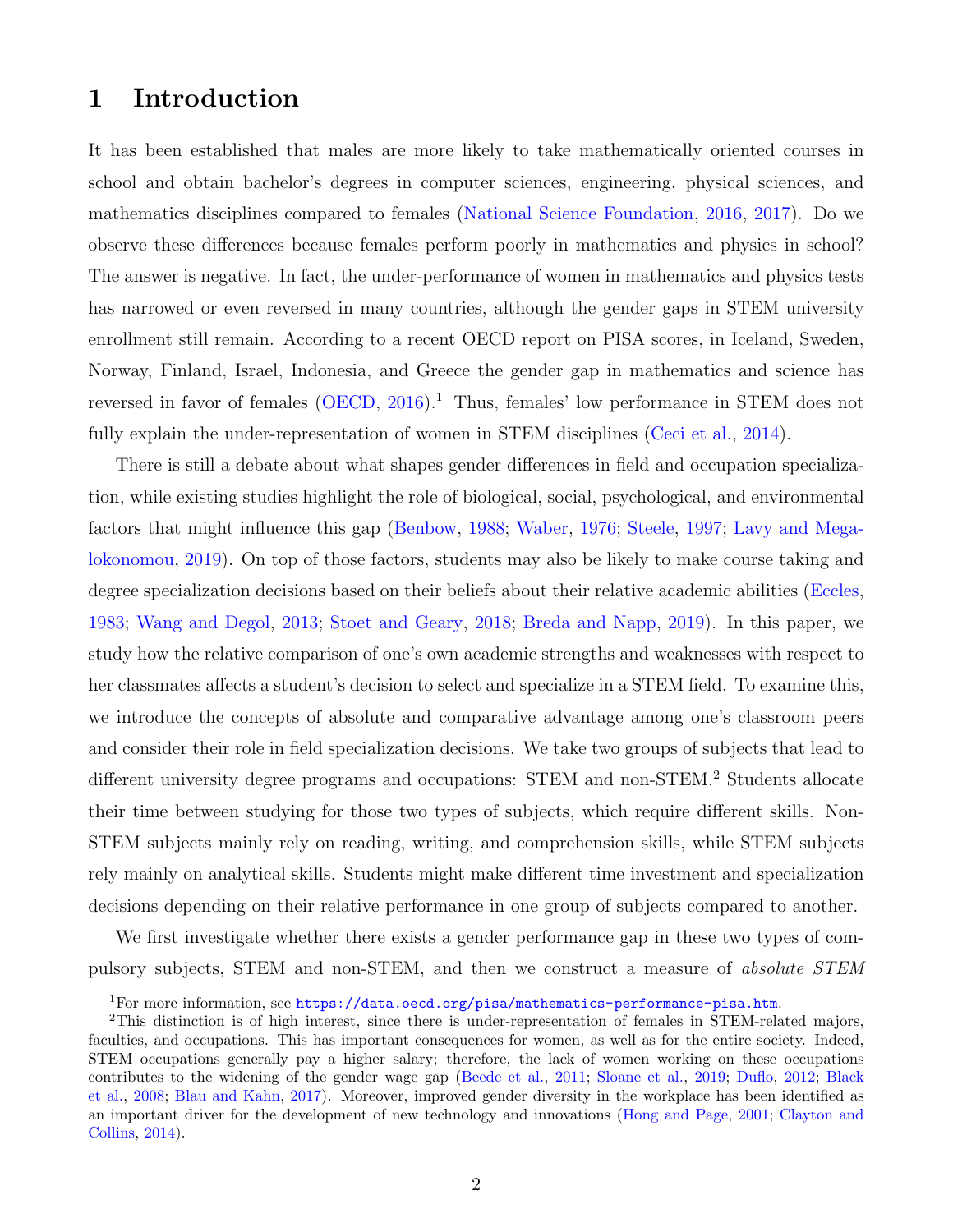advantage. We define absolute STEM advantage as the ratio between a student's average performance in STEM and non-STEM subjects. This measure conceptualizes a student's assessment of her own academic strengths in one group of subjects (i.e., STEM) relative to the other group of subjects (i.e., non-STEM). Then, we construct a measure of *comparative STEM advantage*, which reflects how a student's absolute STEM advantage compares to that of her randomly assigned classmates. We approximate comparative STEM advantage using the within-classroom rank of students' absolute STEM advantage in  $10<sup>th</sup>$  grade. We develop a simple theoretical model to provide insights on why absolute and comparative STEM advantage may affect students' specialization decision.

In our context, students choose at specialization track at the end of the 10<sup>th</sup> grade. This is the first opportunity students get to specialize in a field during their school career. We observe students' STEM specialization decision in this instance. We also consider students end-of-high school STEM specialization outcomes by looking at their university degree applications. In this paper, we ask the following question: what is the causal effect of comparative STEM advantage, measured early in high school, on the longer term likelihood of STEM specialization for males and females? To answer this question, we use new data for more than 70,000 students from a sample of 123 public high schools in Greece. We exploit an institutional setting in which students in the beginning of high school  $(10<sup>th</sup> grade)$  are quasi-randomly (alphabetically based on surname) assigned to classrooms. Student stay for all courses with the same classmates for the whole school year. We rely on the assumption that people naturally make comparisons with others within their peer group [\(Festinger,](#page-30-1) [1954\)](#page-30-1) using ordinal rank [\(Tincani,](#page-32-5) [2017;](#page-32-5) [Bursztyn and Jensen,](#page-28-5) [2015\)](#page-28-5). We believe that students have a decent understanding of their relative standing within their classroom due to repeated interactions with their classmates and their teachers.

To illustrate our identification strategy, consider two students with the same average performance in STEM and non-STEM, and thus the same absolute STEM advantage. The first student is assigned to a classroom in which all peers have a lower absolute STEM advantage compared to her. Therefore, this student ranks at the top of her classroom in terms of her absolute STEM advantage. The second student is assigned to a classroom (same average classroom characteristics and inputs as the other classroom) in which two peers have a higher absolute STEM advantage compared to her. Therefore, she ranks third in terms of absolute STEM advantage within her classroom. Our basic idea is to compare the specialization outcomes of pupils who have the same characteristics and the same raw performances, but they are–by chance–in groups in which they have a different relative standing in absolute STEM advantage, due to practically random peer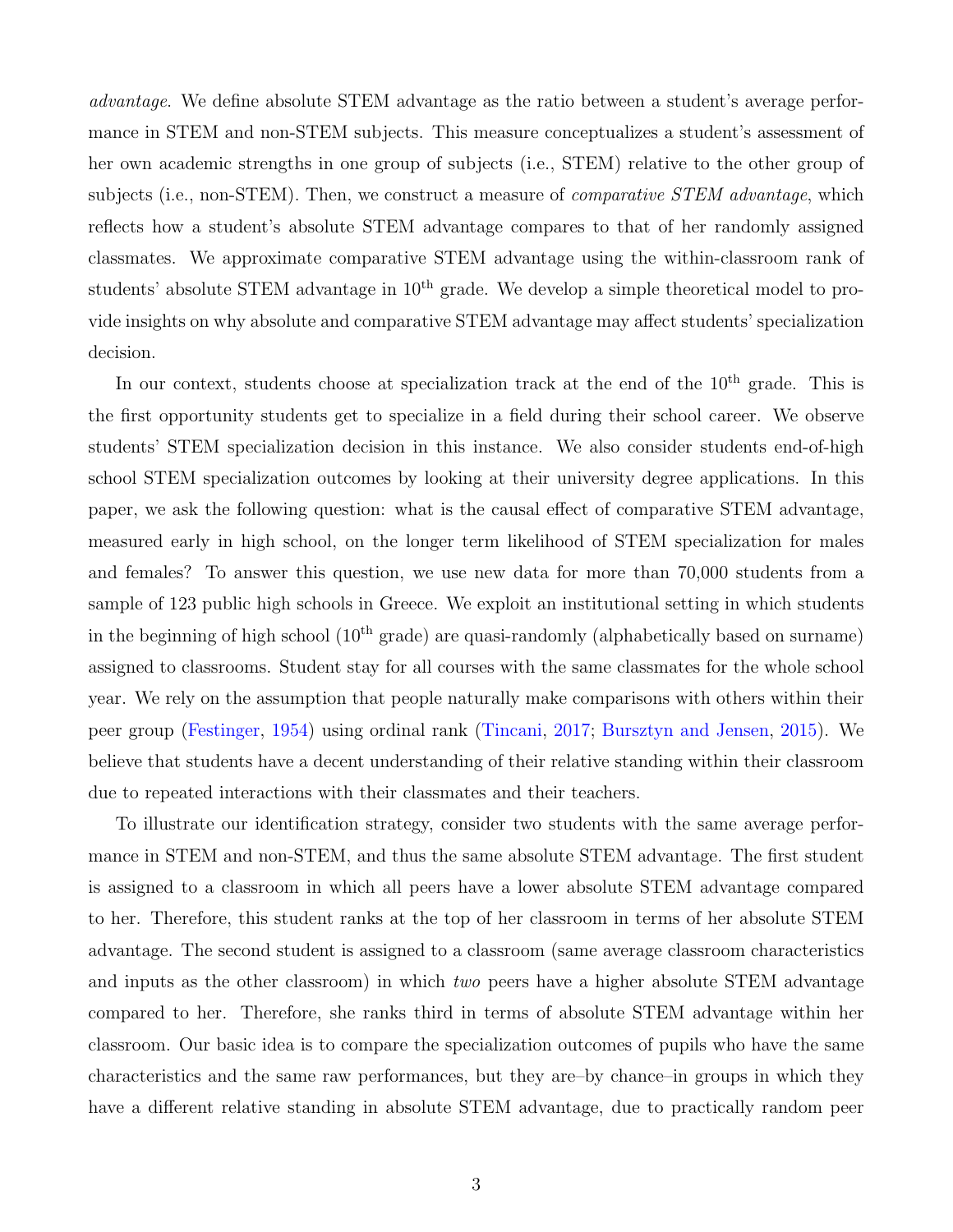group formation. It is important to highlight that our identification strategy exploits variation in the dispersion of absolute STEM advantage within classrooms of the same average characteristics and inputs. This idiosyncratic variation arises because of small class size.

Our findings can be summarized as follows: First, we confirm two descriptive evidence of the literature: (1) females outperform males in both STEM and non-STEM subjects<sup>[3](#page-5-0)</sup> and (2) females score much higher than males in non-STEM subjects than they do in STEM subjects. We find that females have a lower comparative STEM advantage among quasi-random classmates than males. Second, we exploit random variation in one's relative standing within her classroom to study the impact of comparative STEM advantage on future specialization decisions. We find that an increase in comparative STEM advantage by two positions within the classroom<sup>[4](#page-5-1)</sup>, leads to an increase in the likelihood of enrolling into a STEM track by 1.9 percentage points for females. The effect is much smaller or not statistically different from zero for males. Our findings suggest that between 4 and 6 percentage points of the 34-percentage-point gender gap (or 12-18%) in initial STEM specialization in high school is attributable to the influence of comparative STEM advantage.

Our findings show that comparative STEM advantage has longer term implications. In particular, we show that one's comparative STEM advantage in grade 10 has implications on students' preferences two years later, when they apply to university degree programs. Specifically, we find that assignment to a classroom that increases a student's comparative STEM advantage by 10%, increases her likelihood to apply for a STEM degree at the university of around 1% for females, while males are not affected. We also find significant effect of comparative STEM advantage on STEM performance in grades 11 and 12. We find similar results when the comparative STEM advantage is computed with respect to the same gender classmates, and weaker effects when it is computed with respect to school-cohort peers. Our results highlight the role of comparative STEM advantage in the under-representation of females in STEM disciplines.

We conduct a series of robustness exercises to provide further support to our identification strategy. First, we show that results remain similar when we use different functional forms of absolute STEM advantage. Our preferred specification includes a flexible non-linear functional form for absolute STEM advantage, but the results remain similar when a linear, quadratic, cubic, quartic, or quintic functional form is used. Second, we show that students at different parts of the comparative STEM advantage distribution do not have a different attrition behavior. Our results remain similar when we account for attrition weights in the main specification (inverse attrition

<span id="page-5-0"></span><sup>&</sup>lt;sup>3</sup>This finding has been established through meta-analysis [\(O'Dea et al.,](#page-31-4) [2018\)](#page-31-4).

<span id="page-5-1"></span><sup>&</sup>lt;sup>4</sup>This is equivalent to a 10% increase in comparative STEM advantage.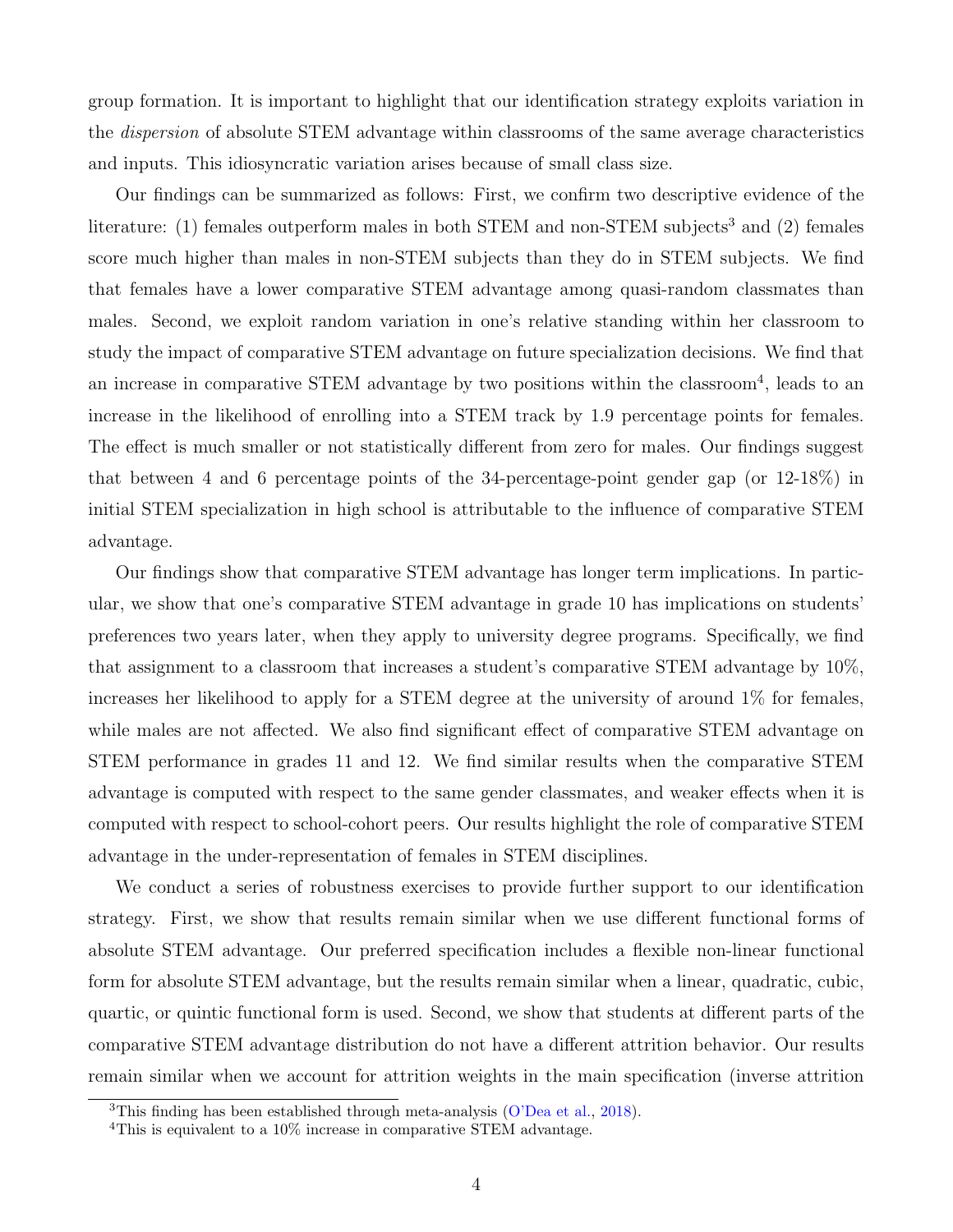weights). Third, we use student performance measured in different times and find that our results remain qualitatively unaffected. Forth, we show that our results are robust when we use a different STEM definitions for subjects and degree programs.

Our study moves beyond the existing literature in several important ways. First, we contribute to the literature of field specialization decisions in education. To our knowledge, we are the first to incorporate the concepts of absolute and comparative advantage in the classroom and causally address the latter. In other words, we put together two dimensions of comparison: the within individual comparison in different sets of skills and the social comparison of those with others. These factors help us explain what drives students into different specializations. The within individual comparison of one's relative strengths and weaknesses refers to absolute STEM advantage.[5](#page-6-0) The second dimension of comparison refers to one's strengths in different fields relative to the strengths of others around them. According to [Tversky and Kahneman](#page-32-6) [\(1974\)](#page-32-6) individuals adopt cognitive short-cuts, such as the use of ordinal information, when they compare themselves with others. Therefore, we proxy one's comparative advantage in one group of subjects compared to the other, by using the rank in STEM relative to non-STEM performance within the classroom. The research design in recent works does not incorporate within-individual skill comparison [\(Elsner](#page-29-4) [and Isphording,](#page-29-4) [2017;](#page-29-4) [Murphy and Weinhardt,](#page-31-5) [2018;](#page-31-5) [Elsner et al.,](#page-30-2) [2018;](#page-30-2) [Delaney and Devereux,](#page-29-5) [2019\)](#page-29-5).

Secondly, we contribute to the identification of rank. While previous studies exploit nonrandom variation in cohort composition within schools [\(Elsner and Isphording,](#page-29-4) [2017;](#page-29-4) [Murphy and](#page-31-5) [Weinhardt,](#page-31-5) [2018;](#page-31-5) [Delaney and Devereux,](#page-29-5) [2019\)](#page-29-5), we exploit within school-cohorts idiosyncratic variation in classrooms' ability composition. While the former cannot exclude the possibility of confounding school-cohort shocks, we are able to control for this unobserved endogeneity in our identification. In other words, we exploit random variation of students' abilities in classrooms within the same cohort and school, to account for cohort selection bias. The ideal research design to disentangle the effects of within-individual and across-individual comparisons would require identical students to be randomly assigned to peer groups. Those peer groups need to have the same group characteristics, but different ability distributions, which would result in students standing in different ranked positions in their peer group distribution. The alphabetical assignment of students to peer groups that we exploit in this paper resemble the ideal quasi-experiment.

<span id="page-6-0"></span><sup>&</sup>lt;sup>5</sup>Some biological explanations have been proposed regarding the higher performances of males in STEM compared to non-STEM subjects in some countries, and their higher propensity to enroll in STEM related disciplines. The main research in this area includes analysis on diversity in brain composition [\(Gur et al.,](#page-30-3) [1999;](#page-30-3) [De Bellis et al.,](#page-29-6) [2001;](#page-29-6) [Cahill,](#page-28-6) [2005;](#page-28-6) [Gallagher and Kaufman,](#page-30-4) [2005\)](#page-30-4), males' greater spatial orientation due to evolutionary foundation [\(Gaulin et al.,](#page-30-5) [1988\)](#page-30-5), or the influence of more complex environments [\(Berenbaum et al.,](#page-28-7) [2008\)](#page-28-7).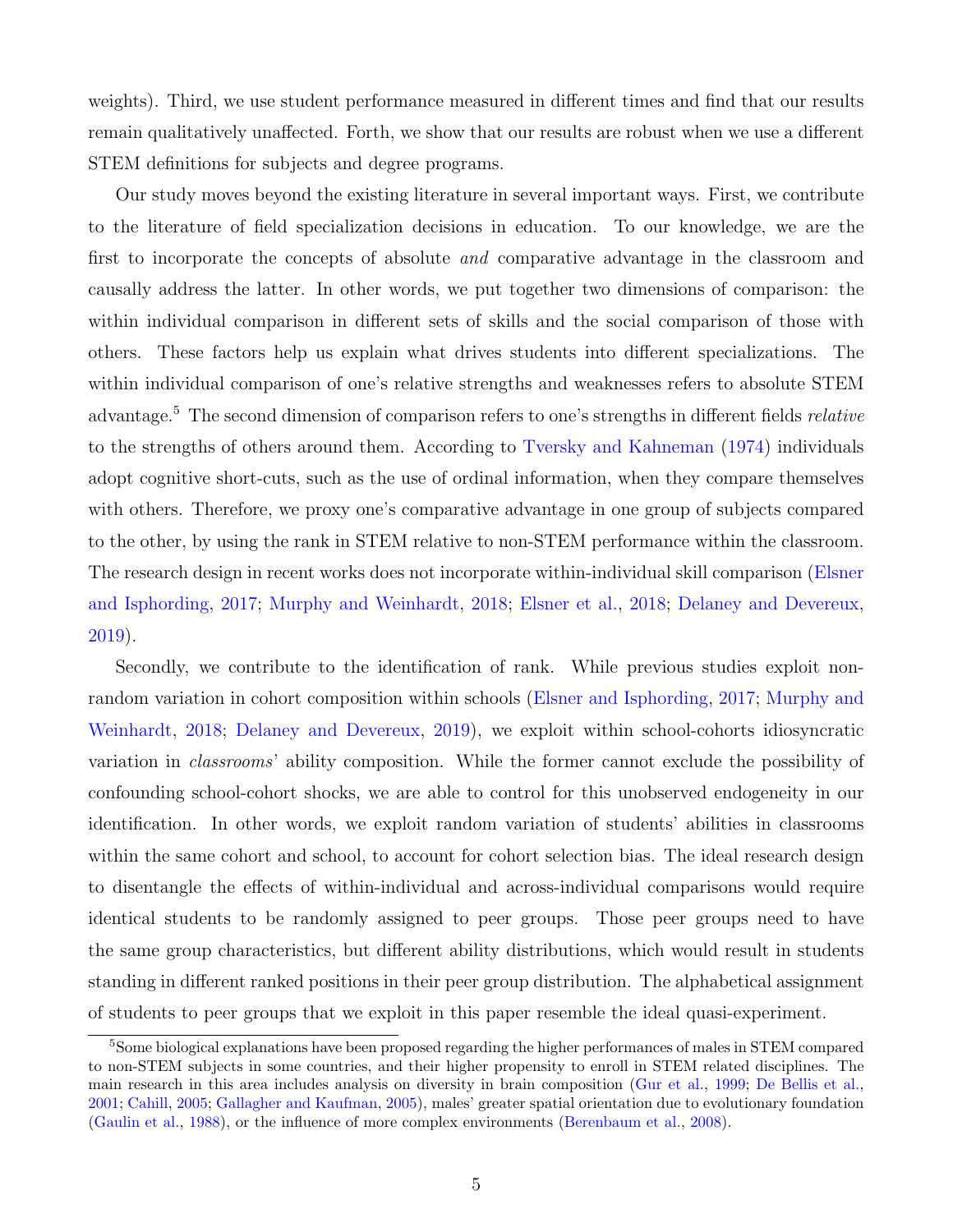The third contribution of our study relates to the broad external validity of our findings. Our study is the first one that explores social comparisons using the full support of the ability distribution. Unlike [Elsner et al.](#page-30-2) [\(2018\)](#page-30-2) who explore social comparisons at one Dutch business school, our results draw from a broader range of the ability distribution. We consider students before specializing in different fields for the first time in their school careers. Understanding the impact of social comparisons at first instance of student specialization may be of particular policy relevance.

We also contribute to the literature on the longer-term effects of rank in education, by looking at longer-term STEM study decisions. In particular, we provide evidence that students' comparative advantage in STEM in grade 10 affects not only their STEM specialization decision in grade 11, but also their decision to apply to a 4- or 5-year STEM university degree program. Our study helps explain why females choose to specialize in non-STEM disciplines, which are associated with lower wages, even though females outperform males in both STEM and non-STEM subjects.

Finally, we contribute to the literature of gender differences in responsiveness to grade information. [Owen](#page-32-7) [\(2010\)](#page-32-7) finds that females are more likely to use grades as feedback about their ability at a higher extend compared to males. Females may perceive lower grades as confirmation of stereotypes that females may not be as good as males in STEM subjects.[6](#page-7-0) Our findings highlight not only that females may be more sensitive to grades than males, but also that females may be more attentive to their ordinal comparison within their groups of reference than males.

# <span id="page-7-1"></span>2 A Simple Model of STEM Specialization

In this section, we develop a simple theoretical framework to motivate why comparative STEM advantage may affect STEM specialization. This theoretical framework explores the channels through which the comparison of academic strengths in different fields within the same individual as well as between individuals may influence student STEM specialization decision. The goal of this framework is not to motivate an empirical strategy but to highlight the key conditions under which comparative STEM advantage may have a distinct influence on STEM study.

The idea that individuals with heterogeneous skill levels may compare their own skills with those of other individuals is not new in the literature. In the seminal Roy-Borjas model of self-selection

<span id="page-7-0"></span> ${}^{6}$ A study in psychology corroborates the idea that female students are more likely to attribute negative feedback to their own low ability than male students [\(Dweck et al.,](#page-29-7) [1978\)](#page-29-7). Also, [Rask and Tiefenthaler](#page-32-8) [\(2008\)](#page-32-8) highlight that women have a greater grade reliance, especially with respect to STEM-related subjects, while a negative feedback may simply bolster up and confirm their negative stereotypes. [Steele](#page-32-1) [\(1997\)](#page-32-1) discuss how women in quantitative fields encounter stereotype threats which challenge their ability to identify themselves within those fields.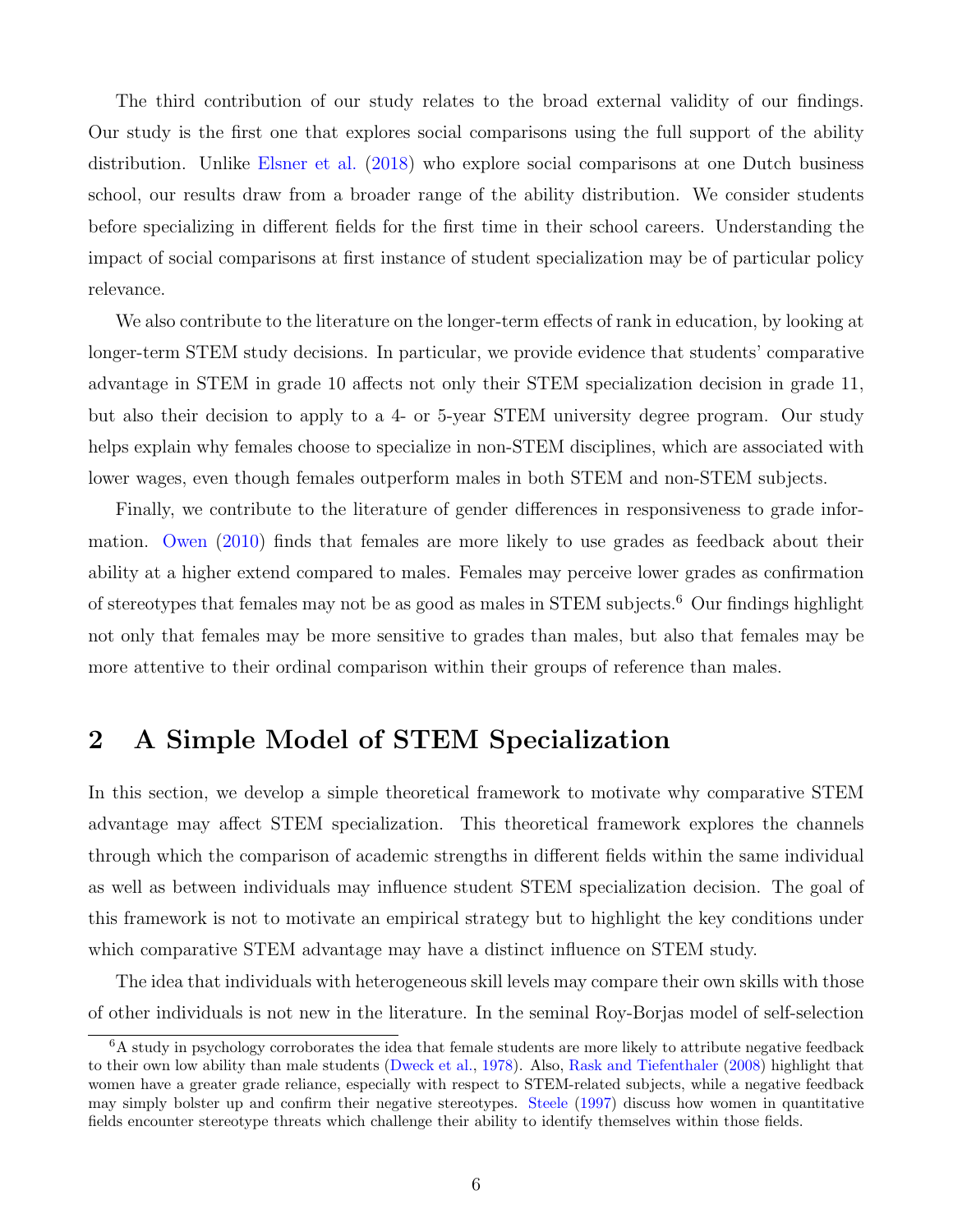[\(Roy,](#page-32-9) [1951;](#page-32-9) [Borjas,](#page-28-8) [1987\)](#page-28-8), specialization decisions are shown to rely heavily on the distribution of skills and abilities within and across individuals. [Eccles](#page-29-1) [\(1983\)](#page-29-1)'s expectancy value theory, supported by the empirical evidence from the US by [Wang et al.](#page-32-10) [\(2013\)](#page-32-10) and [Gardner](#page-30-6) [\(2016\)](#page-30-6), suggests that students use their own relative performance to evaluate their academic strengths and consequently decide on STEM-related study decisions. At the same time, [Zafar](#page-33-0) [\(2011\)](#page-33-0); [Bobba](#page-28-9) [and Frisancho](#page-28-9) [\(2016\)](#page-28-9) identify social comparison as a crucial driver for study decisions in different fields of study. Exploring the theoretical underpinnings of the STEM specialization decision allows us to deduce the conditions under which the social comparison of different skills might lead to under-representation of qualified individuals in occupations associated with those skills.

Suppose that there are many individuals  $i \in I$ , who interact in a peer environment. Each individual chooses a specialization that maximizes her utility. Each specialization leads to an occupation that employs the skills related to this specialization intensively. There are only two specializations: STEM (which would lead to occupations such as engineer), and non-STEM (which would lead to occupations such as lawyer). The utility function of individual  $i$  specializing in k (STEM or non-STEM) is an increasing function of monetary returns,  $w_i^k$ , and non-monetary returns,  $p_i^k$ , that may allow for substitution. For exposition, we assume the following multiplicative utility function without loss of generality:

$$
U_i^k = f(p_i^k, w_i^k) = p_i^k \cdot w_i^k \text{ where } k = \{S, NS\}
$$

so that  $\frac{\partial U_i^k}{\partial p_i^k} > 0$ ,  $\frac{\partial U_i^k}{\partial w_i^k} > 0$ . Suppose the non-monetary return, associated with idiosyncratic preference for specialization k, takes a scalar form. The non-monetary return,  $p_i^k$ , represents the individual  $i$ 's preference for specialization k, which could reflect, inter alia, non-pecuniary aspects of the occupation associated with specialization  $k$ . Suppose also that the monetary return to specialization k, associated with earnings from labor in a k-related occupation, is an increasing function of individual *i*'s own competence in k,  $\alpha_i^k$ , and a decreasing function of the competence of every other individual in k,  $\alpha_{-i}^k$ , where  $-i \in I - \{i\}$ ,<sup>[7](#page-8-0)</sup> as follows:

$$
w_i^k = f(\alpha_i^k, \alpha_{-i}^k) \quad \text{where } \alpha_i^k, \alpha_{-i}^k > 0
$$

so that  $\frac{\partial w_i^k}{\partial \alpha_i^k} > 0$ ,  $\frac{\partial w_i^k}{\partial \alpha_i^k} < 0$  and  $\frac{\partial^2 w_i^k}{\partial \alpha_i^k \delta \alpha_{-i}^k} < 0$ . The key assumption of our theoretical framework is that an individual's expected earnings in a k-related occupation is proportional to her competence

<span id="page-8-0"></span><sup>&</sup>lt;sup>7</sup>We think of -*i* as a series of all contenders of *i*. Thus,  $\alpha_{-i}^k$  may be thought of as a vector with every contender's competence in k.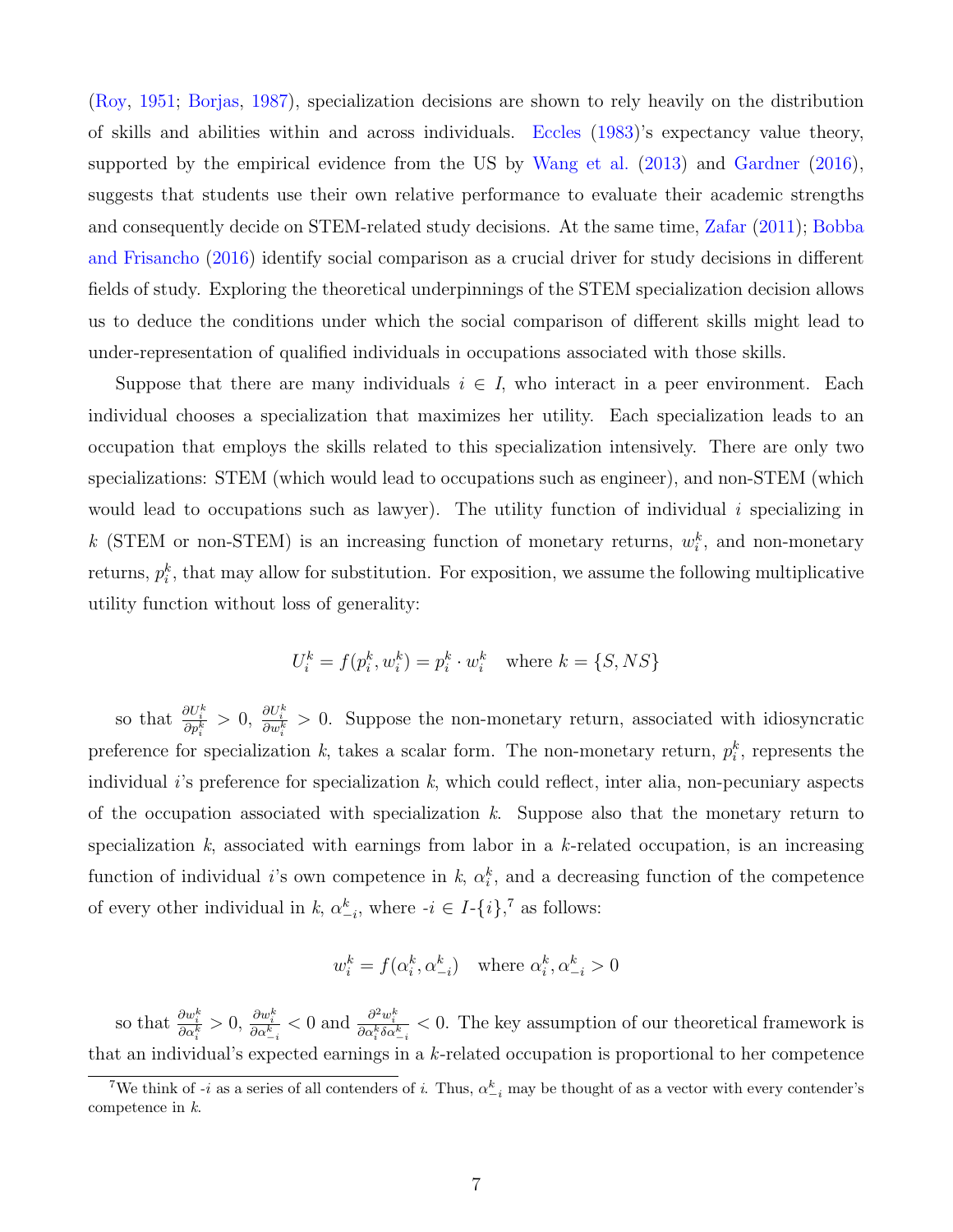in k relative to competence of others in the same discipline.<sup>[8](#page-9-0)</sup> For simplicity, assume that each individual is small enough compared to the labor market, so that their decision to follow a  $k$ specialization and consequently a  $k$ -related occupation will not influence the market competence  $\alpha_{-i}^k$  or the market wage  $w^k$ . For exposition, suppose a multiplicative monetary return function of the following form:

$$
w_i^k = \lambda^k \left(\frac{\alpha_i^k}{\alpha_{-i}^k}\right)
$$

where  $\lambda^k$  denotes the marginal expected return to relative competence in discipline k. Individual i would specialize in STEM if and only if:

<span id="page-9-1"></span>
$$
U_i^S > U_i^{NS}
$$

$$
\Leftrightarrow p_i^S \cdot \lambda^S \left(\frac{\alpha_i^S}{\alpha_{-i}^S}\right) > p_i^{NS} \cdot \lambda^{NS} \left(\frac{\alpha_i^{NS}}{\alpha_{-i}^{NS}}\right)
$$

$$
\Leftrightarrow \frac{\frac{\alpha_i^S}{\alpha_i^{NS}}}{\frac{\alpha_i^S}{\alpha_{-i}^{NS}}} > \frac{p_i^{NS} \cdot \lambda^{NS}}{p_i^S \cdot \lambda^S}
$$
(1)

where  $\frac{\alpha_i^S}{\alpha_i^{NS}}$  represents student *i*'s own absolute advantage in STEM and  $\frac{\alpha_{-i}^S}{\alpha_{-i}^{NS}}$  represents the absolute STEM advantage of others that student i competes with. The LHS of decision rule [\(1\)](#page-9-1) is a cardinal measure of comparative STEM advantage. In the case of a school or classroom environment, student i is likely to compete with her school or classroom peers, respectively. Thus, a student is likely to compare her absolute STEM advantage to the absolute STEM advantage of each of her school or classroom peers. If we assume for simplicity that  $p_{NS} \cdot \lambda^{NS} = p_S \cdot \lambda^S$ , then decision rule [\(1\)](#page-9-1) becomes  $\frac{\alpha_i^S}{\alpha_i^{NS}} > \frac{\alpha_{-i}^S}{\alpha_{-i}^{NS}}$ , suggesting that an individual chooses to specialize in STEM only when her strength in STEM relative to non-STEM exceeds her peer's strengths in STEM relative to non-STEM.

Naturally, students may not know the  $\alpha$ 's of every other person in the student general population and thus may not know how their own academic strengths compare to those of everyone else. Students may instead use a proxy an estimate of how their strengths compare to the strengths of their classroom peers because they interact with them for a considerable part of the day.

The intuition drawn from our theoretical discussion can motivate the following hypothesis relating to STEM specialization to be tested empirically: the fewer others (contenders) there are

<span id="page-9-0"></span><sup>&</sup>lt;sup>8</sup>This assumption is not too heroic. Consider the sorting algorithm based on which students gain admission to tertiary education. Consider also that more competitive STEM (non-STEM) degrees may be associated with higher expected earnings than less competitive STEM (non-STEM) degree programs.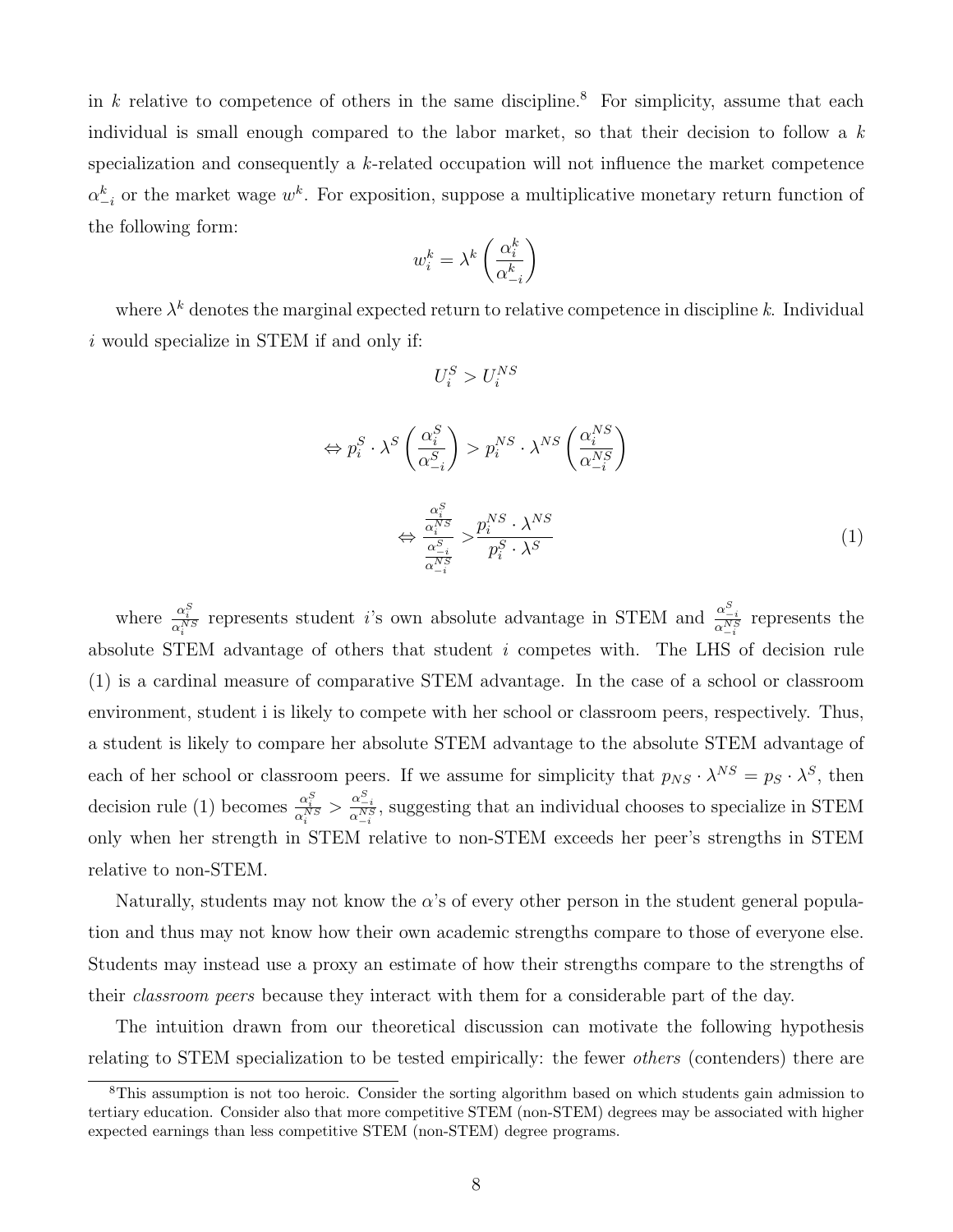that outperform an individual in terms of competence in STEM relative to non-STEM, the more likely that individual is to specialize in STEM, ceteris paribus. We investigate this hypothesis is section [4.](#page-12-0)

## 3 Data and Institutional Framework

In this section, we describe the data and institutional setting of school and classroom assignment. We also describe the processes of track specialization in high school and college application in Greece. We conducted a secondary data collection by visiting and retrieving administrative data from a sample of 123 public schools<sup>[9](#page-10-0)</sup> and more than 70,000 students. Our school sample corresponds to roughly 10% of public schools in Greece.

Each student record contains an individual identifier, a school and classroom identifier, and detailed demographic information on the student: year of birth, gender, a complete track enrollment history, high-school graduation status, high-school graduation year, and test scores for each student in each subject and grade. We have information for all high school grades, namely  $10<sup>th</sup>$ ,  $11<sup>th</sup>$ , and  $12<sup>th</sup>$  grades. The panel data spans between 2001 and 2009. We also obtained access to administrative records collected by the Hellenic Ministry of Education. For each university applicant, we have information on the degrees they applied for. We link each student's file with the administrative records that include post-secondary application information.

The educational system in Greece is highly centralized [\(OECD,](#page-31-6) [2018\)](#page-31-6). Students are assigned to public schools through zoning based on their residential address and geographical proximity to a school.[10](#page-10-1) Once students enroll in a given high school, they are assigned to a physical classroom where they take all courses. The assignment of students and teachers to classrooms within each school is random.<sup>[11](#page-10-2)</sup> In particular, in accordance with a law that is strictly enforced, students are allocated to classrooms in an alphabetical order based on their surname. Students are not allowed to switch classrooms. This alphabetical classroom assignment allows for a randomization of peer characteristics in the classroom, which we show later.

We identify three subjects as STEM-related: Algebra, Physics and Chemistry; and three subjects as non-STEM-related: Modern Greek, Greek Literature, and Ancient Greek. These six subjects are compulsory and attended by all students from grade 10 to grade 12. We approximate

<span id="page-10-0"></span><sup>9</sup>Using data from the same environment, we have shown that the sample is nationally representative with regards to several important variables, such as female share, track choice [\(Goulas and Megalokonomou,](#page-30-7) [2015\)](#page-30-7).

<span id="page-10-1"></span> $10F$ amilies have no room for enrolling their children into a different public school than the one assigned, as they are required to provide proof of their residential address and utility bills.

<span id="page-10-2"></span><sup>&</sup>lt;sup>11</sup>Evidence of this random assignment in the same context can be found in [Lavy and Megalokonomou](#page-31-3) [\(2019\)](#page-31-3).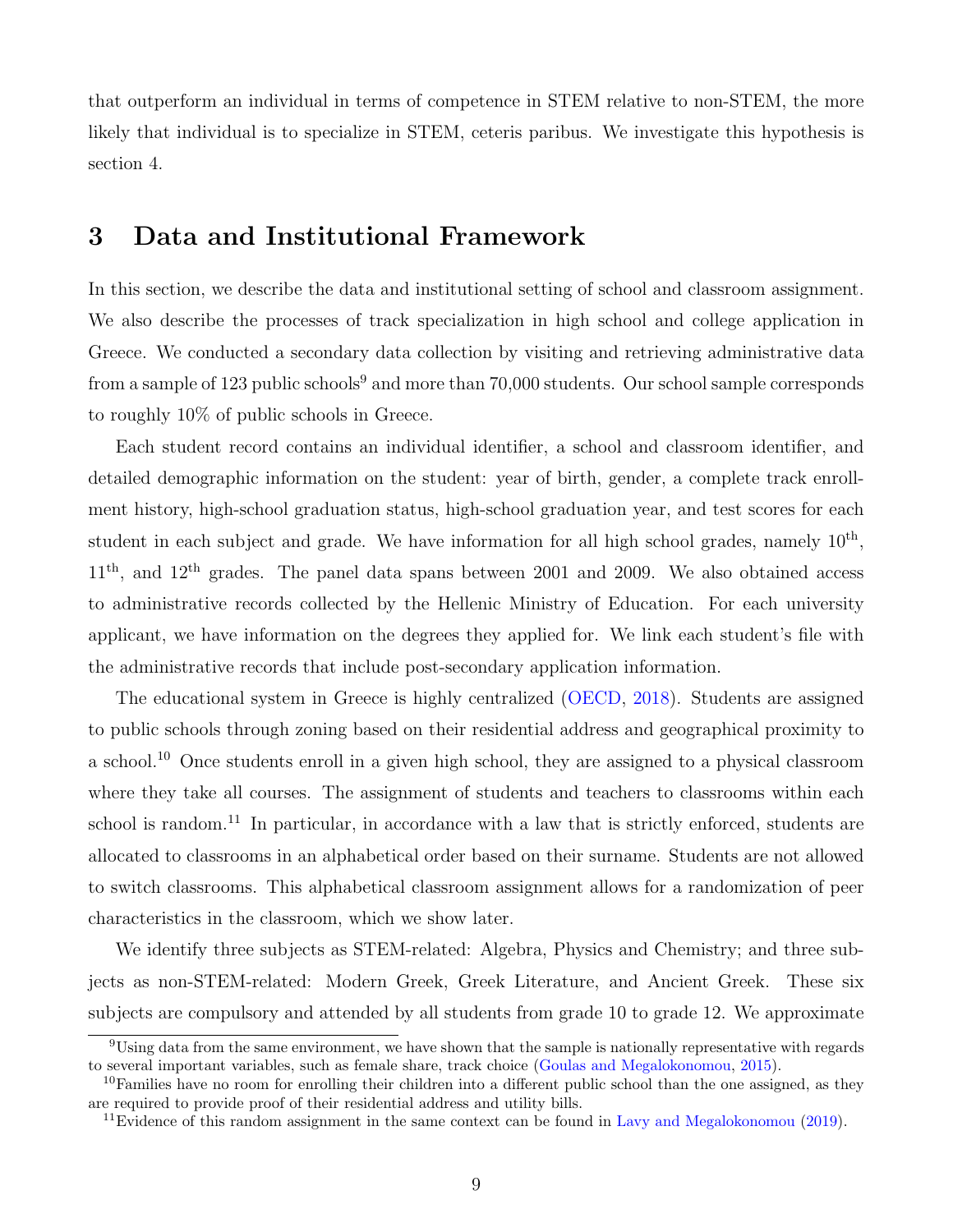the concept of individual competence in STEM relative to non-STEM, presented in section [2,](#page-7-1) using the ratio between average scores in STEM over non-STEM subjects for each student. Thus, we define absolute STEM advantage<sup>[12](#page-11-0)</sup> as follows:

<span id="page-11-7"></span>
$$
Student i's Absolute STEM Advantage = \frac{Student i's Av. score in STEM subjects}{Student i's Av. score in non-STEM subjects}
$$
 (2)

The first instance students have to choose a specialization track is between the end of the  $10<sup>th</sup>$ and the beginning of the 11th grade. The available tracks are Classics, Science, and Information Technology. Each track requires students to take different sets of courses in order to graduate. Students may choose to remain in the same track or change tracks between the end of the  $11<sup>th</sup>$ and the beginning of the  $12<sup>th</sup>$  $12<sup>th</sup>$  grade.<sup>[13](#page-11-1)</sup> Figure 1 shows the timeline of the choices high school students face. We categorize Classics track as a non-STEM track, while we categorize Science and Information Technology tracks as STEM tracks. There is no minimum performance threshold for students to enroll in any track. All schools offer these three tracks. Each track has different compulsory subjects. At the end of each year, all students take final exams in the courses they took during the same academic year.<sup>[14](#page-11-2)</sup> We use the  $10<sup>th</sup>$  grade performance in final exams to compute our main variables.[15](#page-11-3)

University admission is centralized and administered by the Ministry of Education. To apply for a university degree program students must participate in standardized national exams at the end of 12th grade. After students take these national exams, university applicants submit a list of their preferred tertiary degree programs<sup>[16](#page-11-4)</sup> to the Ministry of Education [\(OECD,](#page-31-6) [2018\)](#page-31-6).

We consider two educational outcomes: STEM track choice in grade 11 and application to a university STEM degree program. We consider as university STEM degree programs all degree programs offered at Science university departments, as well as Engineering and Technology departments. Health sciences, such as Medicine and Biology are not considered STEM, nor Business and Economics.[17](#page-11-5) The two outcomes variables are nested in the sense that only students who attended a STEM track in the  $12<sup>th</sup>$  grade can apply to a STEM degree program.<sup>[18](#page-11-6)</sup> Finally, we look at the

<span id="page-11-0"></span> $12$ We discuss the association between absolute STEM advantage on future study decision in the Appendix.

<span id="page-11-1"></span><sup>&</sup>lt;sup>13</sup>Only 0.7% of students in our sample move to a different track after the end of grade 11.

<span id="page-11-3"></span><span id="page-11-2"></span><sup>&</sup>lt;sup>14</sup>Students must achieve sufficient performance in their final exams to progress to the next grade.

<sup>&</sup>lt;sup>15</sup>In section [5.1.5](#page-21-0) we show that our result are robust when we use the performance in the first semester instead of the final exam performance in  $10^{th}$  grade.

<span id="page-11-4"></span><sup>16</sup>By degree program we mean a department at a specific university. Each university department offers exactly one bachelor degree program (ptychion).

<span id="page-11-5"></span><sup>&</sup>lt;sup>17</sup>In table [A7](#page-56-0) we show that our main results are robust to the inclusion of both Health Sciences and Business and Economics in the definition of STEM departments.

<span id="page-11-6"></span><sup>18</sup>Students in the Classics track may apply to a STEM degree program at a penalty (in the form of reduction of their test scores) and only if they take national exams in the STEM courses. This scenario corresponds to a negligible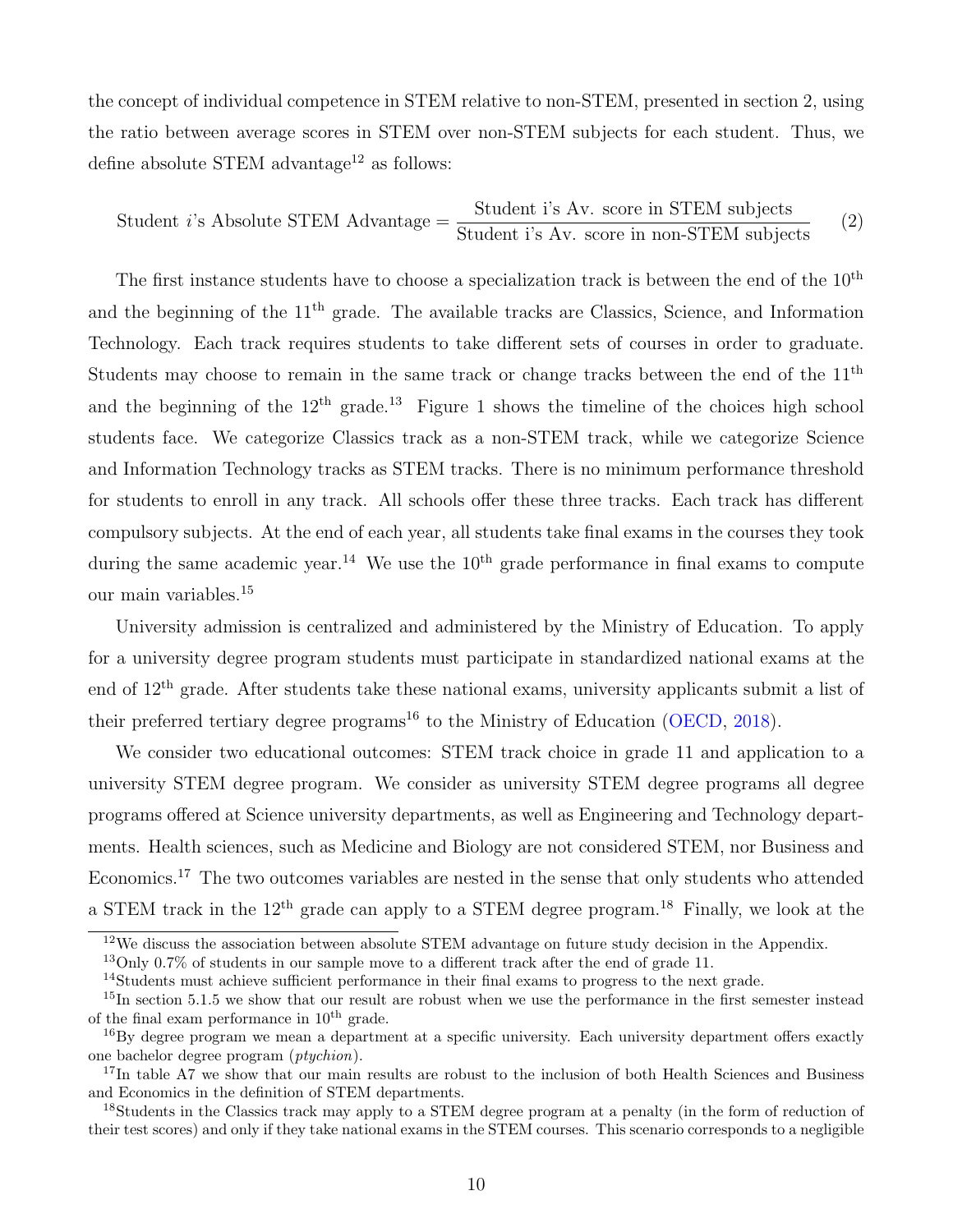average performance in STEM subjects in grades 11 and 12, as an outcome.

### 3.1 Descriptive Statistics

Panel A of Table [1](#page-34-0) shows the average performance by gender and subject. Females perform, on average, significantly higher than males in almost every subject. We plot those performance differences by gender in Figure [2.](#page-43-0) We show that indeed females outperform males much more in non-STEM than in STEM subjects.<sup>[19](#page-12-1)</sup> Panel B in Table [1](#page-34-0) shows that females' over-performance are even higher in non-STEM  $(=1.594)$  compared to STEM  $(=0.349)$ . The class level differences for males and females are not statistically different from zero, indicating that the class randomization has been indeed successful. Combining these, females have a lower comparative advantage in STEM subjects compared to males (0.409 for females and 0.487 for males). Panel C shows that despite of females' over-performance in both STEM and non-STEM subjects, they are 34% less likely to choose a STEM track at the end of grade 10, and 6.2% less likely to apply for a STEM university placement, conditional on attending a STEM track in previous grades.  $^{20}$  $^{20}$  $^{20}$ 

Figure [A3](#page-62-0) shows the shares of females and males by quintile of performance in STEM and non-STEM subjects. The top figure shows that 55% are females across all quintiles of STEM performance, including the top quintile (5th quintile). The bottom figure shows that in the top quintile of non-STEM performance, the proportion of females is much higher (75% are females, while only 25% are males). Table [A1](#page-49-0) shows summary statistics for STEM specialization by gender. The difference in comparative STEM advantage for individuals who specialize in STEM compared to those who specialize in non-STEM are larger for males than females.<sup>[21](#page-12-3)</sup>

## <span id="page-12-0"></span>4 The Effect of Comparative STEM Advantage

In this section, we empirically examine the relationship between a student's comparative STEM advantage and her likelihood to specialize in STEM, ceteris paribus. In other words, we attempt to tease out the distinct role of comparative STEM advantage on future STEM specialization outcomes, while controlling for absolute STEM advantage.

share of the university applicants coming from the Classics track in high school. Our analysis on application for a STEM degree programs only considers candidates from a STEM high school track, for whom the cost of applying to a STEM degree program is homogeneous.

<span id="page-12-1"></span><sup>&</sup>lt;sup>19</sup>Figure [A1](#page-60-0) shows the performance distributions for males and females in STEM (top figure) and non-STEM subjects (bottom figure).

<span id="page-12-2"></span> $^{20}$ Figure [A2](#page-61-0) shows that the distribution of absolute STEM advantage is shifted to the left for females compared males.

<span id="page-12-3"></span><sup>21</sup>We discuss Table A1 in Appendix.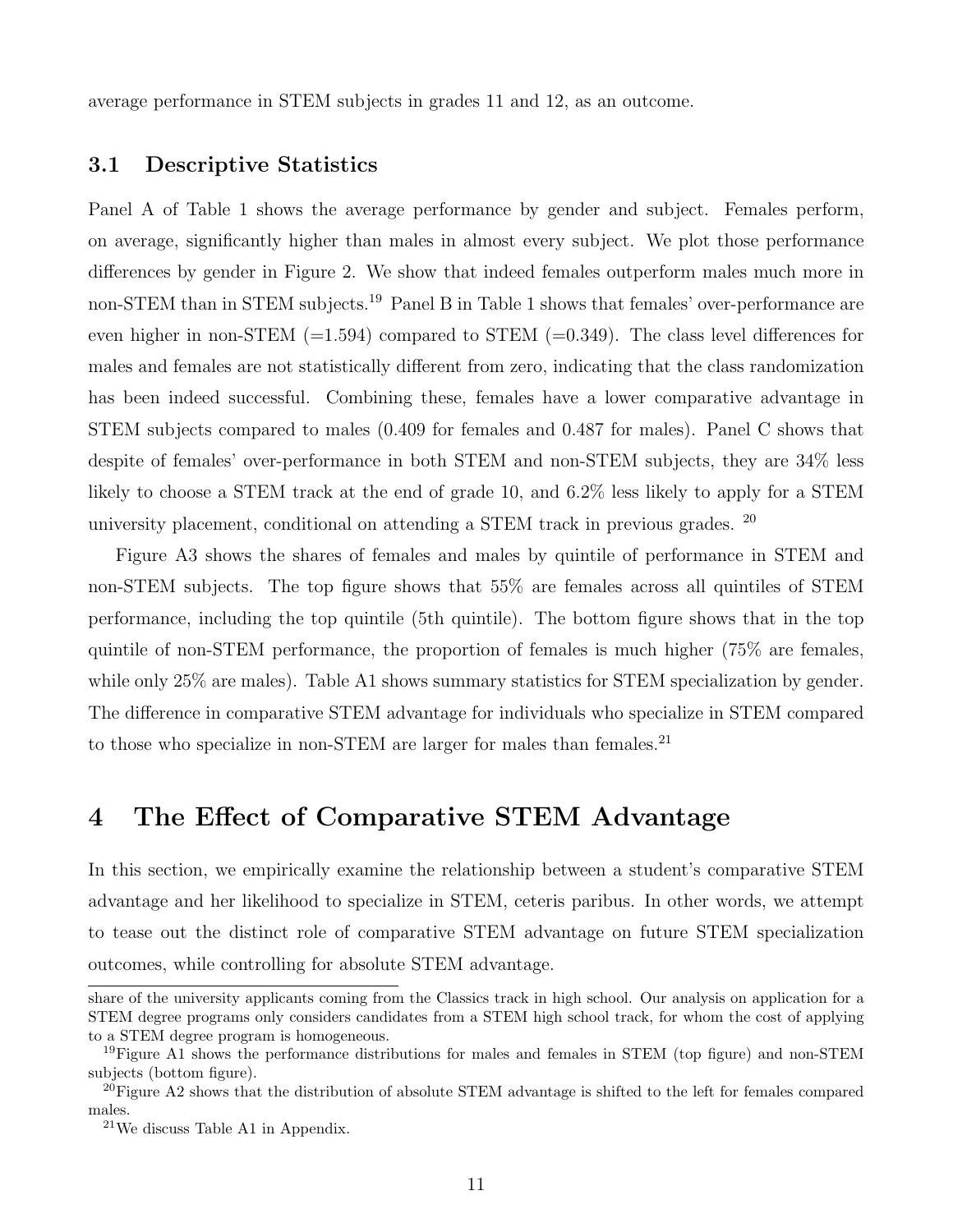Estimating the effect of comparative STEM advantage, on top of absolute STEM advantage, on future STEM specialization is challenging for several reasons. First, these absolute and comparative STEM advantages are correlated by construction, making the identification of their distinct effects difficult. This could introduce issues with the reliability and precision of the estimates. At the same time, both absolute and comparative STEM advantage may be correlated with student unobservable characteristics (e.g., preferences or motivation), which may also influence student specialization decisions. This could potentially introduce bias due to omitted unobservable confounders in the effect of interest. We mitigate both of these problems by employing an ordinal, rather than cardinal, measure of comparative STEM advantage, while controlling for absolute STEM advantage. Specifically, we approximate comparative STEM advantage using the withinclassroom rank of absolute STEM advantage.[22](#page-13-0)

Using rank of absolute STEM advantage to approximate comparative STEM advantage has several benefits. First, individuals, in the heuristic process of comparison, end up transforming complex assessments in manageable subjective tasks, employing cognitive short-cuts, such as "How do I rank relative to my group?" [\(Tversky and Kahneman,](#page-32-6) [1974\)](#page-32-6). Therefore, the rank in absolute STEM advantage represents an easier instrument that students use for social comparison. Second, the economics literature document the distinct role of rank-ordered positions on several outcomes [\(Brown et al.,](#page-28-10) [2008;](#page-28-10) [Card et al.,](#page-28-11) [2012;](#page-28-11) [Murphy and Weinhardt,](#page-31-5) [2018\)](#page-31-5). Third, using rank allows us to investigate the causal effect of comparative advantage on later choices and investments. In our setting, individuals have control over their own absolute STEM advantage, but they cannot fully influence their relative assessment or rank, since assignment to a peer group is random. Therefore, we are able to isolate the causal effect of comparative STEM advantage, on top of the influence of absolute STEM advantage.

## 4.1 Defining Comparative STEM Advantage

<span id="page-13-1"></span>We define each student's comparative STEM advantage as her within-classroom percentile rank of absolute STEM advantage in grade 10, defined in equation [\(2\)](#page-11-7), as follows:

$$
Comparative STEM advantage = \frac{Ordinal Rank of Absolute STEM Advantage - 1}{Classroom Size - 1}
$$
 (3)

<span id="page-13-0"></span><sup>&</sup>lt;sup>22</sup>An alternative approach would be to approximate comparative STEM advantage using the ratio between student's absolute STEM advantage and her classroom's absolute STEM advantage. While the ratio on the LHS of decision rule [\(1\)](#page-9-1) is a cardinal measure of comparative STEM advantage, the rank in STEM advantage is an ordinal measure of comparative advantage in STEM within the classroom. We explore this approach in Table [A3.](#page-52-0)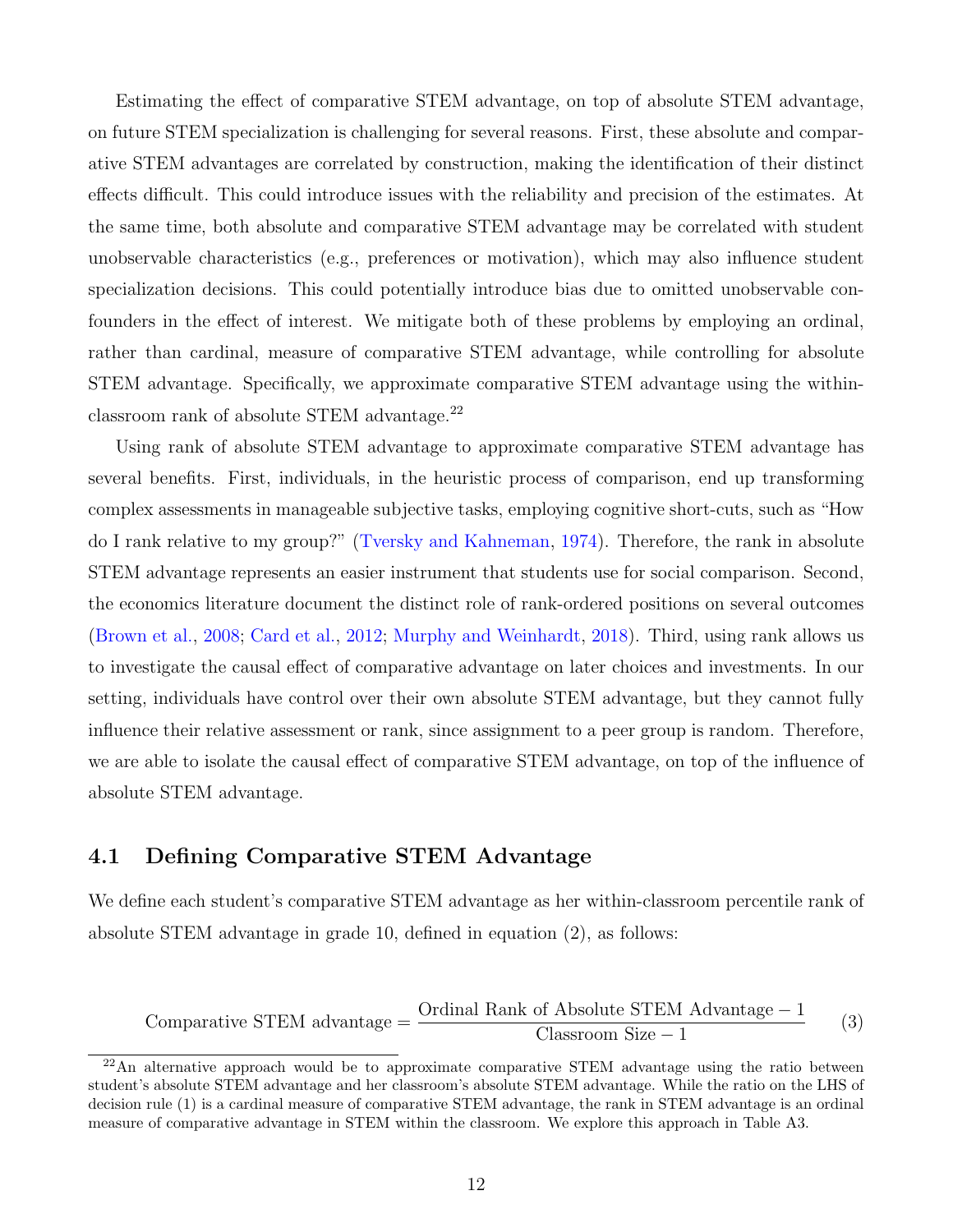We first compute for each student her ordinal rank of absolute STEM advantage. This number goes from 1 to N, where N is each classroom's size. The student with the highest absolute STEM advantage in the classroom is given an ordinal rank value equal to N. The student with the lowest absolute STEM advantage in the classroom is assigned an ordinal rank value of 1. In order a have a comparable measure of rank across classrooms, we transform each student's ordinal rank to a percentile rank, as in equation [\(3\)](#page-13-1). We use this percentile rank as a measure of comparative STEM advantage and thus it is bounded between 0 and 1. The student with the highest absolute STEM advantage within her classroom has a comparative STEM advantage of 1, while the student with the lowest absolute STEM advantage has a comparative STEM advantage of  $0^{23}$  $0^{23}$  $0^{23}$ 

Figure [3](#page-44-0) shows sizeable variation in comparative STEM advantage with respect to different levels of absolute STEM advantage. A student with an absolute STEM advantage equal to 0.4 is likely to be have one of the lowest comparative STEM advantage in her classroom. A student with an absolute STEM advantage of 1.4 is likely to have one of the highest comparative STEM advantage in her classroom. A student with an absolute STEM advantage of 0.8 may have almost any comparative STEM advantage value, depending on which classroom she is assigned to. [24](#page-14-1) Figure [4](#page-45-0) shows the distribution of comparative STEM advantage for males and females. Males are more likely than females to have a higher comparative STEM advantage.

## 4.2 Identifying Variation

We exploit quasi-random variation in classroom composition within schools and cohorts that arises from the alphabetical assignment of students to classrooms. This random assignment of students to classrooms within school-cohorts produces exogenous variation in comparative STEM advantage, for a given absolute STEM advantage. In other words, our identification strategy compares students with the same performance in STEM and non-STEM subjects, therefore same absolute STEM advantages. These students may have different rankings in absolute STEM advantage (namely comparative STEM advantage), because they are assigned to classrooms with peers who have different performances in STEM and non-STEM subjects. This identification allows us to

<span id="page-14-0"></span><sup>&</sup>lt;sup>23</sup>For example, the student with the highest absolute STEM advantage in a classroom of 20 students, would have an ordinal rank of absolute STEM advantage equal to 20, and a comparative STEM advantage equal to  $1\left(\frac{20-1}{20-1}\right)$ . At the same time, the student with the lowest absolute STEM advantage in a classroom of 20 students, would have an ordinal rank of absolute STEM advantage equal to 1 and a comparative STEM advantage of  $0 \left( \frac{1-1}{20-1} \right)$ .

<span id="page-14-1"></span><sup>&</sup>lt;sup>24</sup> The relationship between comparative STEM advantage and STEM performance is increasing, but it shows large variation. The top panel of Figure [A4](#page-63-0) shows this variation in comparative STEM advantage, with respect to average STEM performance. This large variation is even more pronounced in the middle of the STEM performance distribution. The association between non-STEM performance and comparative STEM advantage is rather weak. The variation in comparative STEM advantage remains constant among every decile of non-STEM performance.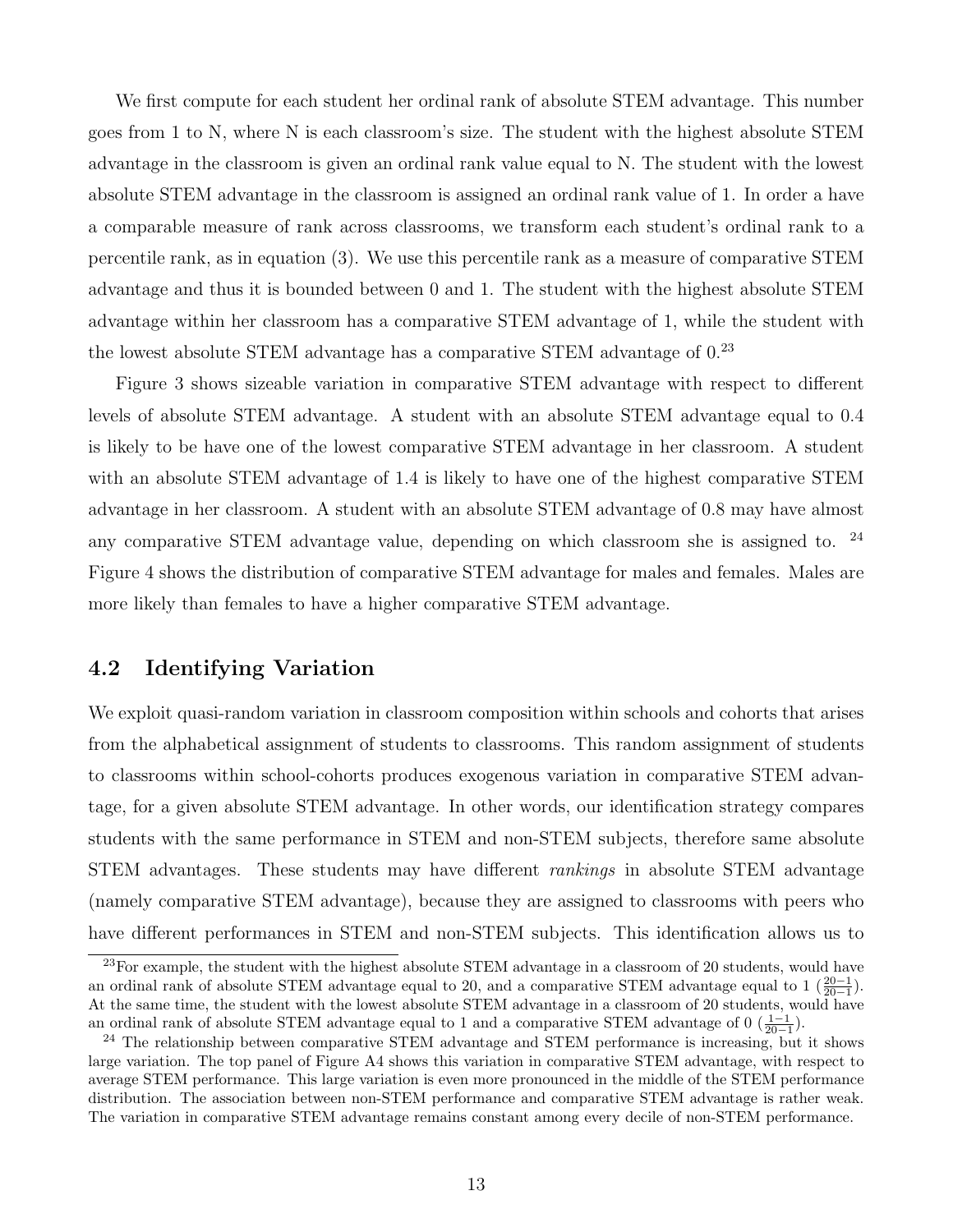control for average classroom characteristics, that could confound our estimates of interest.

Variation in comparative STEM advantage stems from differences in the dispersion of absolute STEM advantage among random peers in classrooms with the same average characteristics. Class-rooms may have different dispersion of absolute STEM advantage because of their small size.<sup>[25](#page-15-0)</sup> The schematic in Figure [5](#page-46-0) provides intuition about the source of the identifying variation in comparative STEM advantage. It considers two students with the same absolute STEM advantage X. These two students are randomly assigned into different classrooms in school A. Classrooms 1 and 2 are identical except for the dispersion of absolute STEM advantage among students. Therefore, the two students face two different comparative STEM advantages. Our identification strategy is similar to that of [Elsner and Isphording](#page-29-4) [\(2017\)](#page-29-4) and [Murphy and Weinhardt](#page-31-5) [\(2018\)](#page-31-5), who estimate the impact of performance rank on future educational attainment. These papers exploit variation across different school-cohorts, while our approach considers randomly created peer groups (i.e., classrooms) within the same school-cohort.

## 4.3 Empirical Strategy

We estimate the effect of comparative STEM advantage on subsequent STEM study outcomes using the following regression specification:

<span id="page-15-2"></span>
$$
Y_{ijst} = \alpha + \beta Comparative\ STEM\ Advantage_{ijst} + f(a_{ijst}) + X'_{ijst} \gamma + \mu_{jst} + \varepsilon_{ijst} \tag{4}
$$

where  $Y_{ijst}$  is the outcome variable for i student, in j classroom, in s school, and t cohort. It can be a dummy indicator that equals to one if a student enrolls in a STEM track in grade 11, or a dummy indicator that equals to one if a student applies to a STEM university degree program 2 years later. We later also use performance in STEM subjects in grades 11 or grade 12, as an outcome variable. Outcome Y depends on of comparative STEM advantage, a flexible function of absolute STEM advantage,  $f(a_{ijst})$ , individual characteristics,  $X_{ijst}$ , and classroom FE,  $\mu_{jst}$ .<sup>[26](#page-15-1)</sup>

<span id="page-15-0"></span>Vector X contains student gender, year of birth, and an individual's performance in STEM

<sup>25</sup>Larger classrooms would have a dispersion of student ability closer to the population dispersion due to the Central Limit Theorem, making dispersion across classrooms less likely to differ. Figure [A5](#page-64-0) shows substantial variation in the standard deviation of absolute STEM advantage within each classroom.

<span id="page-15-1"></span><sup>&</sup>lt;sup>26</sup>An alternative approach would be to add classroom-specific controls (average STEM and non-STEM performance, average absolute STEM advantage, class size) and school FE, instead of classroom FE. Our results are robust to both specifications.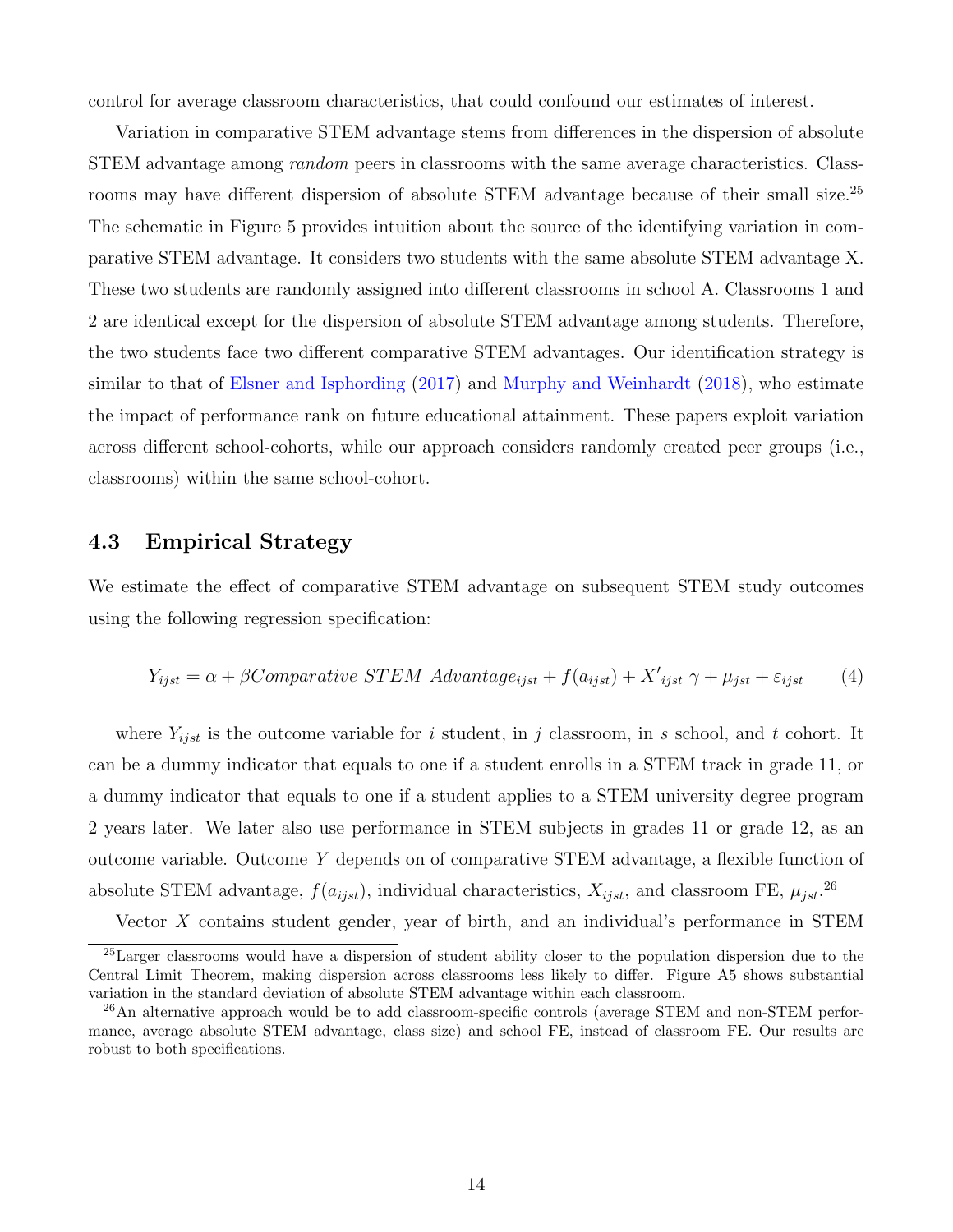and non-STEM subjects.<sup>[27](#page-16-0)</sup> Standard errors are clustered at the school-cohort level.<sup>[28](#page-16-1)</sup> We estimate specification [\(4\)](#page-15-2) using OLS.<sup>[29](#page-16-2)</sup> We model  $f(a_{i,j}$  in many ways, but our preferred specification controls for absolute STEM advantage non-linearly using 10 indicators for a student's decile position in the sample-wide distribution of absolute STEM advantage. In every specification with female interactions, every regressor is interacted with the female dummy.

We are able to interpret the estimates of interest  $\beta$  as the causal effect of comparative STEM advantage on future STEM study choice, distinct from the effect of absolute STEM advantage, under two assumptions. The first assumption requires comparative STEM advantage to be uncorrelated with the error term, conditional on absolute STEM advantage, individual controls, and classroom FE. This assumption would be violated if some students were able to sort themselves into classrooms, based on their expected comparative STEM advantage. This self-sorting behavior is not possible in the institutional setting that we exploit in this study. In our quasi-experimental environment, high school students, who attend the same school, are assigned to classrooms in alphabetical order based on their surname. Students with a surname starting with a letter earlier in the alphabet are given a classroom number smaller than the classroom number given to students with a surname starting with a letter later in the alphabet. Table [2](#page-35-0) provides evidence that the alphabetical assignment to classrooms is practically random. This table shows students are indeed randomly assigned to classrooms and classroom numbers are not systematically associated with differences in student characteristics, average or the median classroom observable characteristics. In particular, we show that classrooms have similar average GPA (overall and by gender), proportion of females, average STEM and non-STEM performance (overall and by gender).

The second assumption requires any specification error in the functional form for absolute STEM advantage,  $f(a)$ , to be uncorrelated with the error term in specification [\(4\)](#page-15-2). The comparative STEM advantage is the rank measure of absolute STEM advantage. Therefore, any mis-specification in the functional form for absolute STEM advantage need to be uncorrelated with comparative STEM advantage. If not, the  $\beta$  may pick up possible misspecification error in the functional form of absolute STEM advantage, rather than the actual effect of comparative

<span id="page-16-0"></span><sup>&</sup>lt;sup>[2](#page-43-0)7</sup>As depicted in Figure 2 and in Panel A of Table [1,](#page-34-0) scores in non-STEM subjects are higher on average than scores in STEM subjects. While this difference in level does not impact our measure of absolute STEM advantage, there could be a direct effect of a student's average score in STEM and non-STEM subjects, which could potentially differ by gender. Indeed, the literature has found that females may be more sensitive to test scores than males [\(Owen,](#page-32-7) [2010\)](#page-32-7). Specification [\(4\)](#page-15-2) disentangles the score level influence by controlling for STEM and non-STEM average raw performance.

<span id="page-16-1"></span><sup>&</sup>lt;sup>28</sup>We follow [Abadie et al.](#page-28-12)  $(2017)$ , who suggest clustering at a higher level of aggregation than that of the randomization, subject to finite sample issues.

<span id="page-16-2"></span><sup>&</sup>lt;sup>29</sup>Ordinary least squares has been found to be as good at modeling classification problems as logistic regression or linear discriminant analysis (?).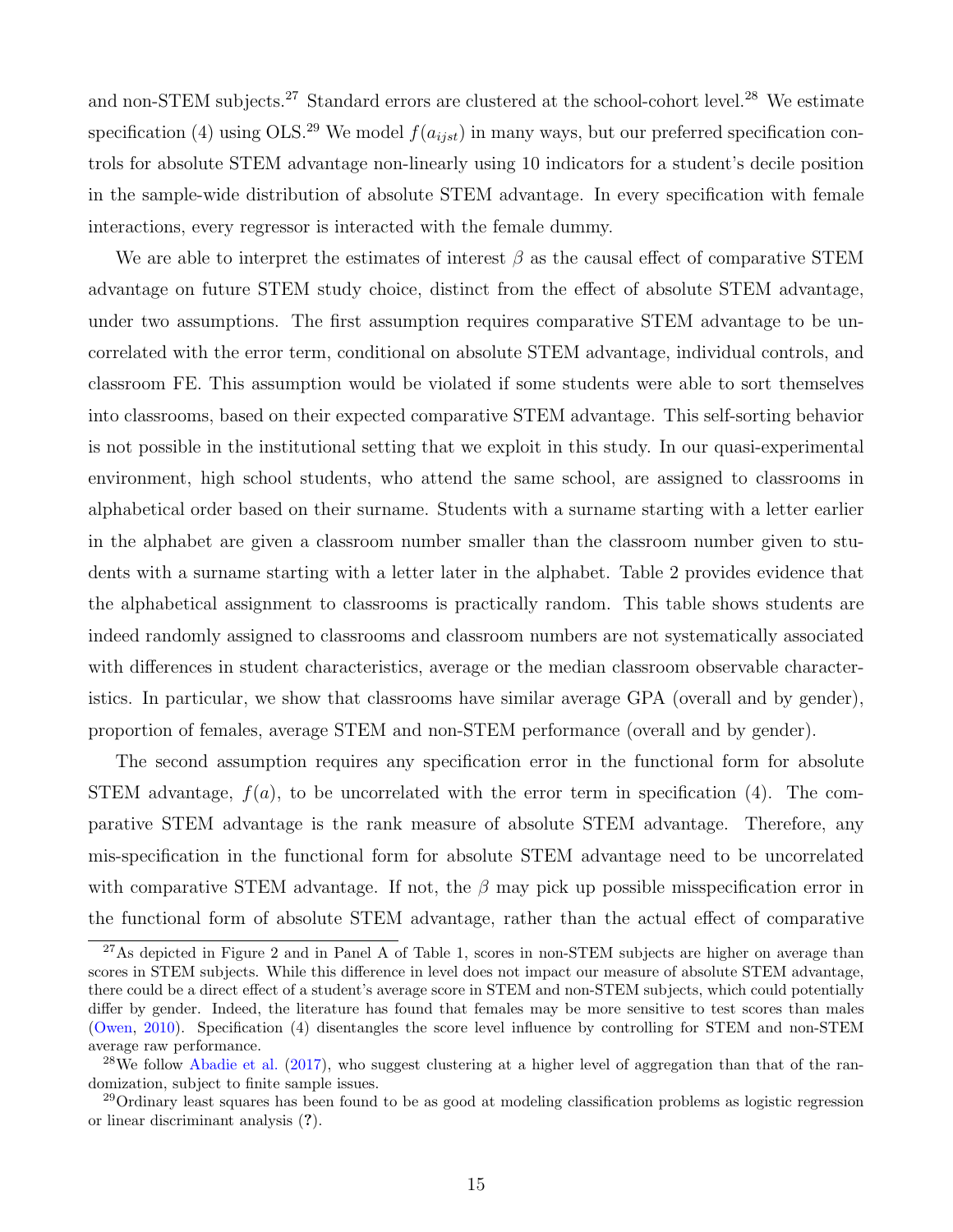STEM advantage. We provide evidence of the validity of this assumption by showing that our results are robust to using different functional forms for absolute STEM advantage.

# 5 Results

## 5.1 Initial STEM Track Enrollment

Table [3](#page-36-0) shows our estimates for specification [\(4\)](#page-15-2), while using two different outcomes. For each outcome, we estimate six regressions which vary only in terms of the functional form of absolute STEM advantage that is used in the specification, while all other variables remain the same. The top panel shows the estimates when the outcome is a student's decision to enroll in a STEM track in grade 11. This is the first specialization decision the student ever has to make in her school career. In the first five columns we use increasing order polynomial functions for absolute STEM advantage. Column (6) is our most preferred specification, and controls for absolute STEM advantage in a flexible way. In particular, we include dummy indicators for each of the 10 different decile levels of absolute STEM advantage. The estimated effect of comparative STEM advantage remain almost unchanged in all non-linear functional forms.

The estimated coefficient of comparative STEM advantage is not significant for males but it is significant and equal to 0.19 for females  $(=0.030+0.161)$ . This means that females who are ranked at the top of their classroom distribution in grade 10, are roughly 19% more likely to enroll in a STEM track in grade 11 than females who are ranked at the bottom of their classroom distribution, ceteris paribus. Our results suggest that an increase in comparative STEM advantage by 10%, or by approximately two positions in the classroom ranking<sup>[30](#page-17-0)</sup> increases the likelihood of choosing a STEM track in grade 11 by 1.9 percentage points for females. Given that classroom, school, and cohort characteristics, as well as student characteristics and academic performance in levels are held constant, we consider the estimated effect of comparative STEM advantage as sizable.

This suggests that students with a lower comparative STEM advantage may under-invest in STEM enrollment compared to similar students, who are randomly assigned to different classrooms. Our findings suggest that between 4 and 6 percentage points of the 34-percentage-point gender gap (or 12-18%) in initial STEM specialization in high school are attributable to the influence of the comparative STEM advantage.[31](#page-17-1)

<span id="page-17-0"></span><sup>&</sup>lt;sup>30</sup>The average classroom size in our sample is 20 students. Therefore, an increase in comparative STEM advantage by 2 positions corresponds to an increase of 10% in the percentile rank of STEM advantage.

<span id="page-17-1"></span><sup>&</sup>lt;sup>31</sup>We multiply the difference in comparative STEM advantage between females who go into STEM track and females who go into non-STEM track with the full effect of comparative STEM advantage on the likelihood of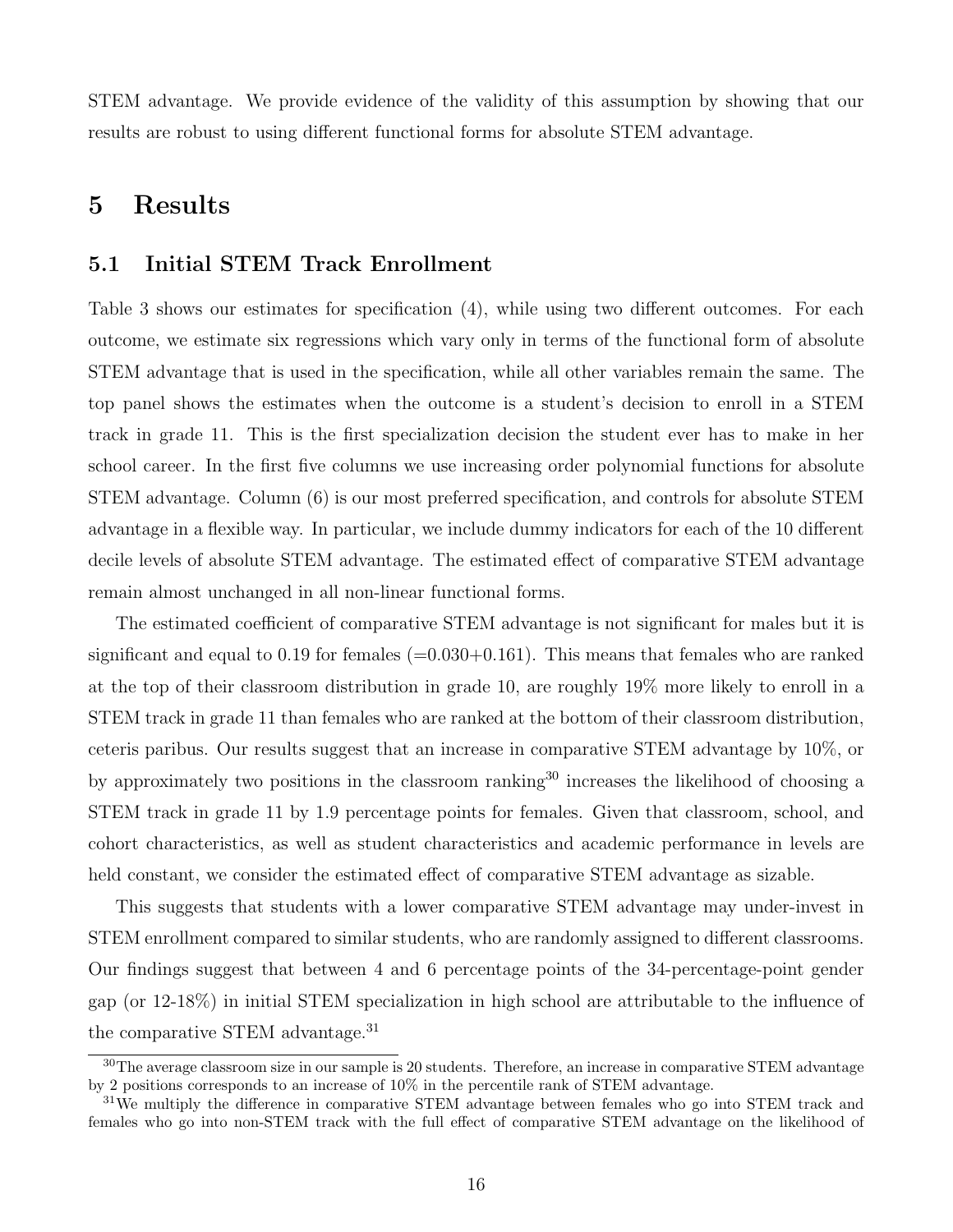#### 5.1.1 Longer Term Outcomes

We examine the effect of comparative STEM advantage on the likelihood of applying to a 4- or 5-year university STEM degree, as well as on performance in STEM courses in grades 11 and 12. The second panel of Table [3](#page-36-0) shows the estimates for specification [\(4\)](#page-15-2) using a dummy indicator that takes the value of 1 if a student applies to a STEM degree program, and 0 otherwise, as the outcome variable. This specification only includes students who enrolled in a STEM track in the previous grade. Comparative STEM advantage in grade 10 has a positive impact on future application for STEM degree program, only for females. In particular, an increase in comparative STEM advantage equivalent to a move up by two rank places in the classroom distribution is associated with an increase in the likelihood of applying for a STEM degree program by almost 1% for females. The effects are not statistically different from zero for males. This result indicates that one's comparative STEM advantage has long lasting implications two years later. It is likely that between grade 10 and the end of grade 12 students interact with different peers in addition to their  $10^{th}$ -grade classmates. Nevertheless, the effect of  $10^{th}$ -grade comparative STEM advantage remains long lasting and significant.

We further examine the effect of comparative STEM advantage on students performance in STEM in  $11<sup>th</sup>$  and  $12<sup>th</sup>$  grade. A high comparative STEM advantage may potentially encourage study efforts in STEM. Table [4](#page-37-0) displays the results. A higher comparative STEM advantage is associated with a significant increase in STEM performance in grade 11 (top panel) and grade 12 (bottom panel), only for females. In particular, a 10 percent increase in comparative STEM advantage increases females performance in STEM by  $2.5\%$ <sup>[32](#page-18-0)</sup> in grade 11, and  $4.3\%$  in grade 12. Both effects remain similar across all columns of Table [4.](#page-37-0) We do not find any statistically significant effect of comparative STEM advantage on future performance for males.<sup>[33](#page-18-1)</sup>

#### 5.1.2 Non-linear Effects

So far, our main results show the average impact of comparative STEM advantage across different rank positions. In this section, we investigate the potential non-linear effects of comparative STEM

STEM track choice (in our preferred specification, column 6 of Table [3\)](#page-36-0) to find how much more likely would females who go into non-STEM would be to choose a STEM track if not for the effect of rank in STEM advantage:  $0.251(0.030+0.161)=0.048$  or 4.8 %. An alternative way would be to compute the effect of rank for female and male. We multiply the effect of comparative STEM advantage for female by their average rank  $(0.19+0.409=0.077)$ . We multiply the effect of comparative STEM advantage for male by their average rank  $(0.30+0.487=0.0146)$ . We subtract these two numbers (0.062) to provide the different impact of rank for females and males.

<span id="page-18-0"></span> $32$ The estimate is 0.535 for females. Since the test score performance is out of 20, this results in an increase equivalent to about 2.5%.

<span id="page-18-1"></span><sup>33</sup>These results are in line with [\(Goulas and Megalokonomou,](#page-30-7) [2015\)](#page-30-7).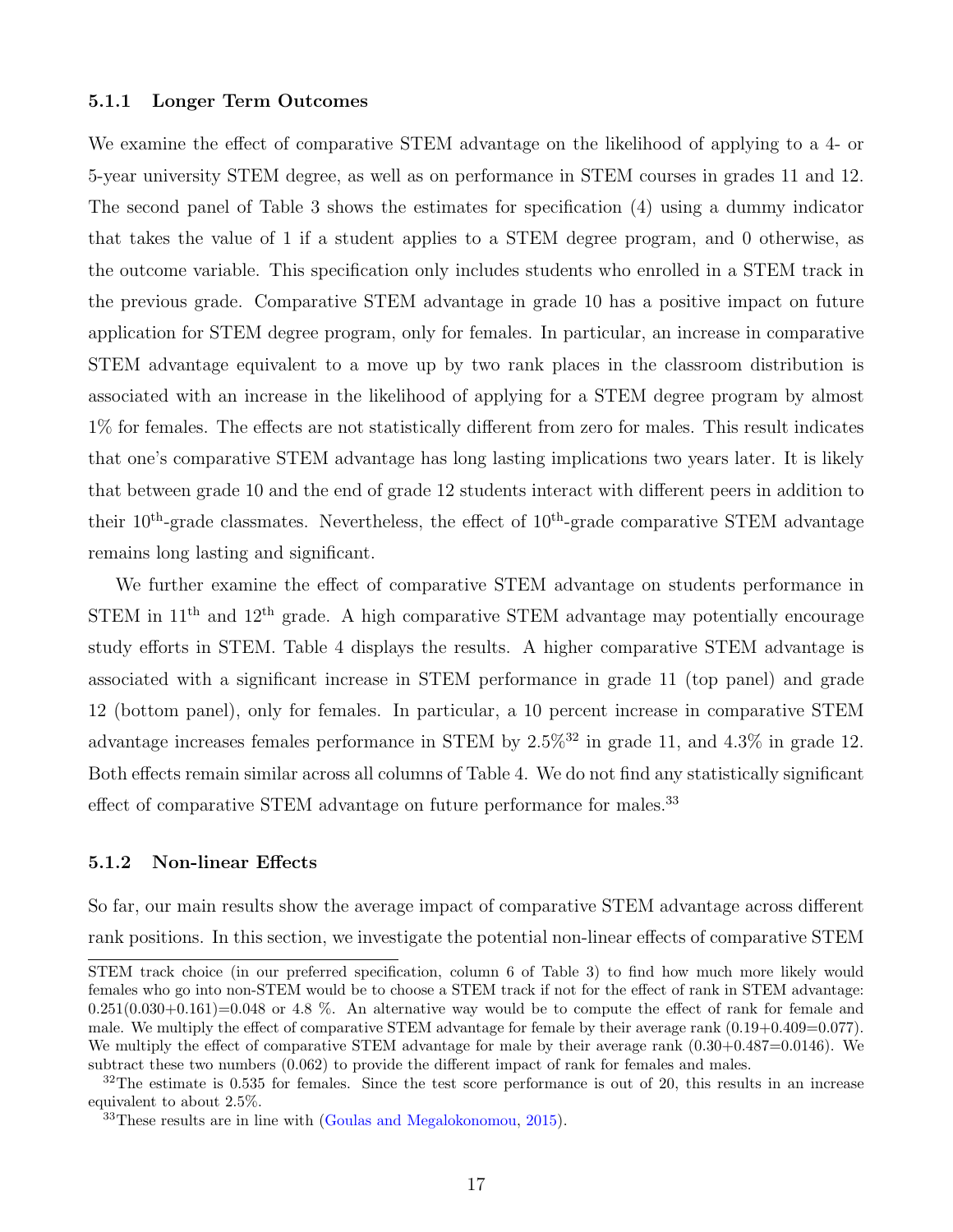advantage on students' specialization decisions.

Figure [6](#page-47-0) shows the effect of comparative STEM advantage across all possible values of it (0.05 intervals), separately for males and females. In this figure, we focus on students decision to enrol in a STEM track in the beginning of grade 11. Most of the effects appear small for boys and are mainly concentrated in the middle of the distribution (top figure), while they become insignificant at the top part of the comparative STEM advantage distribution. For females, the effects are negative for low value of comparative STEM advantage, but become positive and significant across the top-half of the distribution of comparative STEM advantage. Overall, it seems that the effects of the comparative STEM advantage increase when moving from lower to higher rank positions, for females.

Figure [A6](#page-65-0) shows the average effect of comparative STEM advantage for different quintiles of STEM and non-STEM performance distributions. In this figure, we focus again on students decision to enrol in a STEM track in the beginning of grade 11. An interesting feature of this analysis is that the effect of comparative STEM advantage shows a different pattern when we focus on the different quintiles of STEM and non-STEM performance.

In particular, the marginal effect of comparative STEM advantage by quintile of STEM performance in shown in the top figure. For students at the top and bottom of the STEM distribution, the effect of rank is small or insignificant. The effect seems to have a U shape, while the significant effects are positive and mainly concentrated in the middle of the STEM ability distribution. Students in the second highest quintile of the STEM distribution (quintile 4) are influenced the most by comparative STEM advantage.

The marginal effect of comparative STEM advantage is found to increase when moving from lower to higher quintiles of non-STEM performance (bottom figure). The effect is positive across the distribution, but larger for students in the top quintiles of the non-STEM performance distribution. As we shown earlier, higher quintiles of non-STEM performance have a greater number of females than males (Figure [A3\)](#page-62-0). This could explain why females are more likely to be affected by comparative STEM advantage.

#### 5.1.3 Comparative STEM Advantage among Classmates of same Gender

In this section, we investigate whether the effect of comparative STEM advantage is more pro-nounced among classmates of the same gender. Table [5](#page-38-0) shows estimates using specification [\(4\)](#page-15-2) where comparative STEM advantage is computed only among same gender classmates. For females, the effect of comparative STEM advantage measured with respect only to the other female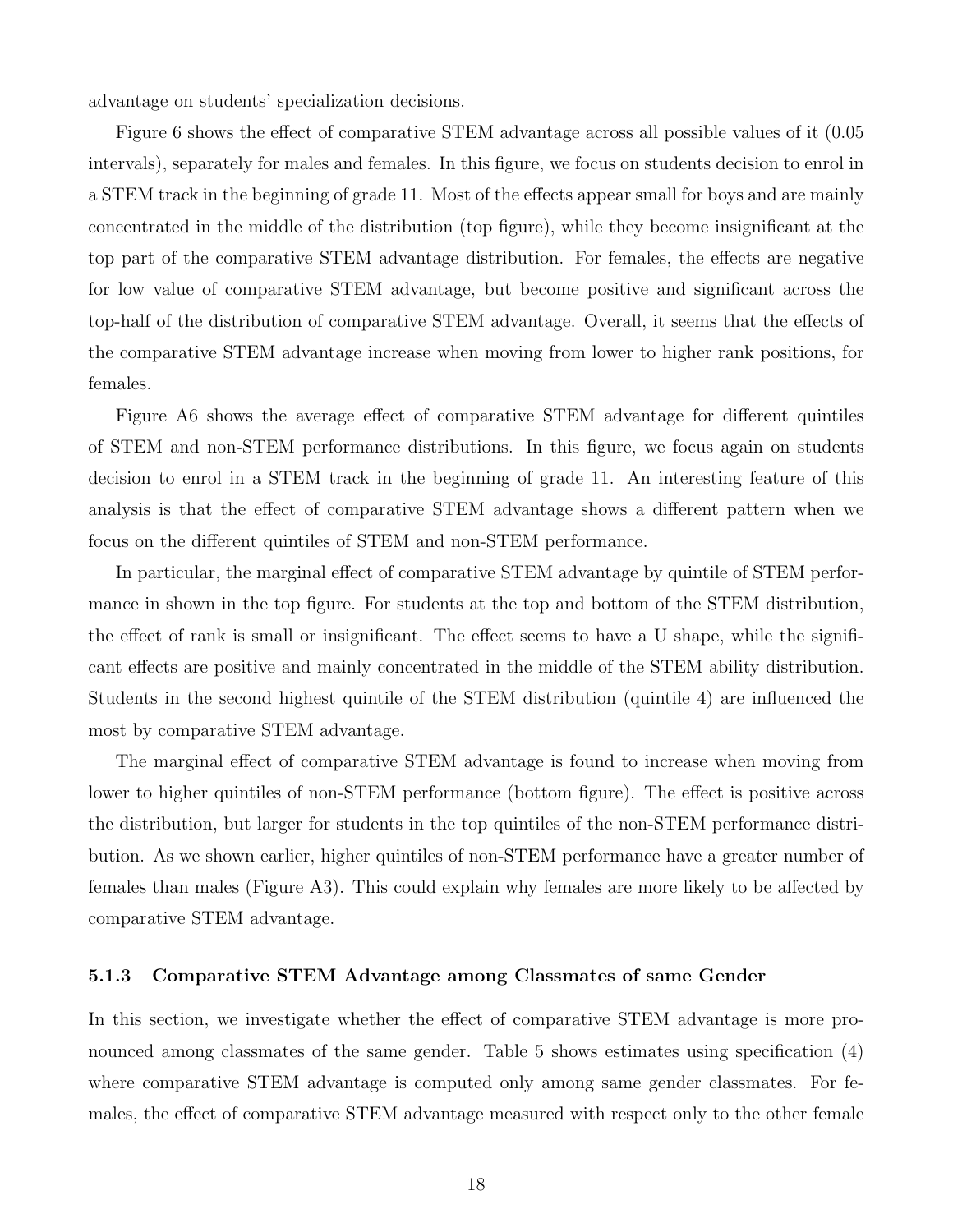classmates, is similar to the main estimates, in which the comparative STEM advantage is computed based on all classmates. The estimates are similar for both outcomes; the choice of STEM track in grade 11 (=0.156 compared to 0.161) and the application for a STEM university degree program  $(=0.087$  compared to 0.102). This indicates that for females these two reference groups are similarly used when they make social comparisons. Among males, the effect of comparative STEM advantage with respect only to their male classmates is negative and small in magnitude, while in the main results (Table [3\)](#page-36-0) they were positive and insignificant.

#### 5.1.4 Comparative STEM Advantage with respect to School-Cohort

In this section, we investigate the impact of comparative STEM advantage computed within one's school-cohort instead of the classroom. The outcome variables that we focus on are a student's STEM track choice in grade 11 and application for STEM university degree program. For the estimates w use specification [\(4\)](#page-15-2), while the comparative STEM advantage is computed based on one's school-cohort peers. While in the previous section we exploit variation in the dispersion of absolute STEM advantage across classrooms, controlling for classroom FE, in this section we exploit variation that arises from dispersion of the absolute STEM advantage across different cohorts in the same school.

Table [6](#page-39-0) shows the estimates, which indicate that comparative STEM advantage has a much smaller and weaker effect when it is computed within the school-cohort instead of the classroom. The estimates are now much smaller compared to the main results (0.037 compared to 0.161 and 0.063 compared to 0.102) and statistically insignificant. In contrast, the estimates in the main results were statistically significant and different between males and females. Overall, the influence of comparative STEM advantage among same school-cohort peers is weaker than that of same classroom peers on later STEM study choices.

This finding is intuitive for at least two reasons. First, students may be more likely to interact with the peers they spend more instruction time with. Students may not be as aware of the performance of their school-cohort peers as they may be of the performance of the classmates. Second, a school cohort is by definition a larger set of students than a classroom. School cohorts may be more representative of the general student population attending a school over time than classrooms. Thus, there may be less variation in student characteristics between different  $10<sup>th</sup>$ grade cohorts of the same school than between classrooms of the same school-cohort.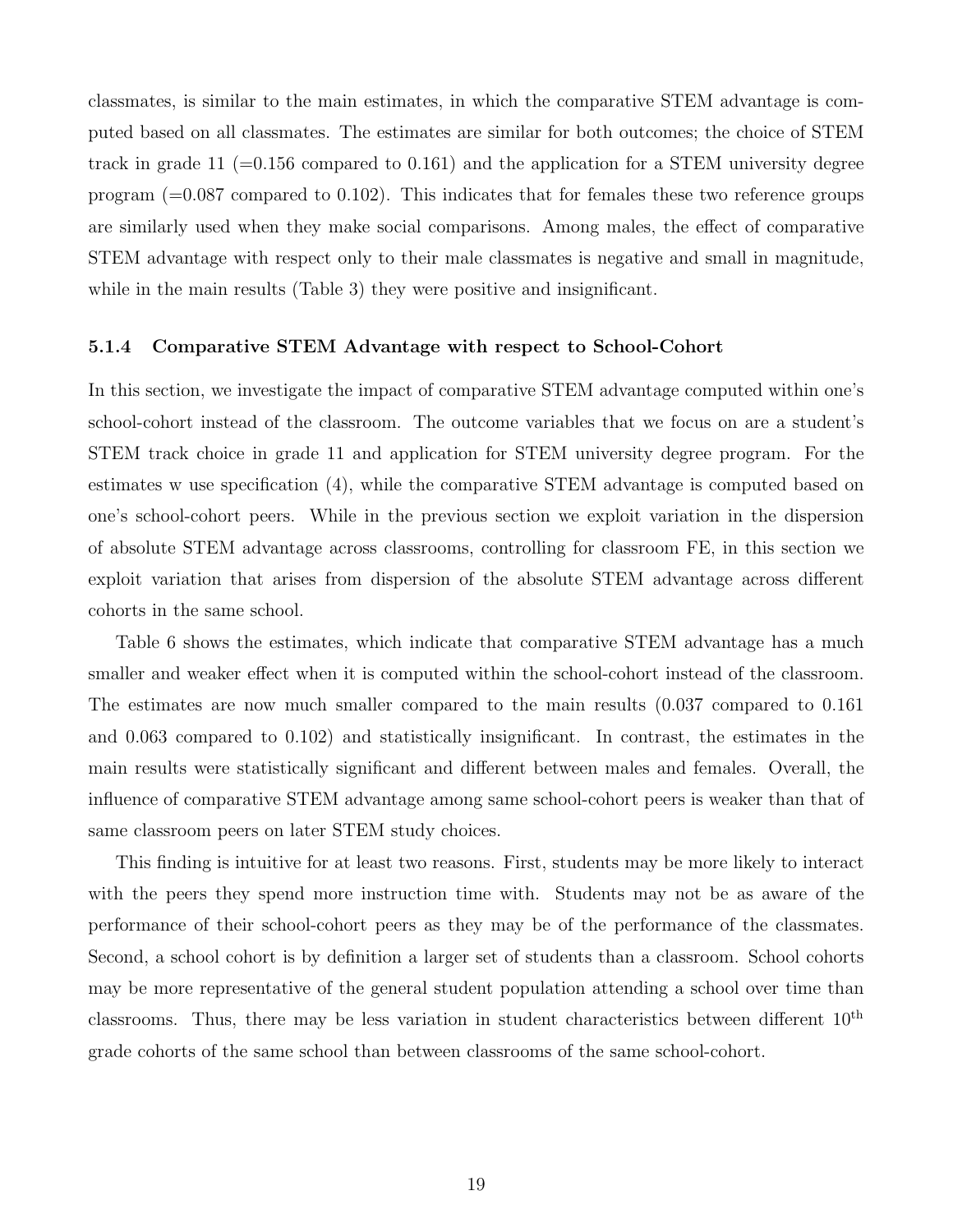#### <span id="page-21-0"></span>5.1.5 Robustness Checks

So far we have assumed that comparative STEM advantage is orthogonal to the error term conditional on absolute STEM advantage, students and classroom characteristics. In this section, we conduct a battery of robustness checks and discuss potential sources of bias. We start by providing evidence of robustness of our results with respect to sample attrition. We then show that our results are robust to using different measures of school performance to calculate absolute and comparative STEM advantage. In addition, we show that our results are robust to different definitions of STEM subjects and degree programs. Finally, we report the effect of comparative non-STEM advantage.

#### 5.1.6 Sample Attrition

Attrition in our sample could happen for two reasons. First, some students may drop out or transfer out from the school during their  $10^{th}$  grade. <sup>[34](#page-21-1)</sup> We define these students as "early leavers". Second, some students may drop out or transfer out from the school at the end of  $10<sup>th</sup>$  grade, after they complete the grade.<sup>[35](#page-21-2)</sup> We call these students "attriters." While for early leavers we do not have their performance at the end of grade 10, nor their future enrollment choices, for attriters we have their performance at the end of grade 10, but not their future enrollment choices. Males are more likely to leave grade 10 earlier or drop out from the sample at the end of grade 10 than females (Table [A4\)](#page-53-0). In our sample, 8.2% of males and 4.3% of females are early leavers, and 17.2% males and 13.3  $\%$  females are attriters.<sup>[36](#page-21-3)</sup> One may worry that students with a lower comparative STEM advantage might be more likely to drop out during or after the end of grade 10. This could introduce bias in our estimates. Table [A5](#page-54-0) shows no strong association between classroom performance (measured by classroom average GPA) and gender difference in early leavers and students attrition.

Then, we explore the association between comparative STEM advantage and students attrition at the end of grade  $10^{37}$  $10^{37}$  $10^{37}$  We estimate specification [\(4\)](#page-15-2) using an indicator variable that takes the value of 1 if a student is an attriter, and 0 otherwise, as an outcome. Table [7](#page-40-0) shows that sample

<span id="page-21-1"></span> $34$ The compulsory schooling age in Greece is 15 years, the age most students graduate from 9th grade. This suggests that, potentially, students who are likely to drop out of school may do so before they start  $10^{th}$  grade. Survey data collected by Eurostat revealed a school drop out rate of 14.2% for Greece in 2009, identical to the EU average at the time [\(Directorate-General for Education, Youth, Sport and Culture,](#page-29-8) [2019\)](#page-29-8).

<span id="page-21-3"></span><span id="page-21-2"></span><sup>35</sup>We are not able to follow students who move to another school.

<sup>36</sup> These rates are not too far off the mobility rates recorded in other part of the world. For example, in 2017-18 in Colorado, school-level average mobility rate was  $15.9\%$  for males and  $15.9\%$  for females ([https://www.cde.state.](https://www.cde.state.co.us/cdereval/mobility-stabilitycurrent) [co.us/cdereval/mobility-stabilitycurrent](https://www.cde.state.co.us/cdereval/mobility-stabilitycurrent))

<span id="page-21-4"></span><sup>&</sup>lt;sup>37</sup>We cannot replicate this analysis for early leavers, since these students drop out before taking the exams. Thus, the comparative STEM advantage cannot be computed for these students.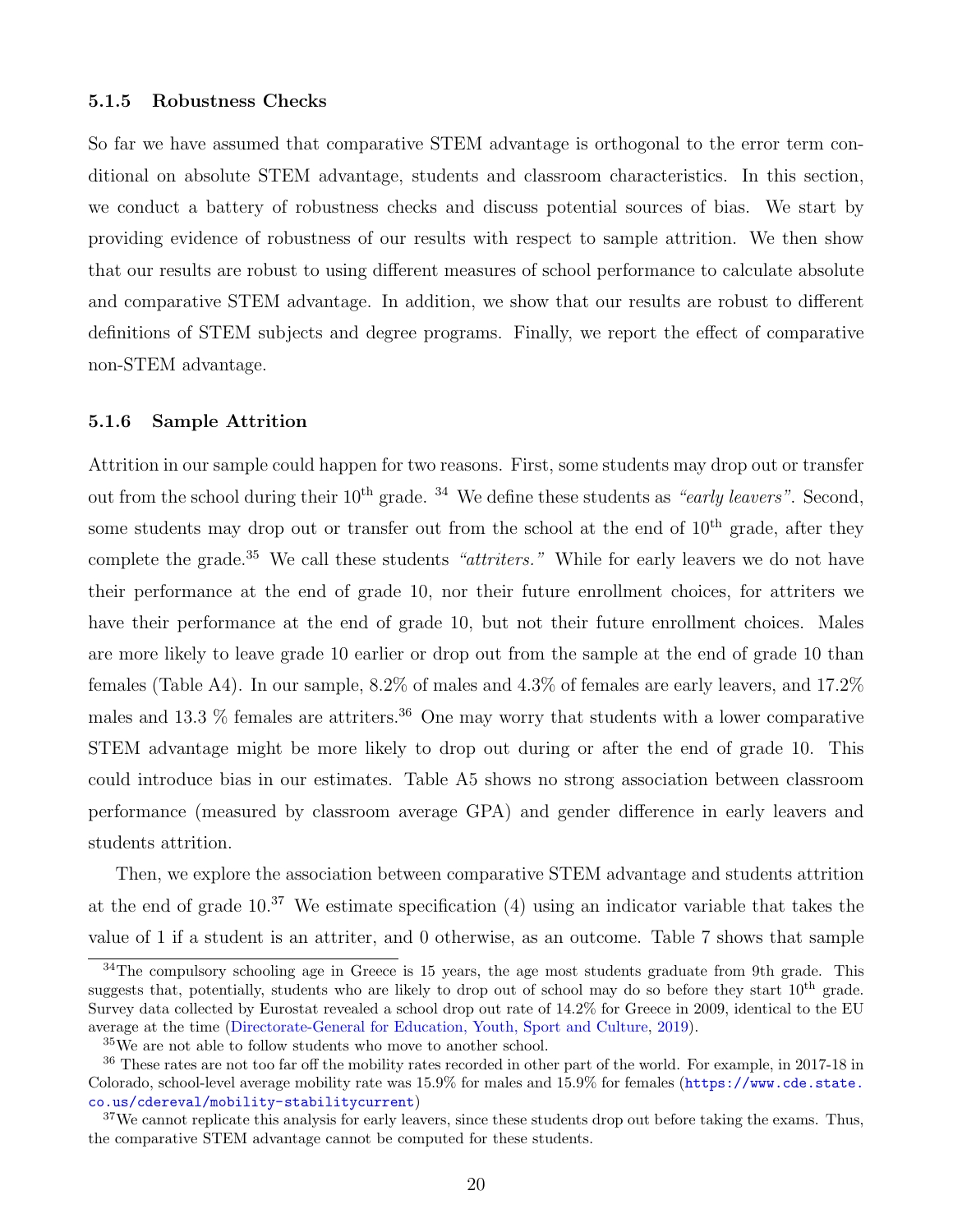attrition is not associated with comparative STEM advantage. To further alleviate any concerns of survival bias, we show that our results remain robust when we employ inverse probability weights (IPWs) to control for sample attrition. Table [A6](#page-55-0) shows the results for specification [\(4\)](#page-15-2), without and with attrition weights. Our results remain qualitatively unaffected when sample attrition is accounted for (0.202 compared to 0.182, and 0.161 compared to 0.139, for the quadratic and non-linear specifications, respectively).

#### 5.1.7 Impact of Comparative STEM Advantage using First-Semester Performance

In our main analysis we use final exam performance to compute student comparative STEM advantage. We employ final exam performance for two reasons. First, final exam performance provides a more comparable measure of student performance. Every student in a specific grade and school takes the same final test in every compulsory course, regardless of their classroom assignment. This allows us to obtain a comparable measure of performance across different classrooms within a specific school-cohort. The final exam is designed collectively by all the instructors teaching each course, within each school. Thus, the final exam is less likely to be influenced by a particular teacher's grading standards or inflation. Second, students decide which track they want to enroll in after they receive their final exam scores. Therefore, final exam scores reflect the most recent information students receive right before making their STEM specialization decision.

One may worry that each student's final exam performance may be affect by the interaction with their classmates during the school year. Thus, a student's peers may simultaneously influence her absolute and comparative STEM advantage, measured at the end of the school year. This leads to potential estimation bias. To alleviate this concern we reproduce our results from specification [\(4\)](#page-15-2), using student performance in the first semester of grade 10, the earliest instance of performance measurement. Table [8](#page-41-0) shows these estimates, which remain almost unchanged compared to the main ones. In particular, a 10% increase in comparative STEM advantage increases females' likelihood to enroll into a STEM track in  $11<sup>th</sup>$  grade by 1.7 percentage points, while the equivalent estimate for the main effect was equal to 1.6 percentage points. The results are robust to the usage of the first semester performance instead of final exam performance for both outcome variables. The impact on the STEM degree application follows the same pattern when we use the first semester performance  $(=0.45)$  compared to the main results  $(=0.102)$ , but the magnitude is smaller. For males, comparative STEM advantage seems to not have a significant impact on their study decisions.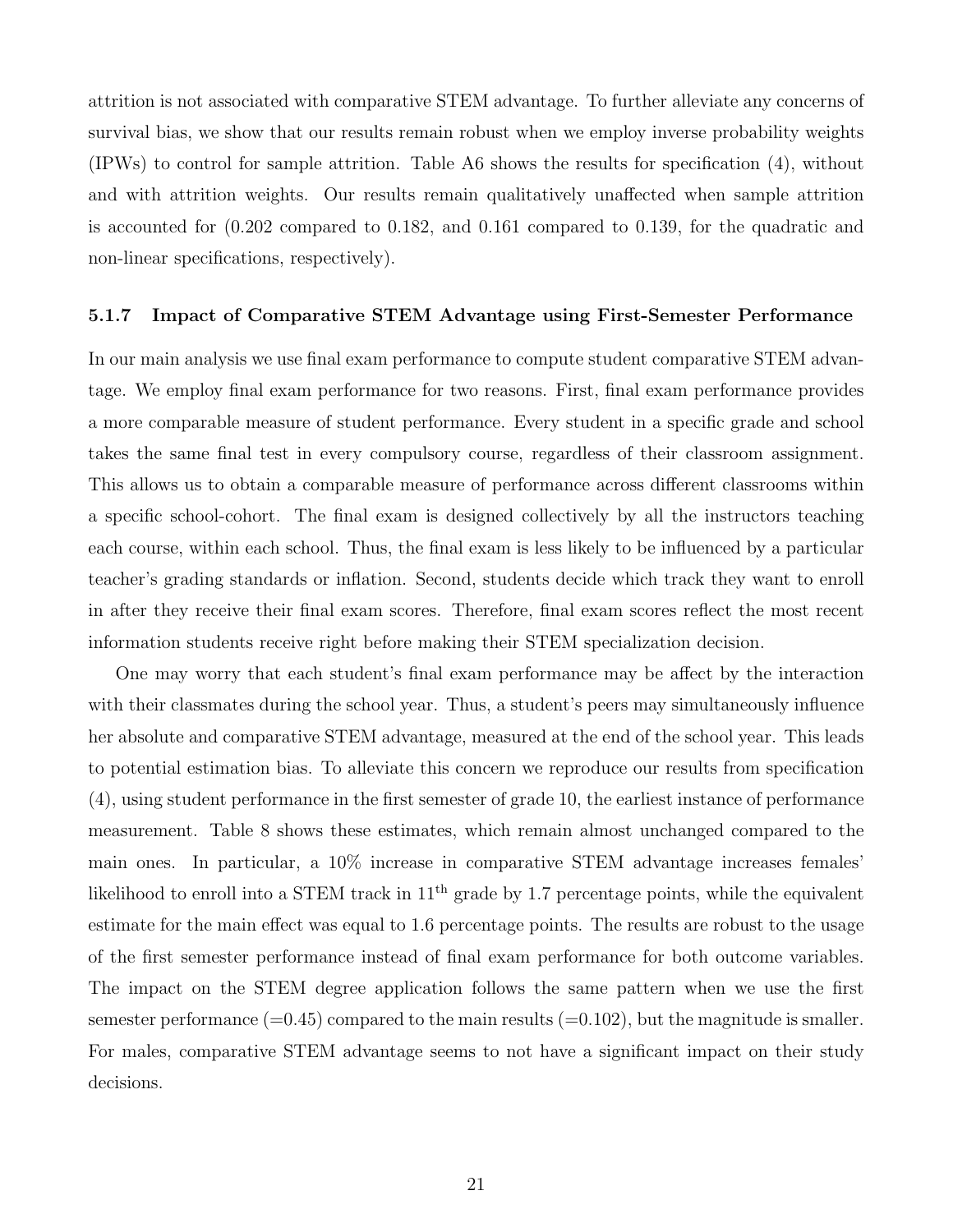#### 5.1.8 Different Definitions of STEM Subjects and Degree Programs

While vast literature focuses on the under-enrollment of women in STEM disciplines, recent literature argue that gender differences in enrollment are concentrated especially in math-intensive science fields [\(Kahn and Ginther,](#page-30-8) [2017\)](#page-30-8). Our definition of STEM degree programs so far includes only Science, Engineering and Technology departments, without including Economics, Business and Health Sciences.[38](#page-23-0) In Table [A7](#page-56-0) we show our main results when Economics and Business departments are included in the definition of STEM (second panel), and when Health Sciences are included (third panel).[39](#page-23-1) In both cases the results are similar to the main ones (shown in the first panel for reference).

In our main analysis, we define STEM subjects in grade 10 using a broad definition, in which we include all subjects related to Algebra, Chemistry, and Physics. We show that our results are robust to narrower definitions of STEM subjects. Table [A8](#page-57-0) displays the results using each of the following subjects separately in the definition of STEM subjects: Algebra, Chemistry<sup>[40](#page-23-2)</sup> and Physics<sup>[41](#page-23-3)</sup>. The first column shows the baseline results where all three subjects are considered as STEM as a benchmark, while the last three columns shows the results when comparative STEM advantage is computed separately using only one of the three STEM subjects. The main estimates are now 0.152 (Algebra), 0.151 (Chemistry), 0.110 (Physics) compared to 0.161, which is the main estimate for the interaction term when we average across a student's performance in these three subjects. Again, the results remain robust when we use different definitions of STEM subjects in grade 10.

#### 5.1.9 The Effect of Comparative non-STEM Advantage

In this section, we analyze whether the comparative non-STEM advantage has an effect on future study choices. We rank students within the classroom based on their absolute non-STEM advantage and we compute their comparative non-STEM advantage using [\(3\)](#page-13-1). Table [A9](#page-58-0) reports the result for specification [\(4\)](#page-15-2), when comparative non-STEM advantage is used. As expected, comparative non-STEM advantage has negative and significant effect on track choice at the end of grade 10. The effect is significant for females, but not significantly different from zero for male. The

<span id="page-23-0"></span><sup>38</sup>We follow the International Standard Classification of Education (ISCED) and define as STEM: Natural Sciences, Mathematics and Statistics (ISCED-05), Information and Communication Technologies (ISCED-06), and Engineering, Manufacturing and Construction (ISCED-07).

<span id="page-23-1"></span><sup>&</sup>lt;sup>39</sup>Students from both STEM and non-STEM track can apply to Economics and Business and Health Sciences departments.

<span id="page-23-2"></span> $40$ These are the subjects in which females perform significantly better than males

<span id="page-23-3"></span><sup>&</sup>lt;sup>41</sup>This is the only subject in which there is not significant difference between male and female performances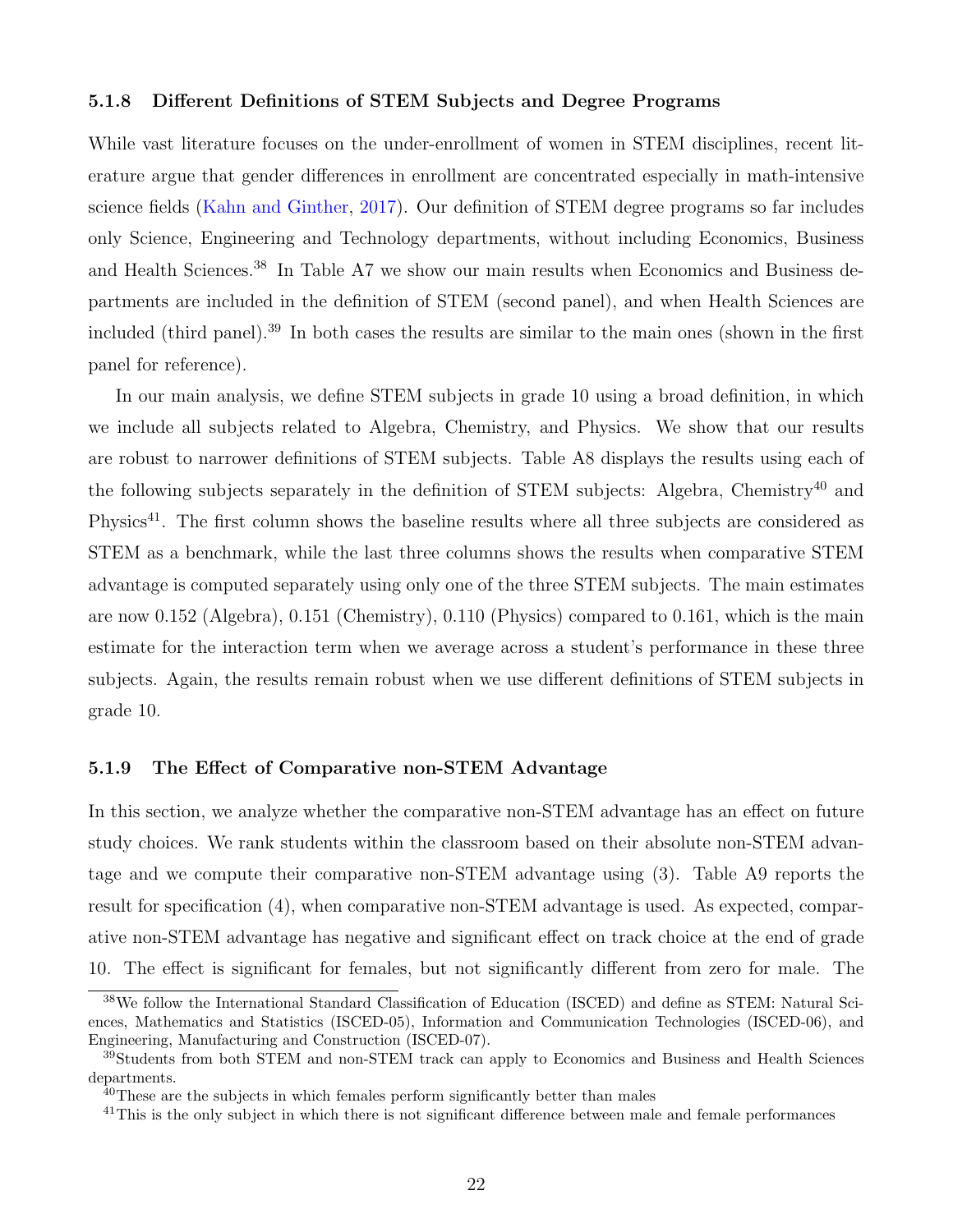magnitude of the estimates are similar as the ones reported in Table [3.](#page-36-0) Nevertheless, comparative non-STEM advantage has no effect on university application.

# 6 Potential Mechanisms

The previous sections have presented evidence that comparative STEM advantage influences males and females differently in their STEM specialization decisions. In this section, we discuss the potential mechanisms behind the different responsiveness of comparative STEM advantage for males and females. In this section we employ the terminology of the model in section [2.](#page-7-1)

Our theoretical framework considers two potential factors of the heterogeneous influence of comparative STEM advantage on STEM specialization for males and females. The first is the marginal monetary return to relative competence, while the second is the non-monetary return of choosing a specific specialization. If one occupation has a lower (higher) marginal return to relative competence,  $\lambda$ , than the other occupation, it would require a higher (lower) comparative advantage to justify specializing in the discipline related to the first occupation. Similarly, if one occupation is associated with higher (lower) non-monetary marginal utility,  $p$ , than the other occupation, it would require a lower (higher) advantage compared to one's peer(s) to justify specializing in the discipline related to the first occupation.

Males and females may have different monetary return to STEM occupations,  $\lambda^S$ . The gender difference in monetary return of STEM occupations has been established in the empirical literature [\(O'Neill,](#page-31-7) [2003;](#page-31-7) [Weichselbaumer and Winter-Ebmer,](#page-32-11) [2005;](#page-32-11) [Rose,](#page-32-12) [2010;](#page-32-12) [Perfect,](#page-32-13) [2011\)](#page-32-13). In recent work, [Kahn and Ginther](#page-30-9) [\(2018\)](#page-30-9) find that gender pay gap in STEM occupations in the United States is 5.3 and 28.2 percent for unmarried and married individuals, respectively. Survey results in Greece show males indeed enjoy a higher salary than females [\(European Institute for Gender](#page-30-10) [Equity,](#page-30-10) [2017\)](#page-30-10), which may reflect a potential gender pay gap in STEM-related occupations. This may suggest that males have a higher monetary marginal return to relative competence in STEM versus non-STEM.

If males have higher monetary return of STEM occupations than females  $(\lambda_m^S > \lambda_f^S)$ , the decision rule [\(1\)](#page-9-1) differs by gender. The two become:

<span id="page-24-0"></span>
$$
\frac{\frac{\alpha_i^S}{\alpha_i^{NS}}}{\frac{\alpha_{-i}^S}{\alpha_{-i}^{NS}}} > \frac{p_{i,m}^{NS} \cdot \lambda_m^{NS}}{p_{i,m}^S \cdot \lambda_m^S} \qquad \frac{\frac{\alpha_i^S}{\alpha_i^{NS}}}{\frac{\alpha_{-i}^S}{\alpha_{-i}^{NS}}} > \frac{p_{i,f}^{NS} \cdot \lambda_f^{NS}}{p_{i,f}^S \cdot \lambda_f^{NS}} \qquad (5)
$$

where in both equations the LHS represent the comparative STEM advantage. Assume, for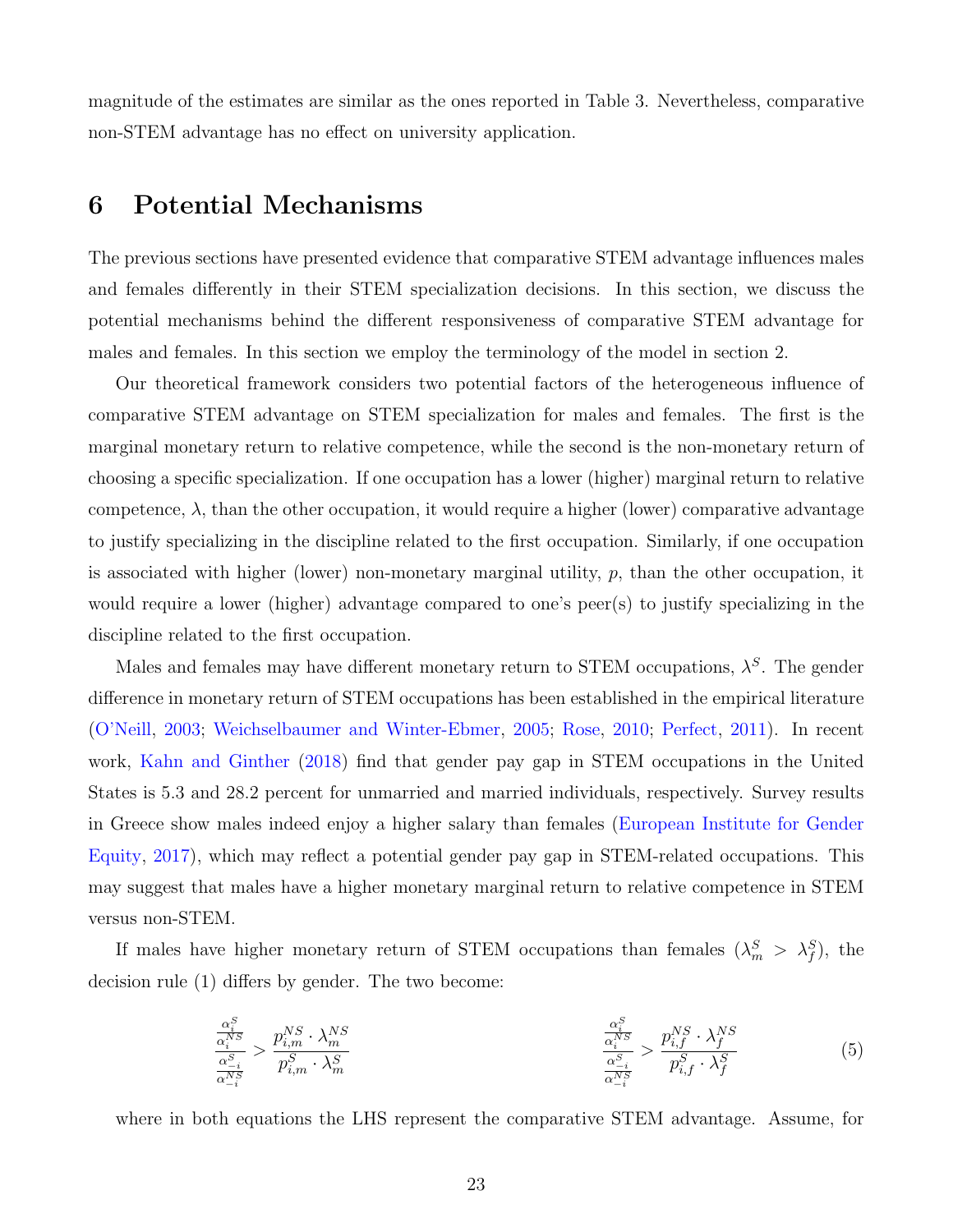simplicity, that  $p_m^{NS} = p_m^S = p_f^{NS} = p_m^S = 1$  and that  $\lambda_m^{NS} = \lambda_f^{NS}$ . Assume also that males and females compete with peers of the same competence. Therefore, the two decisions rules [\(5\)](#page-24-0) become:

$$
\frac{\frac{\alpha_i^S}{\alpha_i^{NS}}}{\frac{\alpha_{-i}^S}{\alpha_{-i}^{NS}}} \cdot \frac{\lambda_m^S}{\lambda_m^{NS}} > 1
$$
\n
$$
\frac{\frac{\alpha_i^S}{\alpha_i^{NS}}}{\frac{\alpha_{-i}^S}{\alpha_{-i}^{NS}}} \cdot \frac{\lambda_f^S}{\lambda_f^{NS}} > 1
$$
\n(6)

Since  $\lambda_m^S > \lambda_f^S$ , and  $\lambda_m^{NS} = \lambda_f^{NS}$ , females require a higher comparative STEM advantage than males to choose a STEM specialization.

The second mechanism behind our theoretical investigation, that could explain the differential effect of comparative STEM advantage on males and females is the non-monetary return of choosing a specific specialization. Non-monetary return refers to preference or tastes. Males and females may face different non-monetary returns to specializing in STEM. First, STEM-related occupations tend to be more competitive than non-STEM-related occupations. Several paper state that females tend to shy away from the competition [\(Niederle and Vesterlund,](#page-31-8) [2007;](#page-31-8) [Gneezy et al.,](#page-30-11) [2003;](#page-30-11) [Ors](#page-31-9) [et al.,](#page-31-9) [2013;](#page-31-9) [Orrenius and Zavodny,](#page-31-10) [2015;](#page-31-10) [Landaud et al.,](#page-31-11) [2016\)](#page-31-11). Secondly, many studies have explored societal and environmental influences in shaping female attitude towards STEM. [42](#page-25-0) Part of the literature has also explored the role of teacher biases [43](#page-25-1) ,parental investments, and beliefs [44](#page-25-2) in shaping females preferences over STEM-related fields. Lastly, women are under-represented in STEM occupations in Greece [\(European Institute for Gender Equity,](#page-30-12) [2019\)](#page-30-12). [Dille](#page-29-9) [\(2018\)](#page-29-9) and [Yu](#page-33-1) [\(2020\)](#page-33-1) claim that a greater exposure to positive female role models and mentors, especially in the technological sector, increases female's preference towards STEM-related occupations.

If females face lower non-monetary return in STEM than males  $(p_f^S < p_m^S)$ , they would face different decision rules. Following a similar rationale as in the previous part of the mechanism, females need to have a higher comparative STEM advantage than males for them to choose a STEM specialization.

<span id="page-25-0"></span> $^{42}$ [Cvencek et al.](#page-29-10) [\(2011\)](#page-29-10) found that as early as elementary school, boys already associate themselves with math, while girls with reading; [Guiso et al.](#page-30-13) [\(2008\)](#page-30-13) argued how the gender gap is found to be smaller in more gender-equal countries, while [Nollenberger et al.](#page-31-12) [\(2016\)](#page-31-12), by studying second-generation immigrants, found that about two-third of the gender math gap can be attributed to parents' cultural attitudes.

<span id="page-25-1"></span><sup>&</sup>lt;sup>43</sup>[Lavy and Sand](#page-31-13) [\(2015\)](#page-31-13); [Lavy and Megalokonomou](#page-31-3) [\(2019\)](#page-31-3) document how teacher gender biases may affect females' likelihood of specializing in STEM degrees and STEM-related occupations.

<span id="page-25-2"></span><sup>&</sup>lt;sup>44</sup>[Eccles and Jacobs](#page-29-11) [\(1986\)](#page-29-11) and [Eccles et al.](#page-29-12) [\(1990\)](#page-29-12) have investigated how mother beliefs about their daughter's ability impacts performance and choice of taking additional courses in math.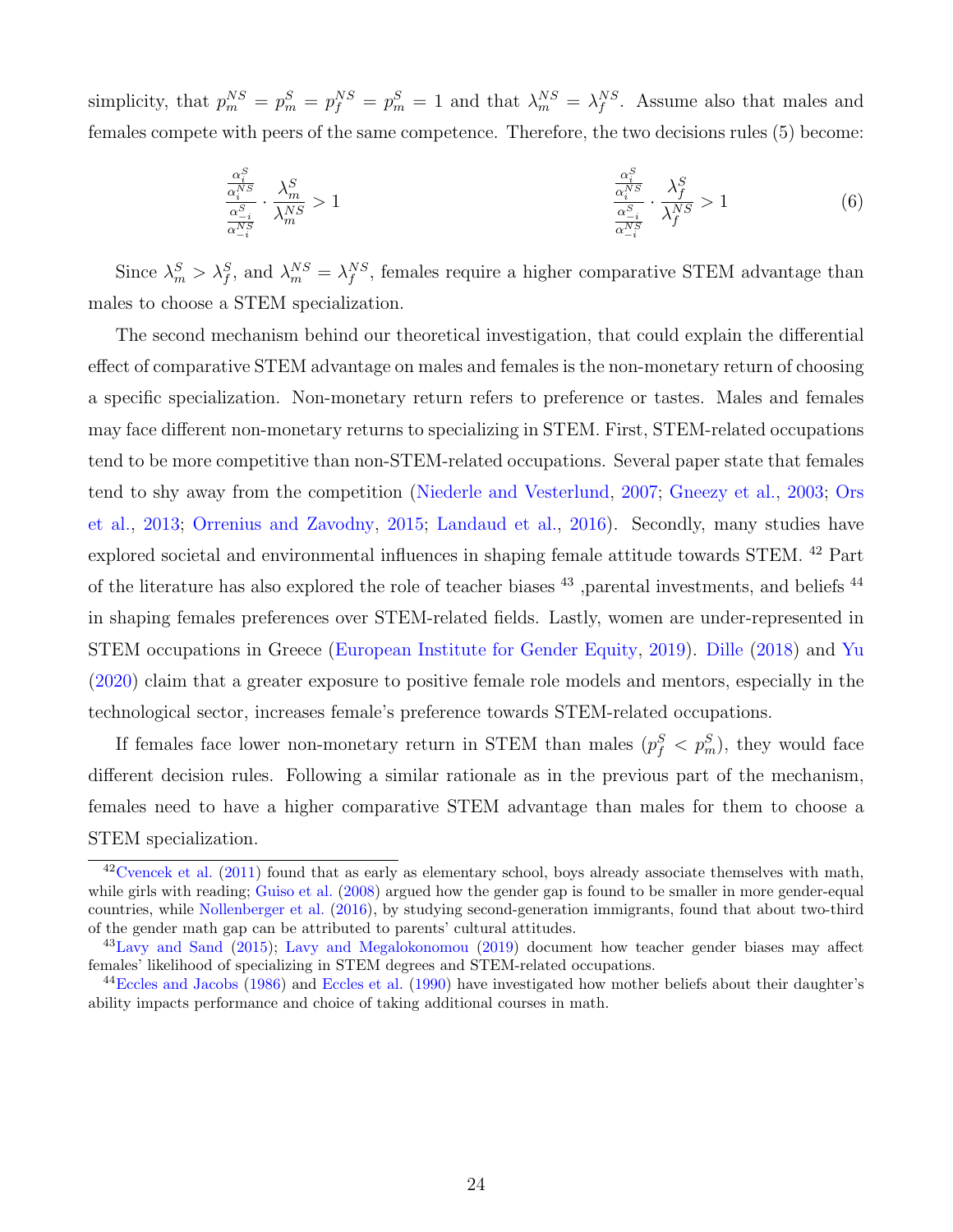# 7 Conclusion

In this paper, we show evidence that students might use two dimensions of comparison when they make schooling track, university degree and occupation specialization decisions. The first dimension is what we call absolute advantage, which refers to the within-individual relative academic strengths and weakness in STEM subjects compared to non-STEM ones. The second dimension is the comparative advantage and is about ones' relative standing of her absolute advantage within her peer group. We are the first to disentangle the causal effect of comparative STEM advantage from the effect of absolute STEM advantage on future specialization decisions.

We use data from a large number of high schools in Greece that spans from 2001 to 2009 and is linked to students' university degree applications. We exploit the institutional setting in Greece in which students are practically randomly assigned to classrooms at the beginning of grade 10. We proxy one's comparative advantage in STEM subjects by using a student's rank in absolute STEM advantage in grade 10. This rank is quasi-randomly assigned to students, given their absolute STEM advantage. We present extensive evidence to support the validity of our identification strategy by showing that students' classroom allocation in grade 10 is practically random. We then examine the effect of one's comparative STEM advantage on her subsequent decision to enroll in a STEM track in grade 11, on subsequent STEM performance and on the decision to apply to a 4- or 5- year university degree in a STEM major 2 years later. Student study choices in grade 11 or later are more likely to reflect the decision of the student herself rather than the decision of her family.

We find that females perform at least as well as males in STEM subjects, but much better than males in non-STEM subjects. This implies that females have a lower absolute STEM advantage with respect to their classmates, and lower comparative advantage. We find that increasing one's comparative advantage in STEM within her classroom by two positions increases her likelihood to enroll in a STEM track in grade 11 by 1.9% for females, but has much smaller or insignificant effect on males. We also find that one's comparative advantage in STEM in grade 10 has longer term implications. In particular, we find that an increase in one's  $10<sup>th</sup>$  grade comparative STEM advantage by 10%, increases her likelihood to apply to a STEM university degree program at the end of high school for around 1% for females, while males are less or not affected. Comparative STEM advantage has a significant effect on STEM performance in grade 11 and 12. Additionally, we find similar effects when the comparative advantage is computed within the same gender peers in the classroom, or within the school-cohort.

We conduct several robustness exercises to provide further credibility to the causal interpreta-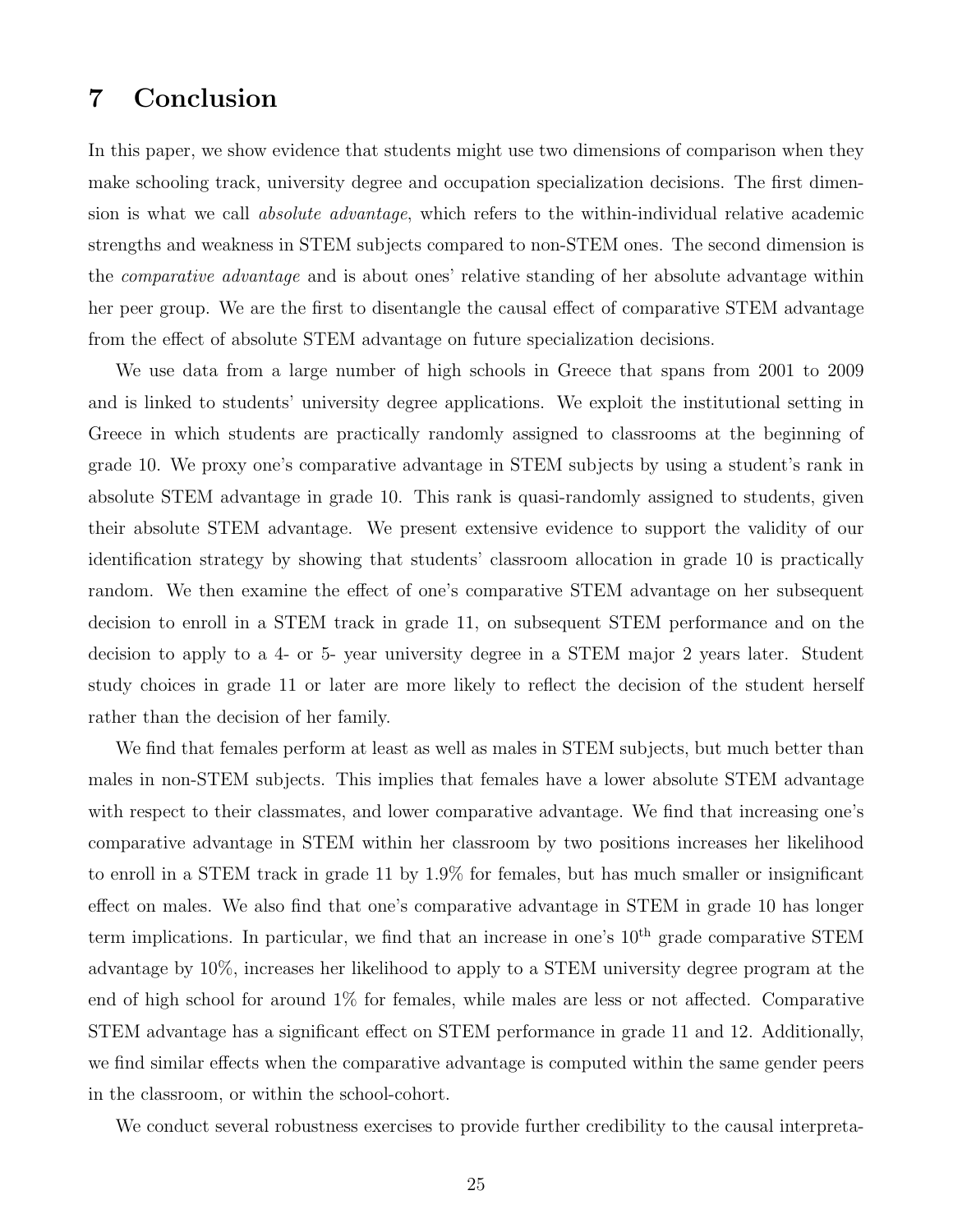tion of the effects of comparative STEM advantage. First, we show that a student's comparative advantage in STEM subjects is uncorrelated with school drop out decisions. Second, we show that our results are robust of using students' performance measured earlier in grade 10. Third, we show that our results remain similar when we use alternative definitions of STEM subjects and university degree programs.

We develop a simple theoretical model to explain the role of comparative STEM advantage on STEM study decision. Two mechanisms emerge from the model, that explain the larger effect of comparative advantage on females. Lower monetary returns in STEM occupations for females and different preferences for STEM occupations may explain the higher impact of comparative STEM advantage on STEM study choices.

Our analysis is highly policy-relevant as it provides an additional channel to explain the underrepresentation of women in STEM tracks. Our findings suggest that 4-6 percentage points of the 34-percentage-point gender gap (or 12-18%) in STEM specialization in high school are attributable to the influence of the comparative STEM advantage. Our research concludes that competition discourages females from studying STEM early on, in the first instance of specialization. This suggests that if females were given the option to specialize away from STEM study at an even earlier stage than grade 11, it is likely that they would do so and they would acquire even less STEM-related training during their school career.

The method we use to measure comparative advantage and to identify the strengths withinindividual and across-individuals is general and could be applied to other contexts. Any context where comparisons with competitors emerge along multiple dimensions, such as the labor or the mating market, could profit from our approach in quantifying the object of comparison. A benefit of using comparative advantage as a measure of relative strength is that it carries economic intuition. Decisions based on comparative advantage are economically justifiable.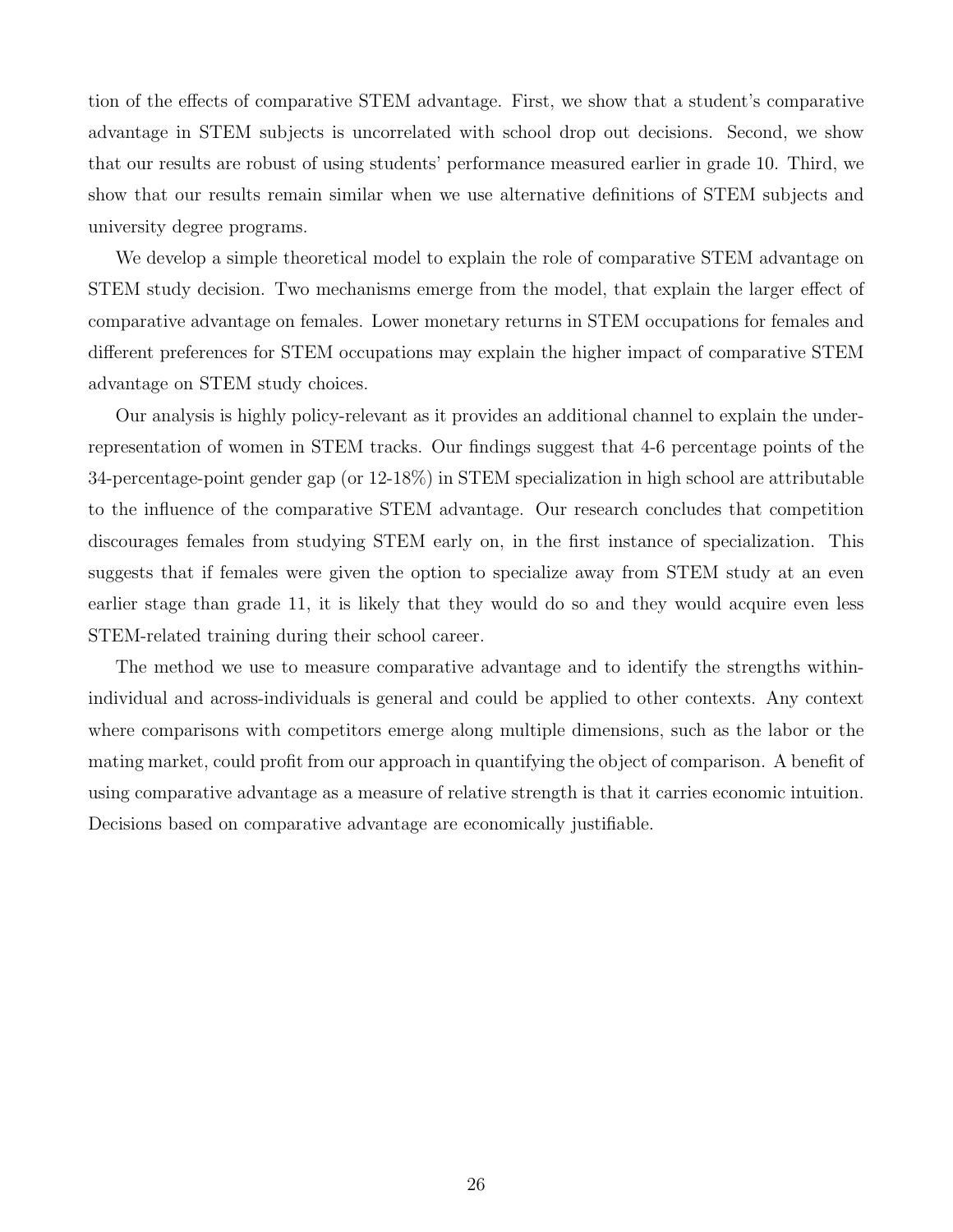# References

- <span id="page-28-12"></span>Abadie, A., S. Athey, G. W. Imbens, and J. Wooldridge (2017). When should you adjust standard errors for clustering? Technical report, National Bureau of Economic Research.
- <span id="page-28-2"></span>Beede, D. N., T. A. Julian, D. Langdon, G. McKittrick, B. Khan, and M. E. Doms (2011). Women in stem: A gender gap to innovation. Economics and Statistics Administration Issue Brief (04- 11).
- <span id="page-28-0"></span>Benbow, C. P. (1988). Sex-related differences in precocious mathematical reasoning ability: Not illusory, not easily explained. Behavioral and Brain Sciences 11 (2), 217–232.
- <span id="page-28-7"></span>Berenbaum, S. A., C. L. Martin, L. D. Hanish, P. T. Briggs, and R. A. Fabes (2008). Sex differences in children's play. Sex differences in the brain: From genes to behavior, 275–290.
- <span id="page-28-3"></span>Black, D. A., A. M. Haviland, S. G. Sanders, and L. J. Taylor (2008). Gender wage disparities among the highly educated. Journal of human resources  $43(3)$ , 630–659.
- <span id="page-28-4"></span>Blau, F. D. and L. M. Kahn (2017). The gender wage gap: Extent, trends, and explanations. Journal of Economic Literature 55 (3), 789–865.
- <span id="page-28-9"></span>Bobba, M. and V. Frisancho (2016). Learning about oneself: The effects of performance feedback on school choice.
- <span id="page-28-8"></span>Borjas, G. J. (1987). Self-selection and the earnings of immigrants. Technical report, National Bureau of Economic Research.
- <span id="page-28-1"></span>Breda, T. and C. Napp (2019). Girls' comparative advantage in reading can largely explain the gender gap in math-related fields. Proceedings of the National Academy of Sciences, 201905779.
- <span id="page-28-10"></span>Brown, G. D., J. Gardner, A. J. Oswald, and J. Qian (2008). Does wage rank affect employees' well-being? Industrial Relations: A Journal of Economy and Society 47(3), 355–389.
- <span id="page-28-5"></span>Bursztyn, L. and R. Jensen (2015). How does peer pressure affect educational investments? The quarterly journal of economics  $130(3)$ , 1329–1367.
- <span id="page-28-6"></span>Cahill, L. (2005). His brain, her brain. *Scientific American 292*(5), 40–47.
- <span id="page-28-11"></span>Card, D., A. Mas, E. Moretti, and E. Saez (2012). Inequality at work: The effect of peer salaries on job satisfaction. American Economic Review 102 (6), 2981–3003.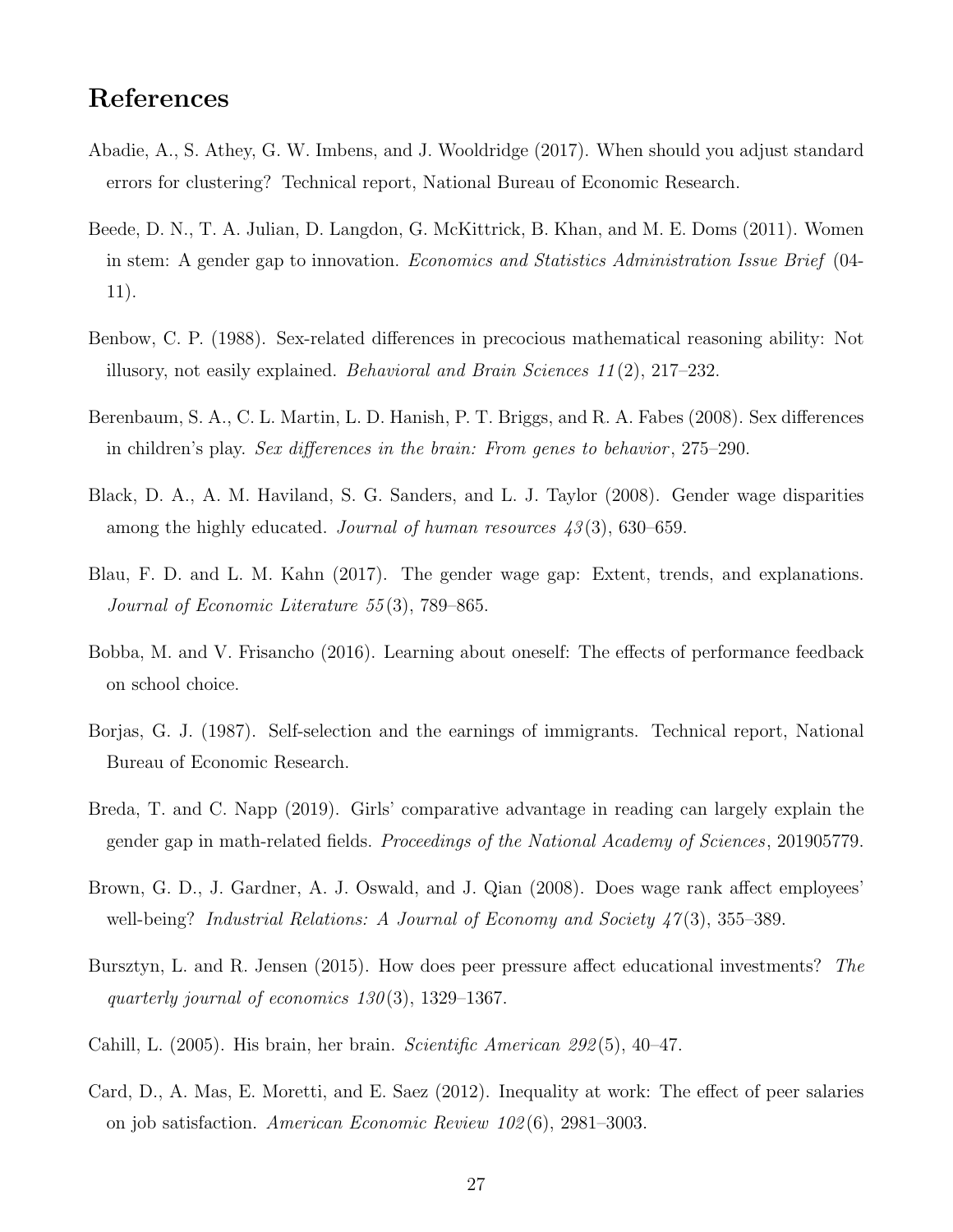- <span id="page-29-0"></span>Ceci, S. J., D. K. Ginther, S. Kahn, and W. M. Williams (2014). Women in academic science: A changing landscape. Psychological Science in the Public Interest 15 (3), 75–141.
- <span id="page-29-3"></span>Clayton, J. A. and F. S. Collins (2014). Policy: Nih to balance sex in cell and animal studies. Nature News 509 (7500), 282.
- <span id="page-29-10"></span>Cvencek, D., A. N. Meltzoff, and A. G. Greenwald (2011). Math–gender stereotypes in elementary school children. *Child development 82* $(3)$ , 766–779.
- <span id="page-29-6"></span>De Bellis, M. D., M. S. Keshavan, S. R. Beers, J. Hall, K. Frustaci, A. Masalehdan, J. Noll, and A. M. Boring (2001). Sex differences in brain maturation during childhood and adolescence. *Cerebral cortex 11*(6), 552–557.
- <span id="page-29-5"></span>Delaney, J. and P. J. Devereux (2019). The effect of high school rank in english and math on college major choice.
- <span id="page-29-9"></span>Dille, G. (2018). The Importance of Women Role Models in STEM.
- <span id="page-29-8"></span>Directorate-General for Education, Youth, Sport and Culture (2019). Education and training monitor 2019 - Greece.
- <span id="page-29-2"></span>Duflo, E. (2012). Women empowerment and economic development. Journal of Economic literature  $50(4)$ , 1051–79.
- <span id="page-29-7"></span>Dweck, C. S., W. Davidson, S. Nelson, and B. Enna (1978). Sex differences in learned helplessness: Ii. the contingencies of evaluative feedback in the classroom and iii. an experimental analysis. Developmental psychology 14 (3), 268.
- <span id="page-29-1"></span>Eccles, J. (1983). Expectancies, values and academic behaviors. Achievement and achievement motives.
- <span id="page-29-11"></span>Eccles, J. S. and J. E. Jacobs (1986). Social forces shape math attitudes and performance. Signs: Journal of women in culture and society 11 (2), 367–380.
- <span id="page-29-12"></span>Eccles, J. S., J. E. Jacobs, and R. D. Harold (1990). Gender role stereotypes, expectancy effects, and parents' socialization of gender differences. Journal of Social Issues 46 (2), 183–201.
- <span id="page-29-4"></span>Elsner, B. and I. E. Isphording (2017). A big fish in a small pond: Ability rank and human capital investment. Journal of Labor Economics 35 (3), 787–828.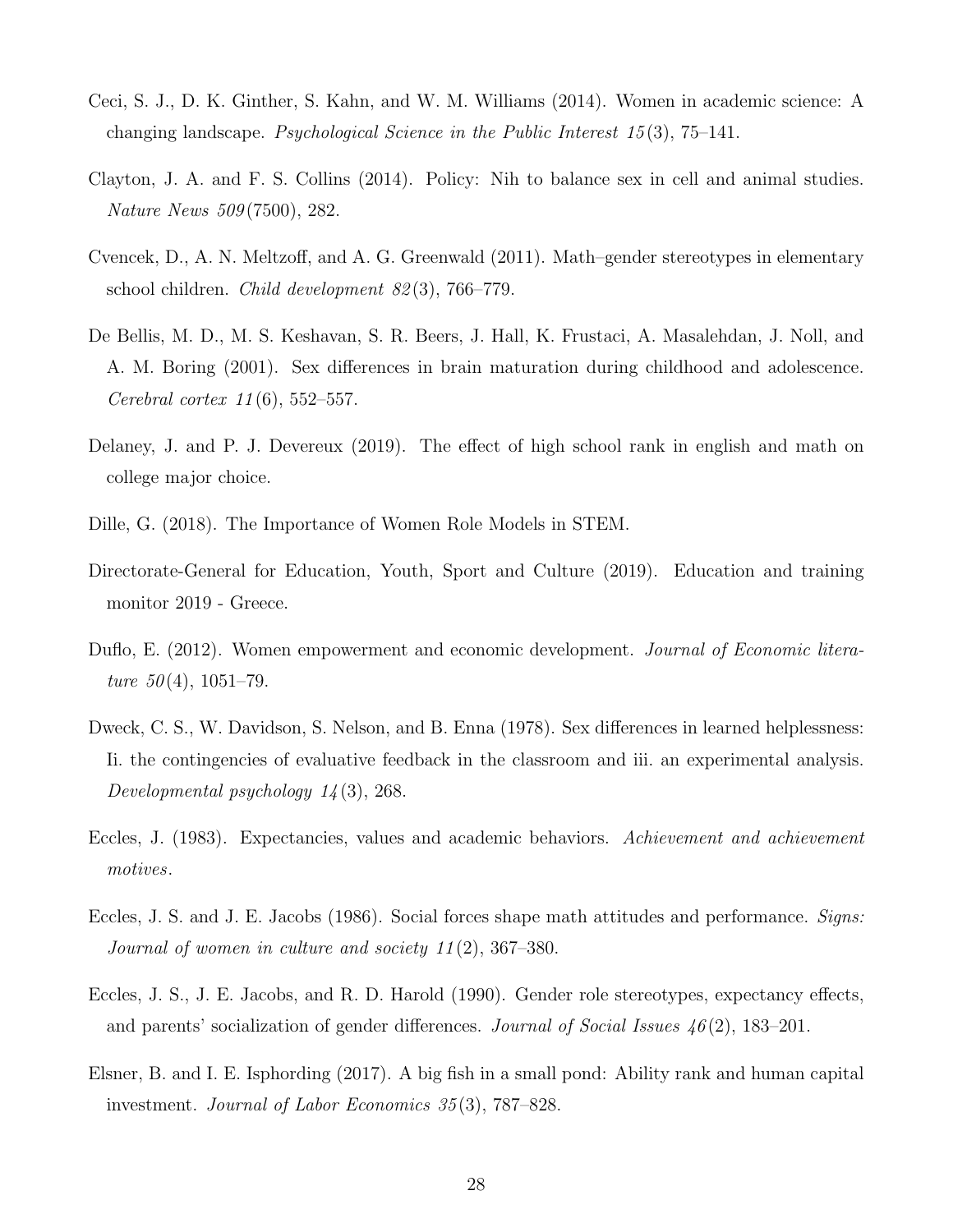<span id="page-30-2"></span>Elsner, B., I. E. Isphording, and U. Zölitz (2018). Achievement rank affects performance and major choices in college. University of Zurich, Department of Economics, Working Paper (300).

<span id="page-30-10"></span>European Institute for Gender Equity (2017). The Gender Pay Gap in Greece.

<span id="page-30-12"></span>European Institute for Gender Equity (2019). Gender Equality Index 2019: Greece.

- <span id="page-30-1"></span>Festinger, L. (1954). A theory of social comparison processes. Human relations  $\mathcal{T}(2)$ , 117–140.
- <span id="page-30-4"></span>Gallagher, A. M. and J. C. Kaufman (2005). *Gender Differences in Mathematics: What We Know* and What We Need to Know. Cambridge University Press.
- <span id="page-30-6"></span>Gardner, A. (2016). How important are gcse choices when it comes to university.
- <span id="page-30-5"></span>Gaulin, S. J., H. A. Hoffman, et al. (1988). Evolution and development of sex differences in spatial ability. Human reproductive behaviour: A Darwinian perspective, 129–152.
- <span id="page-30-11"></span>Gneezy, U., M. Niederle, and A. Rustichini (2003). Performance in competitive environments: Gender differences. The Quarterly Journal of Economics 118(3), 1049–1074.
- <span id="page-30-7"></span>Goulas, S. and R. Megalokonomou (2015). Knowing who you are - the effect of feedback information on short and long term outcomes.
- <span id="page-30-13"></span>Guiso, L., F. Monte, P. Sapienza, and L. Zingales (2008). Culture, gender, and math. Science  $320(5880)$ , 1164–1165.
- <span id="page-30-3"></span>Gur, R. C., B. I. Turetsky, M. Matsui, M. Yan, W. Bilker, P. Hughett, and R. E. Gur (1999). Sex differences in brain gray and white matter in healthy young adults: correlations with cognitive performance. Journal of Neuroscience  $19(10)$ , 4065-4072.
- <span id="page-30-0"></span>Hong, L. and S. E. Page (2001). Problem solving by heterogeneous agents. Journal of economic theory  $97(1)$ , 123-163.
- <span id="page-30-8"></span>Kahn, S. and D. Ginther (2017). Women and science, technology, engineering, and mathematics (stem): Are differences in education and careers due to stereotypes, interests, or family. The Oxford Handbook of Women and the Economy, 1–39.
- <span id="page-30-9"></span>Kahn, S. and D. Ginther (2018). Women and science, technology, engineering, and mathematics (stem): are differences in education ad careers due to stereotypes, interests, or family. The Oxford handbook of women and the economy. Oxford University Press, New York , 767–798.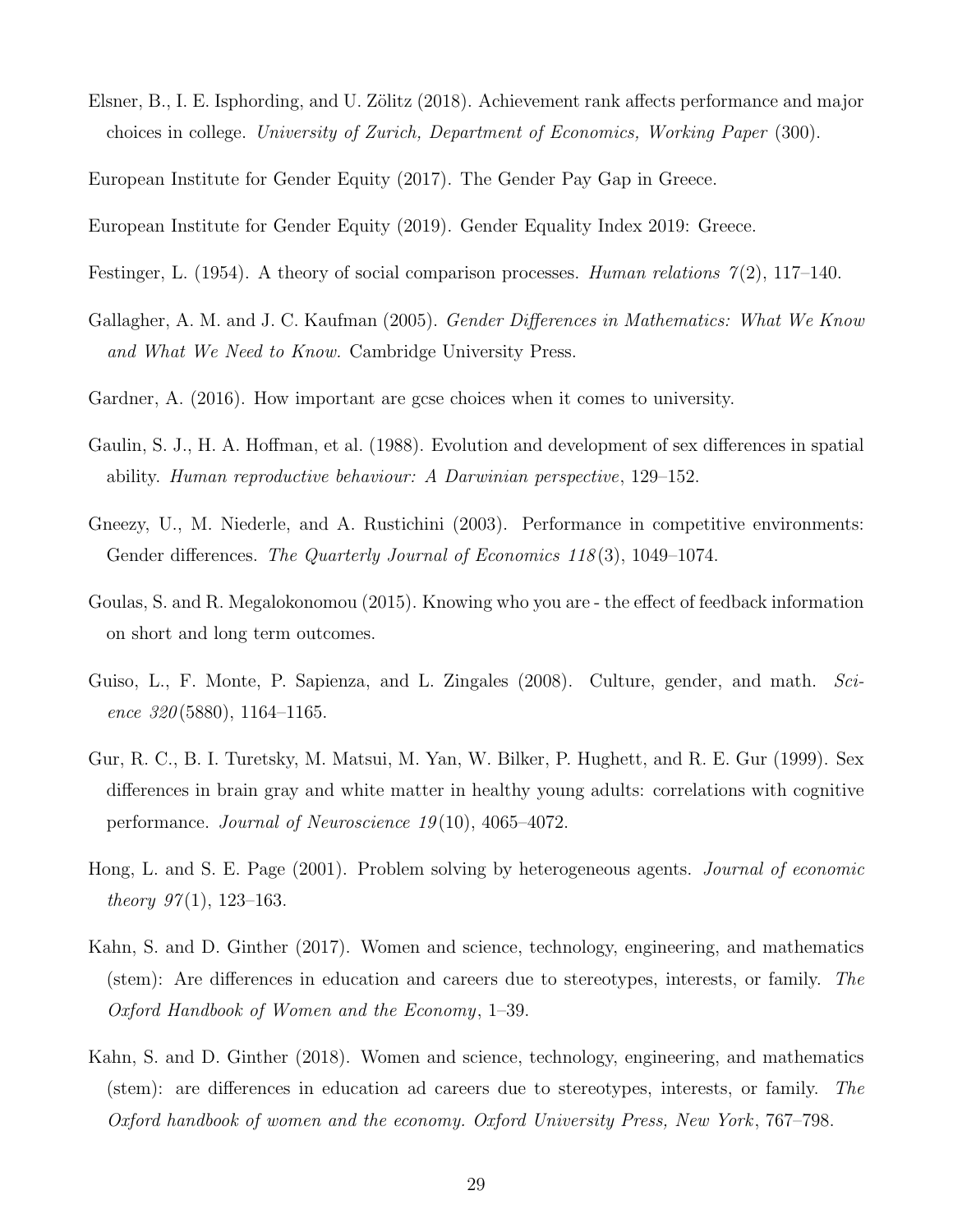- <span id="page-31-11"></span>Landaud, F., S.-T. Ly, and E. Maurin (2016). Competitive schools and the gender gap in the choice of field of study.
- <span id="page-31-3"></span>Lavy, V. and R. Megalokonomou (2019, June). Persistency in teachers' grading bias and effects on longer-term outcomes: University admissions exams and choice of field of study. NBER Working Paper (26021).
- <span id="page-31-13"></span>Lavy, V. and E. Sand (2015). On the origins of gender human capital gaps: Short and long term consequences of teachers' stereotypical biases. Technical report, National Bureau of Economic Research.
- <span id="page-31-5"></span>Murphy, R. and F. Weinhardt (2018). Top of the class: The importance of ordinal rank. Technical report, National Bureau of Economic Research.
- <span id="page-31-0"></span>National Science Foundation (2016). Science & Engineering Indicators. Technical Report (20161).
- <span id="page-31-1"></span>National Science Foundation (2017). Women, Minorities, and Persons with Disabilities in Science and Engineering. Technical Report (17310).
- <span id="page-31-8"></span>Niederle, M. and L. Vesterlund (2007). Do women shy away from competition? do men compete too much? The Quarterly Journal of Economics 122 (3), 1067–1101.
- <span id="page-31-12"></span>Nollenberger, N., N. Rodríguez-Planas, and A. Sevilla (2016). The math gender gap: The role of culture. The American Economic Review 106 (5), 257–261.
- <span id="page-31-4"></span>O'Dea, R., M. Lagisz, M. Jennions, and S. Nakagawa (2018, 12). Gender differences in individual variation in academic grades fail to fit expected patterns for stem. Nature Communications 9.
- <span id="page-31-2"></span>OECD (2016). Pisa 2015 results (volume i): Excellence and equity in education.
- <span id="page-31-6"></span>OECD (2018). Education for a Bright Future in Greece.
- <span id="page-31-7"></span>O'Neill, J. (2003). The gender gap in wages, circa 2000. American Economic Review  $93(2)$ , 309–314.
- <span id="page-31-10"></span>Orrenius, P. M. and M. Zavodny (2015). Does immigration affect whether us natives major in science and engineering? *Journal of Labor Economics 33* (S1), S79–S108.
- <span id="page-31-9"></span>Ors, E., F. Palomino, and E. Peyrache (2013). Performance gender gap: does competition matter? Journal of Labor Economics 31 (3), 443–499.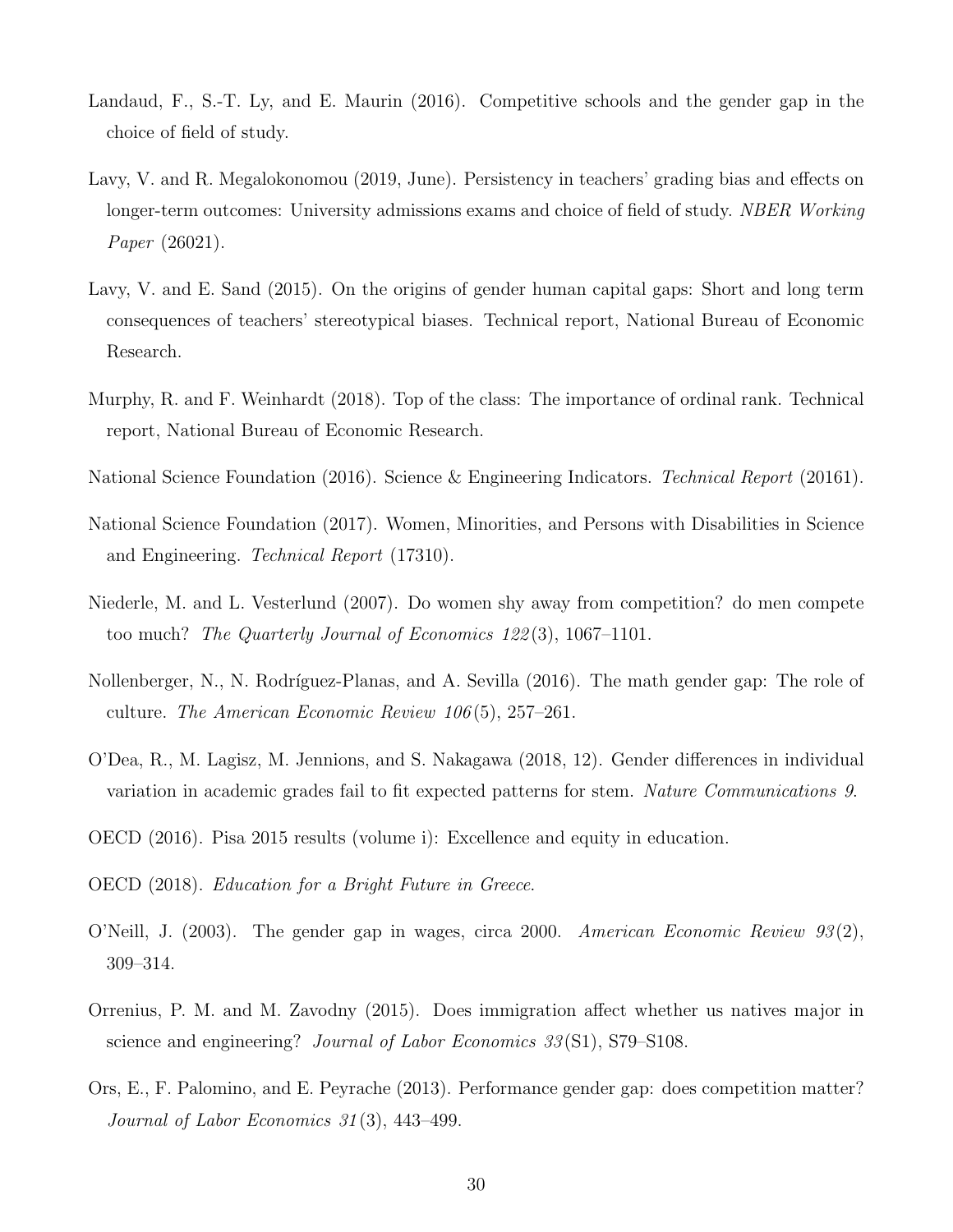- <span id="page-32-7"></span>Owen, A. L. (2010). Grades, gender, and encouragement: A regression discontinuity analysis. The Journal of Economic Education 41 (3), 217–234.
- <span id="page-32-13"></span>Perfect, D. (2011). *Gender pay gaps*. Equality and Human Rights Commission Manchester.
- <span id="page-32-8"></span>Rask, K. and J. Tiefenthaler (2008). The role of grade sensitivity in explaining the gender imbalance in undergraduate economics. Economics of Education Review 27 (6), 676–687.
- <span id="page-32-12"></span>Rose, A. S. (2010). Stem major choice and the gender pay gap. On Campus with Women 39(1).
- <span id="page-32-9"></span>Roy, A. D. (1951). Some thoughts on the distribution of earnings. Oxford economic papers  $3(2)$ , 135–146.
- <span id="page-32-4"></span>Sloane, C., E. Hurst, and D. Black (2019). A cross-cohort analysis of human capital specialization and the college gender wage gap. Technical report, National Bureau of Economic Research.
- <span id="page-32-1"></span>Steele, C. M. (1997). A threat in the air: How stereotypes shape intellectual identity and performance. American psychologist 52(6), 613.
- <span id="page-32-3"></span>Stoet, G. and D. C. Geary (2018). The gender-equality paradox in science, technology, engineering, and mathematics education. Psychological science 29 (4), 581–593.
- <span id="page-32-5"></span>Tincani, M. (2017). Heterogeneous peer effects and rank concerns: Theory and evidence.
- <span id="page-32-6"></span>Tversky, A. and D. Kahneman (1974). Judgment under uncertainty: Heuristics and biases. Science  $185(4157)$ , 1124–1131.
- <span id="page-32-0"></span>Waber, D. (1976). Sex Differences in Cognition: a Function of Maturation Rate? *Science 192*, 572–574.
- <span id="page-32-2"></span>Wang, M.-T. and J. Degol (2013). Motivational pathways to stem career choices: Using expectancy–value perspective to understand individual and gender differences in stem fields. Developmental Review 33 (4), 304–340.
- <span id="page-32-10"></span>Wang, M.-T., J. S. Eccles, and S. Kenny (2013). Not lack of ability but more choice: Individual and gender differences in choice of careers in science, technology, engineering, and mathematics. Psychological science 24 (5), 770–775.
- <span id="page-32-11"></span>Weichselbaumer, D. and R. Winter-Ebmer (2005). A meta-analysis of the international gender wage gap. Journal of Economic Surveys 19(3), 479–511.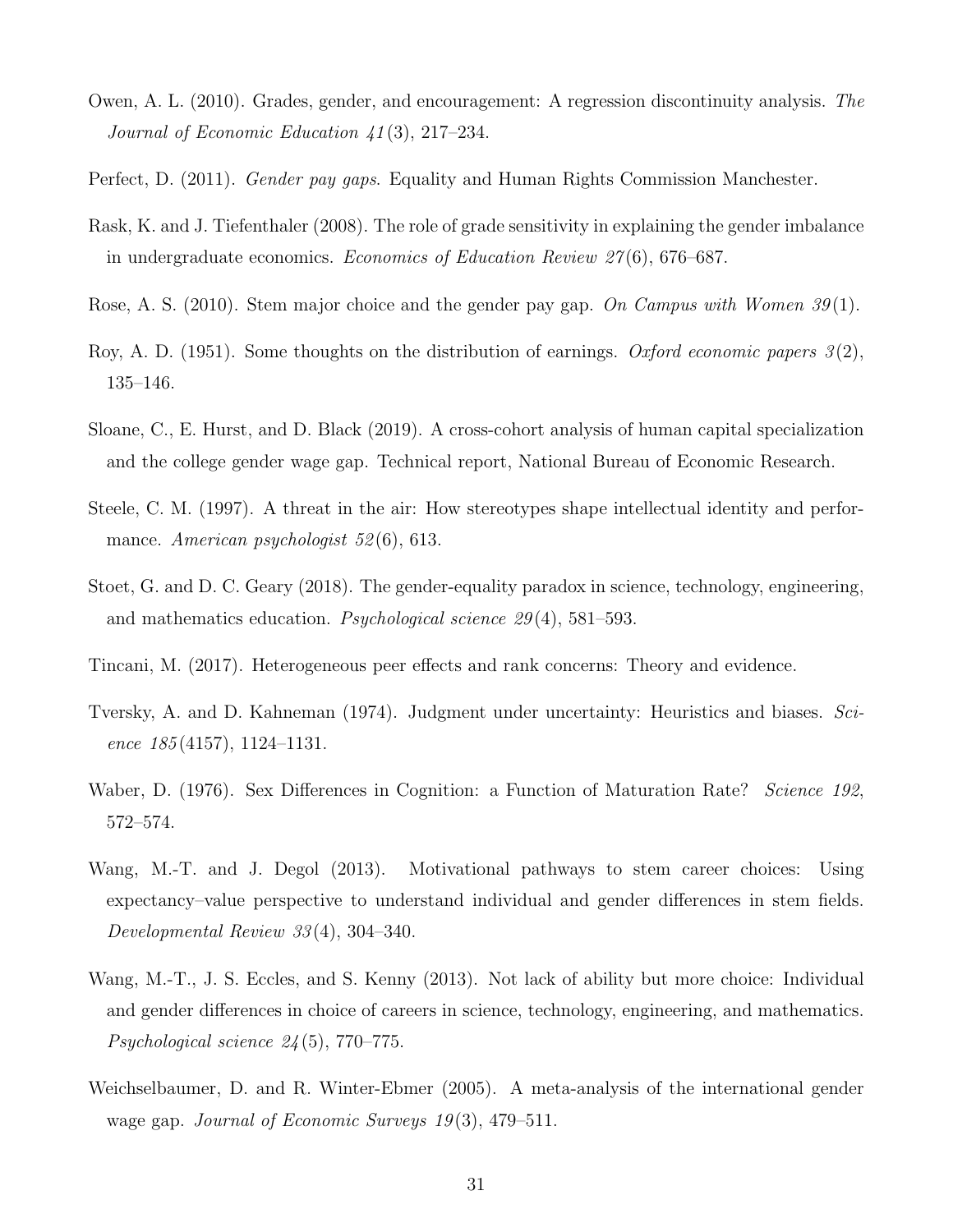- <span id="page-33-1"></span>Yu, L. (2020). Female bosses and female employees' careers: Evidence from lawyers in shanghai.
- <span id="page-33-0"></span>Zafar, B. (2011). How do college students form expectations? Journal of Labor Economics  $29(2)$ , 301–348.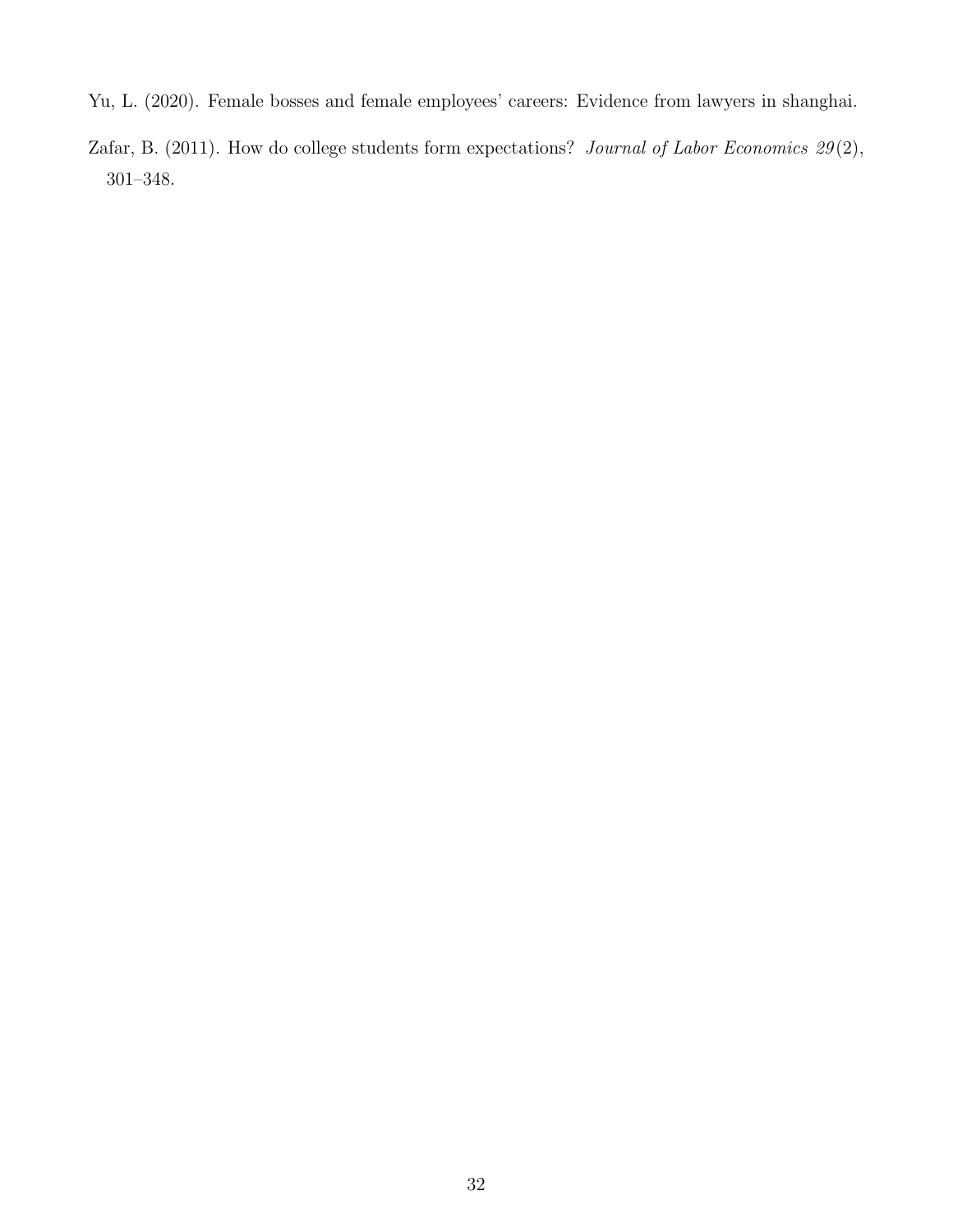<span id="page-34-0"></span>

|                                                                                                              | Male   | Female | Difference | $p-value$ |
|--------------------------------------------------------------------------------------------------------------|--------|--------|------------|-----------|
|                                                                                                              | (1)    | (2)    | (3)        | (4)       |
| Panel A: Performance in Grade 10                                                                             |        |        |            |           |
| Algebra                                                                                                      | 9.433  | 9.873  | 0.440      | 0.000     |
| Physics                                                                                                      | 10.325 | 10.373 | 0.048      | 0.188     |
| Chemistry                                                                                                    | 10.405 | 10.963 | 0.559      | 0.000     |
| Modern Greek                                                                                                 | 12.876 | 14.220 | 1.344      | 0.000     |
| Greek Literature                                                                                             | 12.099 | 13.922 | 1.824      | 0.000     |
| Ancient Greek                                                                                                | 11.249 | 12.861 | 1.612      | 0.000     |
| Panel B: Constructed Variables in Grade 10                                                                   |        |        |            |           |
| Own Grade in STEM                                                                                            | 10.054 | 10.403 | 0.349      | 0.000     |
| Own Grade in non-STEM                                                                                        | 12.074 | 13.668 | 1.594      | 0.000     |
| Class Average Grade in STEM                                                                                  | 10.202 | 10.184 | $-0.018$   | 0.135     |
| Class Average Grade in non-STEM                                                                              | 12.892 | 12.881 | $-0.011$   | 0.329     |
| Comparative STEM Advantage                                                                                   | 0.487  | 0.409  | $-0.077$   | 0.000     |
| Panel C: Outcome Variables on Track and University Choices                                                   |        |        |            |           |
| STEM Track in Grade 11                                                                                       | 0.812  | 0.472  | $-0.340$   | 0.000     |
| Applied for a STEM Department                                                                                | 0.627  | 0.565  | $-0.062$   | 0.000     |
| Applied for an Economics and Business Department                                                             | 0.272  | 0.228  | $-0.044$   | 0.000     |
| Applied for a Health Sciences Departments                                                                    | 0.119  | 0.321  | 0.203      | 0.000     |
| Applied for a Humanities Department                                                                          | 0.363  | 0.626  | 0.262      | 0.000     |
| Panel A reports the gender differences in performance for the six subjects we use to construct our<br>Notes: |        |        |            |           |

### Table 1: Descriptive Statistics

measure for the average performance in STEM and Non-STEM in grade 10. The raw scores are out of 20. Panel B shows the gender differences in one's own and classroom average performance in STEM and Non-STEM subjects, as well as the comparative STEM advantage. Panel C reports the gender differences in track choice and university related outcomes. Applied for a STEM department is conditional on attending a STEM track in grade 12. Applied for a Humanities department is conditional on attending a non-STEM track in grade 12. For each panel we report the summary statistics for male and female students (columns 1 and 2, respectively), the gender difference between column (2) and (1) (column 3), and the p-values for the t-test on the gender difference (column 4).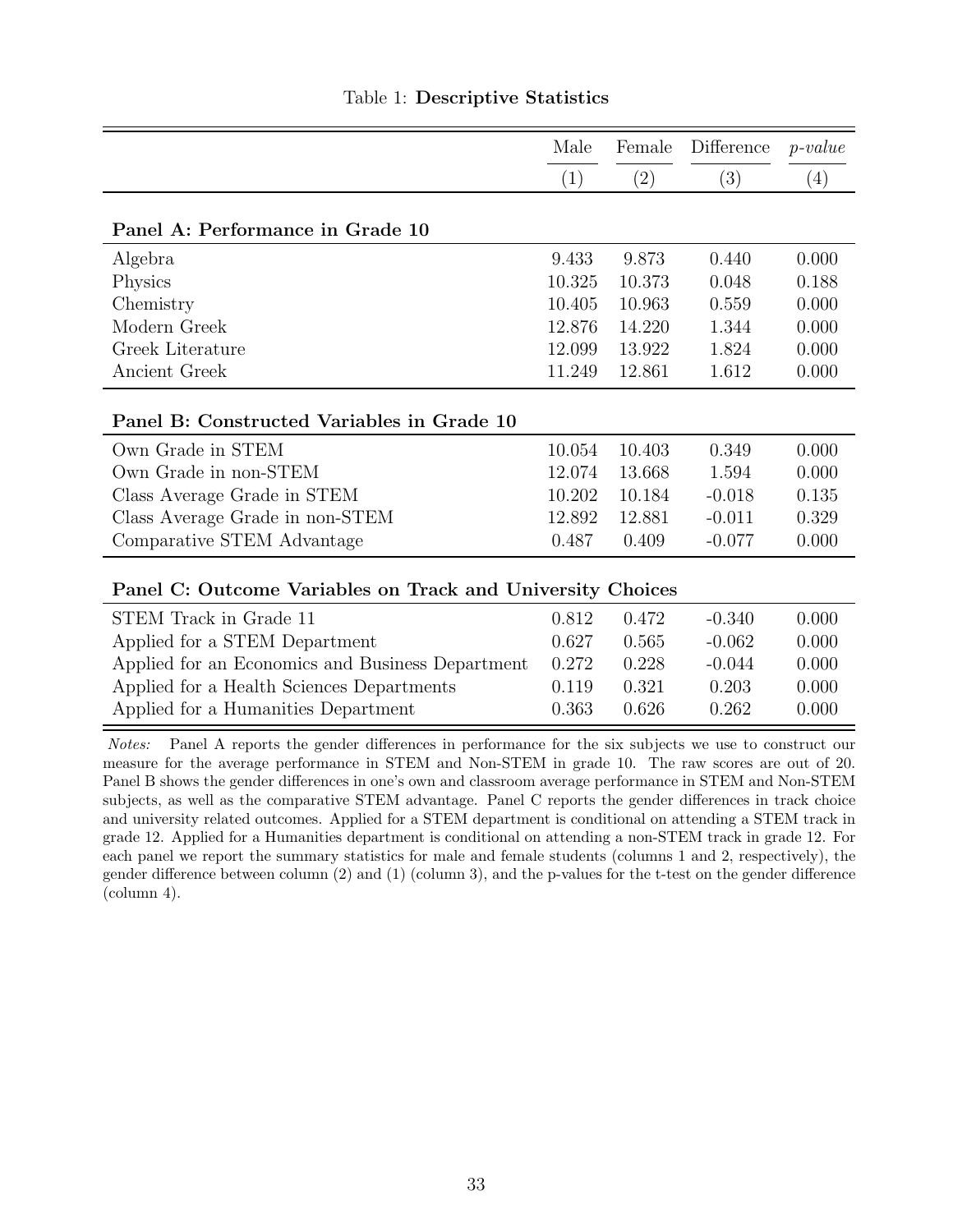|                              | Class Av.<br><b>GPA</b> | Class Median<br><b>GPA</b> | Prop.<br>Female | Av. GPA<br>Female | Av. GPA<br>Male | Av. STEM<br>GPA Female | Av. STEM<br>GPA Male | Av. non-STEM<br>GPA Female | Av. non-STEM<br>GPA Male |
|------------------------------|-------------------------|----------------------------|-----------------|-------------------|-----------------|------------------------|----------------------|----------------------------|--------------------------|
|                              | $\left(1\right)$        | (2)                        | (3)             | (4)               | (5)             | (6)                    | (7)                  | (8)                        | (9)                      |
| Class number= $1$            | $-0.167$                | $-0.249$                   | $-0.024$        | $-0.483$          | 0.316           | $-0.339$               | 0.306                | $-0.454$                   | 0.294                    |
|                              | (0.129)                 | (0.153)                    | (0.022)         | (0.357)           | (0.324)         | (0.310)                | (0.259)              | (0.337)                    | (0.327)                  |
| Class number= $2$            | $-0.230*$               | $-0.291*$                  | $-0.029$        | $-0.607*$         | 0.377           | $-0.477$               | 0.344                | $-0.627*$                  | 0.342                    |
|                              | (0.130)                 | (0.153)                    | (0.022)         | (0.363)           | (0.334)         | (0.307)                | (0.266)              | (0.343)                    | (0.339)                  |
| $Class number = 3$           | $-0.153$                | $-0.206$                   | $-0.019$        | $-0.429$          | 0.276           | $-0.336$               | 0.258                | $-0.448$                   | 0.270                    |
|                              | (0.129)                 | (0.153)                    | (0.021)         | (0.355)           | (0.316)         | (0.306)                | (0.252)              | (0.334)                    | (0.321)                  |
| Class number= $4$            | $-0.122$                | $-0.175$                   | 0.005           | $-0.064$          | $-0.058$        | $-0.117$               | 0.013                | $-0.088$                   | $-0.076$                 |
|                              | (0.128)                 | (0.154)                    | (0.022)         | (0.359)           | (0.318)         | (0.305)                | (0.245)              | (0.336)                    | (0.326)                  |
| $Class number=5$             | $-0.028$                | $-0.083$                   | $-0.006$        | $-0.212$          | 0.184           | $-0.154$               | 0.280                | $-0.280$                   | 0.154                    |
|                              | (0.130)                 | (0.163)                    | (0.024)         | (0.379)           | (0.342)         | (0.326)                | (0.245)              | (0.364)                    | (0.337)                  |
| Obs.                         | 3,432                   | 3,432                      | 3,432           | 3,432             | 3,432           | 3,432                  | 3,432                | 3,432                      | 3,432                    |
| Mean of Y                    | 14.42                   | 14.32                      | 0.55            | 8.19              | 6.23            | 5.93                   | 4.72                 | 7.75                       | 5.60                     |
| Av. N. of classes per school | 2.40                    | 2.40                       | 2.40            | 2.40              | 2.40            | 2.40                   | 2.40                 | 2.40                       | 2.40                     |
| School x Year FE             |                         |                            |                 |                   |                 |                        |                      |                            | ✓                        |
| F-Stat. Model                | 2.17                    | 1.76                       | 2.15            | 2.36              | 1.90            | 2.04                   | 1.75                 | 2.41                       | 2.10                     |
| P-value of F-model           | 0.06                    | 0.12                       | 0.06            | 0.04              | 0.10            | 0.07                   | 0.12                 | 0.04                       | 0.07                     |

Table 2: Evidence of Random Assignment of Students into Classrooms

<span id="page-35-0"></span>Notes: The table shows results of the estimated effects of the classroom number on a variety of outcomes. The outcome variables are reported in the column. In particular, we regress the classroom number on average classroom GPA (column 1), median classroom GPA (column 2), the proportion of females in the classroom (column 3), the average GPA of females in the classroom (column 4), the average GPA of females in the classroom (column 5), the average GPA of females in STEM (column 6), the average GPA of males in STEM (column 7), the average GPA of females in non-STEM (column 8), and the average GPA of males in non-STEM (column 9). Classroom is the unit of observation. The F-statistics for the joint significance of the regressorssuggest that the classroom number is not associated with differences in classroom-level outcomes. \*  $p < 0.1$ ; \*\*  $p < 0.05$ ; \*\*\*  $p < 0.01$ .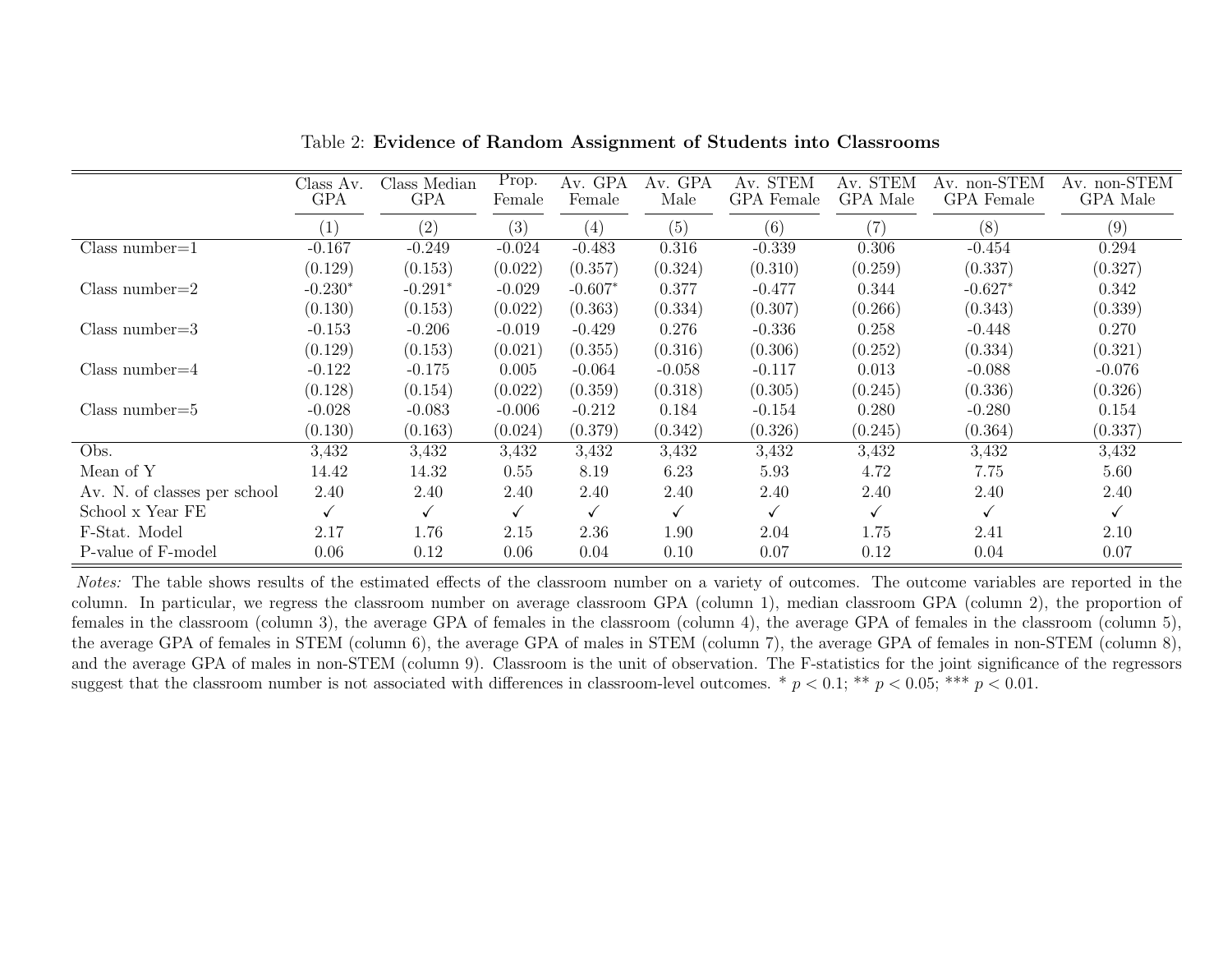<span id="page-36-0"></span>

|  | Table 3: The Effect of Comparative STEM Advantage on Subsequent Tracks and University |  |  |  |  |
|--|---------------------------------------------------------------------------------------|--|--|--|--|
|  | <b>Choices using Different Functional Forms</b>                                       |  |  |  |  |

|                            | Linear     | Quadratic                                 | Cubic                         | Quartic    | Quintic    | Non-linear |
|----------------------------|------------|-------------------------------------------|-------------------------------|------------|------------|------------|
|                            | (1)        | (2)                                       | (3)                           | (4)        | (5)        | (6)        |
|                            |            |                                           |                               |            |            |            |
|                            |            |                                           | <b>STEM Track in Grade 11</b> |            |            |            |
| Comparative STEM Advantage | $0.122***$ | $0.038*$                                  | $0.062***$                    | $0.039*$   | 0.034      | 0.030      |
|                            | (0.018)    | (0.020)                                   | (0.020)                       | (0.021)    | (0.021)    | (0.021)    |
| Comparative STEM Advantage |            |                                           |                               |            |            |            |
| x Female                   | $0.153***$ | $0.202***$                                | $0.165***$                    | $0.159***$ | $0.162***$ | $0.161***$ |
|                            | (0.021)    | (0.022)                                   | (0.022)                       | (0.022)    | (0.022)    | (0.022)    |
| Obs.                       | 72,940     | 72,940                                    | 72,940                        | 72,940     | 72,940     | 72,940     |
| Mean of Y                  | 0.63       | 0.63                                      | 0.63                          | 0.63       | 0.63       | 0.63       |
| St. Dev. Y                 | 0.48       | 0.48                                      | 0.48                          | 0.48       | 0.48       | 0.48       |
| Raw Gender Gap Y           | $-0.34$    | $-0.34$                                   | $-0.34$                       | $-0.34$    | $-0.34$    | $-0.34$    |
|                            |            |                                           |                               |            |            |            |
|                            |            | Application to STEM University Department |                               |            |            |            |
| Comparative STEM Advantage | $0.070***$ | $-0.040$                                  | $-0.046*$                     | $-0.040$   | $-0.033$   | $-0.014$   |
|                            | (0.024)    | (0.026)                                   | (0.026)                       | (0.027)    | (0.027)    | (0.028)    |
| Comparative STEM Advantage |            |                                           |                               |            |            |            |
| x Female                   | $0.093***$ | $0.111***$                                | $0.112***$                    | $0.110***$ | $0.108***$ | $0.102***$ |
|                            | (0.027)    | (0.028)                                   | (0.028)                       | (0.028)    | (0.028)    | (0.028)    |
| Obs.                       | 45,259     | 45,259                                    | 45,259                        | 45,259     | 45,259     | 45,259     |
| Mean of Y                  | 0.72       | 0.72                                      | 0.72                          | 0.72       | 0.72       | 0.72       |
| St. Dev. Y                 | 0.45       | 0.45                                      | 0.45                          | 0.45       | 0.45       | 0.45       |
| Raw Gender Gap Y           | $-0.03$    | $-0.03$                                   | $-0.03$                       | $-0.03$    | $-0.03$    | $-0.03$    |
|                            |            |                                           |                               |            |            |            |
| Classroom FE               | Yes        | Yes                                       | Yes                           | Yes        | Yes        | Yes        |
| Controls                   | Yes        | Yes                                       | Yes                           | Yes        | Yes        | Yes        |

Notes: This table reports the estimated effects of comparative STEM advantage on track and university degree choices. The outcome variables are: a) an indicator for whether a student enrolls in a STEM track in grade 11 (top panel) , b) an indicator for whether a student applies for a STEM university degree two years later (middle panel). For each of the two outcomes, we run different specifications for different degrees of polynomials for the absolute STEM advantage (columns 1-5); and a non-linear specification, using binary indicators for each decile of the rank (column 6). Each regression controls for student absolute STEM advantage, but also STEM and non-STEM performance. Each regression includes classroom FE. Standard errors are clustered at the school-cohort level. The last row in each panel shows the slope coefficient of the regression of each outcome variable on a female indicator, reflecting the gender gap in that outcome. \*  $p < 0.1$ ; \*\*  $p < 0.05$ ; \*\*\*  $p < 0.01$ .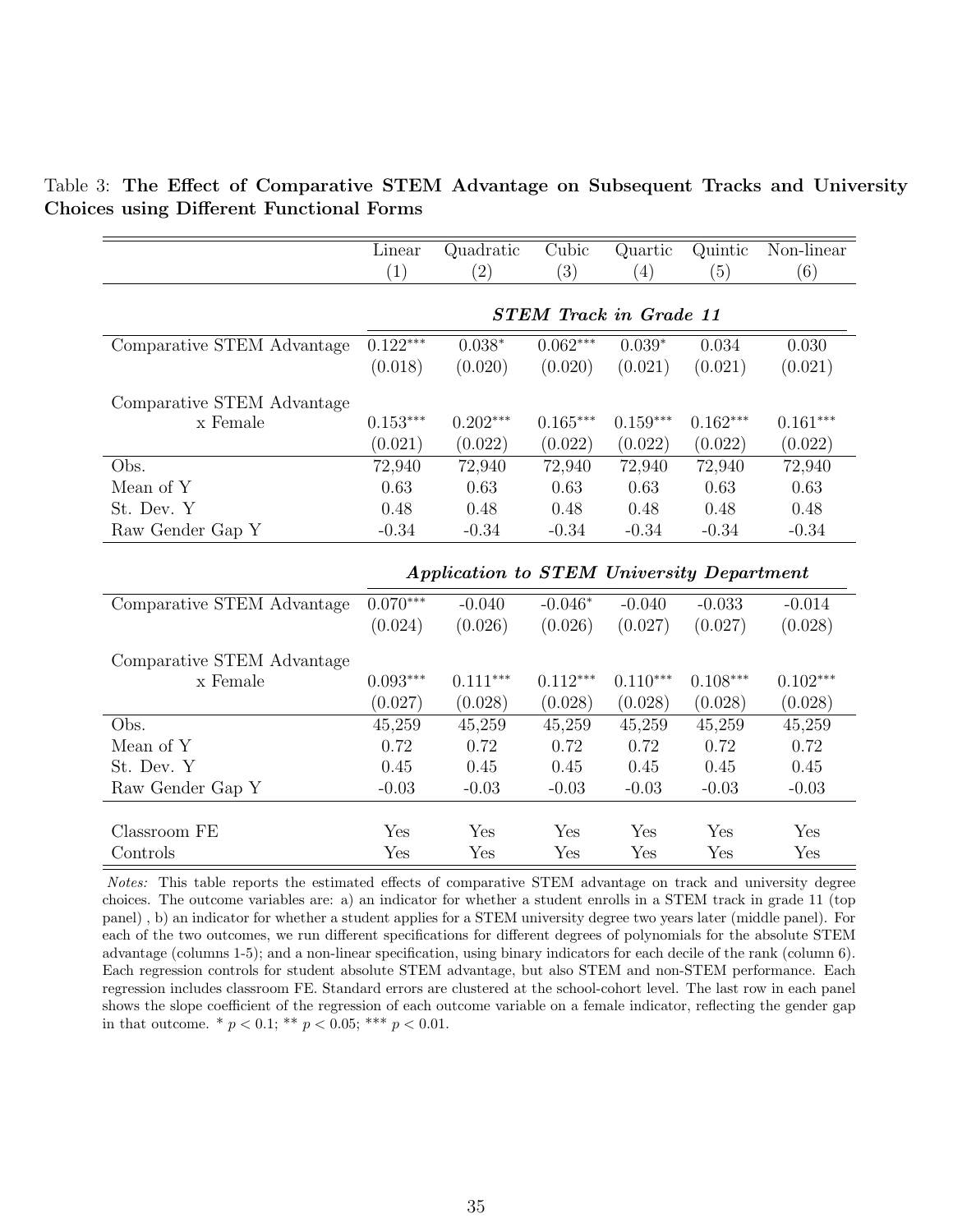<span id="page-37-0"></span>

|                                  | Linear     | Quadratic  | Cubic                               | Quartic    | Quintic    | Non-linear |
|----------------------------------|------------|------------|-------------------------------------|------------|------------|------------|
|                                  | (1)        | (2)        | (3)                                 | (4)        | (5)        | (6)        |
|                                  |            |            |                                     |            |            |            |
|                                  |            |            | <b>STEM Performance in Grade 11</b> |            |            |            |
| Comparative STEM Advantage       | $-0.181$   | $0.296**$  | $0.302**$                           | 0.209      | 0.194      | 0.072      |
|                                  | (0.136)    | (0.142)    | (0.143)                             | (0.151)    | (0.151)    | (0.154)    |
| Comparative STEM Advantage       |            |            |                                     |            |            |            |
| x Female                         | $0.570***$ | $0.571***$ | $0.440***$                          | $0.441***$ | $0.455***$ | $0.463***$ |
|                                  | (0.145)    | (0.145)    | (0.149)                             | (0.152)    | (0.152)    | (0.151)    |
| Obs.                             | 68,425     | 68,425     | 68,425                              | 68,425     | 68,425     | 68,425     |
| Mean of Y                        | 10.22      | 10.22      | 10.22                               | 10.22      | 10.22      | 10.22      |
| St. Dev. Y                       | 5.20       | 5.20       | 5.20                                | $5.20\,$   | 5.20       | 5.20       |
|                                  |            |            |                                     |            |            |            |
|                                  |            |            | <b>STEM Performance in Grade 12</b> |            |            |            |
| Comparative STEM Advantage       | $-0.041$   | 0.214      | 0.263                               | 0.157      | 0.144      | 0.064      |
|                                  | (0.198)    | (0.210)    | (0.215)                             | (0.226)    | (0.226)    | (0.226)    |
| Comparative STEM Advantage       |            |            |                                     |            |            |            |
| x Female                         | $0.839***$ | $0.899***$ | $0.798***$                          | $0.783***$ | $0.794***$ | $0.787***$ |
|                                  | (0.205)    | (0.205)    | (0.211)                             | (0.215)    | (0.215)    | (0.214)    |
| Obs.                             | 68,425     | 68,425     | 68,425                              | 68,425     | 68,425     | 68,425     |
| Mean of Y                        | 11.06      | 11.06      | 11.06                               | 11.06      | 11.06      | 11.06      |
| St. Dev. Y                       | 5.45       | 5.45       | 5.45                                | 5.45       | 5.45       | 5.45       |
| $\overline{\text{Classroom FE}}$ | Yes        | Yes        | Yes                                 | Yes        | Yes        | Yes        |
| Controls                         | Yes        | Yes        | Yes                                 | Yes        | Yes        | Yes        |

#### Table 4: The Effect of Comparative STEM Advantage on Future Performance

Notes: This table reports results of the estimated effects of comparative advantage using the main specification [\(4\)](#page-15-2), while two outcomes are used: 1) a student average performance in STEM subjects at the end of  $11<sup>th</sup>$  grade (top panel), and 2) a student average performance in STEM subjects at the end of 12th grade (bottom panel). For each of the two outcomes we run different specifications for different degrees of polynomials for STEM advantage (columns 1-5); as well as a non-linear specification, using dummy variables for each decile of rank (column 6). Each regression controls for a student absolute STEM advantage, STEM and non-STEM performance. Each regression includes classroom FE. Standard errors are clustered at the school-cohort level. The last row in each panel shows the slope coefficient of the regression of each outcome variable on a female indicator, reflecting the gender gap in that outcome.  $*$   $p < 0.1$ ; \*\*  $p < 0.05$ ; \*\*\*  $p < 0.01$ .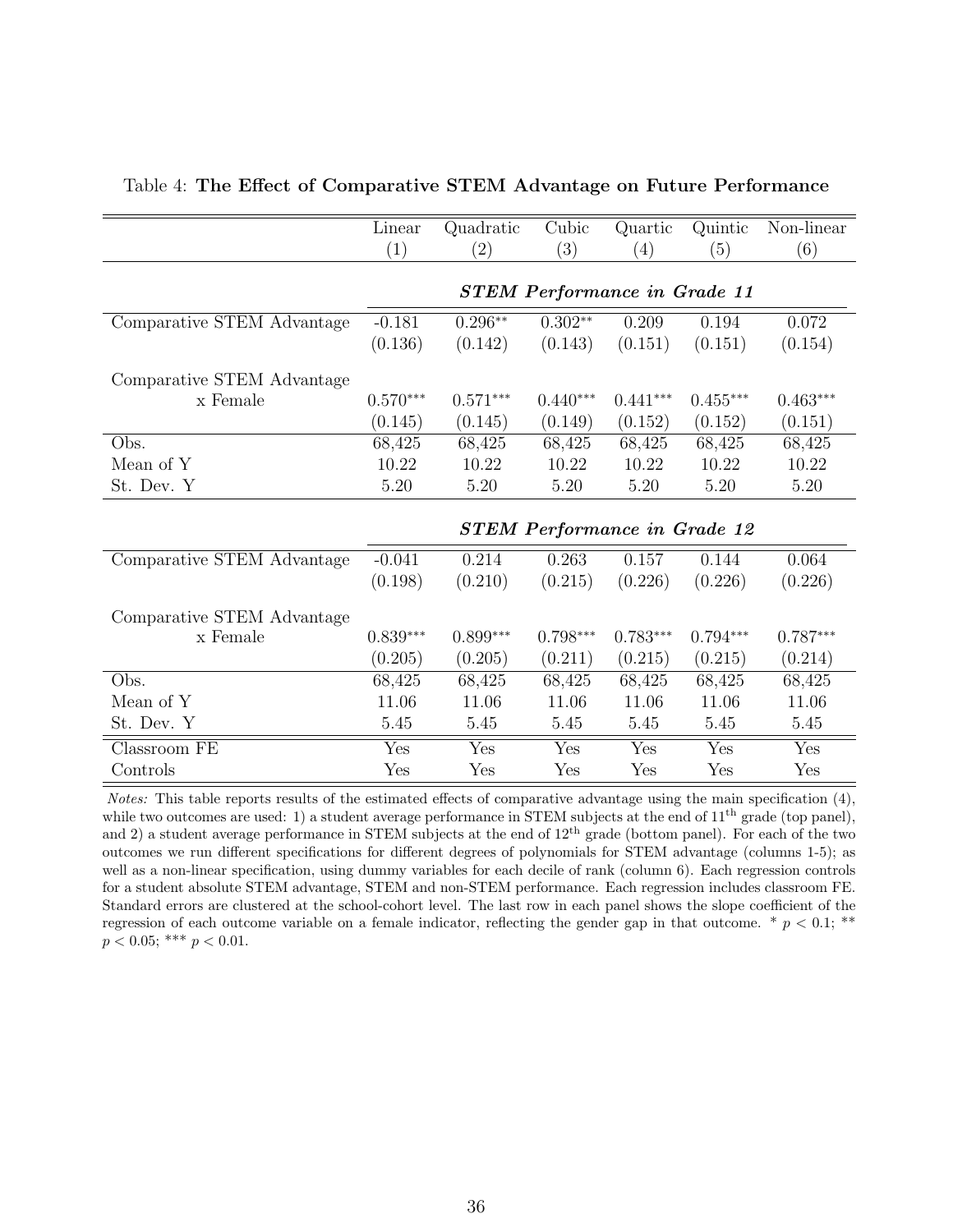<span id="page-38-0"></span>Table 5: The Effect of Comparative STEM Advantage among Same Gender Classmates on Subsequent Tracks and University Choices

|                                 | Linear     | Quadratic                                 | Cubic      | Quartic                       | Quintic     | Non-linear  |
|---------------------------------|------------|-------------------------------------------|------------|-------------------------------|-------------|-------------|
|                                 | (1)        | (2)                                       | (3)        | (4)                           | (5)         | (6)         |
|                                 |            |                                           |            |                               |             |             |
|                                 |            |                                           |            | <b>STEM Track in Grade 11</b> |             |             |
| Comparative STEM Advantage same |            |                                           |            |                               |             |             |
| Gender Classmates               | $-0.005$   | $-0.042***$                               | $-0.025*$  | $-0.035***$                   | $-0.035***$ | $-0.038***$ |
|                                 | (0.013)    | (0.013)                                   | (0.013)    | (0.013)                       | (0.013)     | (0.013)     |
| Comparative STEM Advantage same |            |                                           |            |                               |             |             |
| Gender Classmates x Female      | $0.165***$ | $0.194***$                                | $0.164***$ | $0.157***$                    | $0.158***$  | $0.156***$  |
|                                 | (0.018)    | (0.019)                                   | (0.019)    | (0.019)                       | (0.019)     | (0.019)     |
| Obs.                            | 72,911     | 72,911                                    | 72,911     | 72,911                        | 72,911      | 72,911      |
| Mean of Y                       | 0.63       | 0.63                                      | 0.63       | 0.63                          | 0.63        | 0.63        |
| St. Dev. Y                      | 0.48       | 0.48                                      | 0.48       | 0.48                          | 0.48        | 0.48        |
| Raw Gender Gap Y                | $-0.34$    | $-0.34$                                   | $-0.34$    | $-0.34$                       | $-0.34$     | $-0.34$     |
|                                 |            |                                           |            |                               |             |             |
|                                 |            | Application to STEM University Department |            |                               |             |             |
| Comparative STEM Advantage same |            |                                           |            |                               |             |             |
| Gender Classmates               | 0.026      | $-0.014$                                  | $-0.017$   | $-0.014$                      | $-0.013$    | $-0.006$    |
|                                 | (0.016)    | (0.017)                                   | (0.017)    | (0.017)                       | (0.017)     | (0.017)     |
| Comparative STEM Advantage      |            |                                           |            |                               |             |             |
| x Female                        | $0.089***$ | $0.092***$                                | $0.093***$ | $0.092***$                    | $0.092***$  | $0.087***$  |
|                                 | (0.023)    | (0.023)                                   | (0.023)    | (0.024)                       | (0.024)     | (0.024)     |
| Obs.                            | 45,242     | 45,242                                    | 45,242     | 45,242                        | 45,242      | 45,242      |
| Mean of Y                       | 0.72       | 0.72                                      | 0.72       | 0.72                          | 0.72        | 0.72        |
| St. Dev. Y                      | 0.45       | 0.45                                      | 0.45       | 0.45                          | 0.45        | 0.45        |
| Raw Gender Gap Y                | $-0.03$    | $-0.03$                                   | $-0.03$    | $-0.03$                       | $-0.03$     | $-0.03$     |
|                                 |            |                                           |            |                               |             |             |
| Classroom FE                    | Yes        | Yes                                       | Yes        | Yes                           | Yes         | Yes         |
| Controls                        | Yes        | Yes                                       | Yes        | Yes                           | Yes         | Yes         |

Notes: This table reports results of the estimated effects of comparative advantage using the main specification [\(4\)](#page-15-2), while the comparative advantage is computed using the within classroom rank across classmates of the same gender. We exclude classrooms with only one female or only one male student. For each of the two outcomes (STEM track choice in grade 11 and application to a STEM degree program), we run different specifications for different degrees of polynomials for STEM advantage (columns 1-5); as well as a non-linear specification which uses dummy variables for each decile of rank (column 6). Each regression controls for student's absolute STEM advantage, STEM and non-STEM performance. Each regression includes classroom FE. Standard errors are clustered at the school-cohort level. The last row in each panel shows the slope coefficient of the regression of each outcome variable on a female indicator, reflecting the gender gap in that outcome.  $*$   $p < 0.1;$  \*\*  $p < 0.05$ ; \*\*\*  $p < 0.01$ .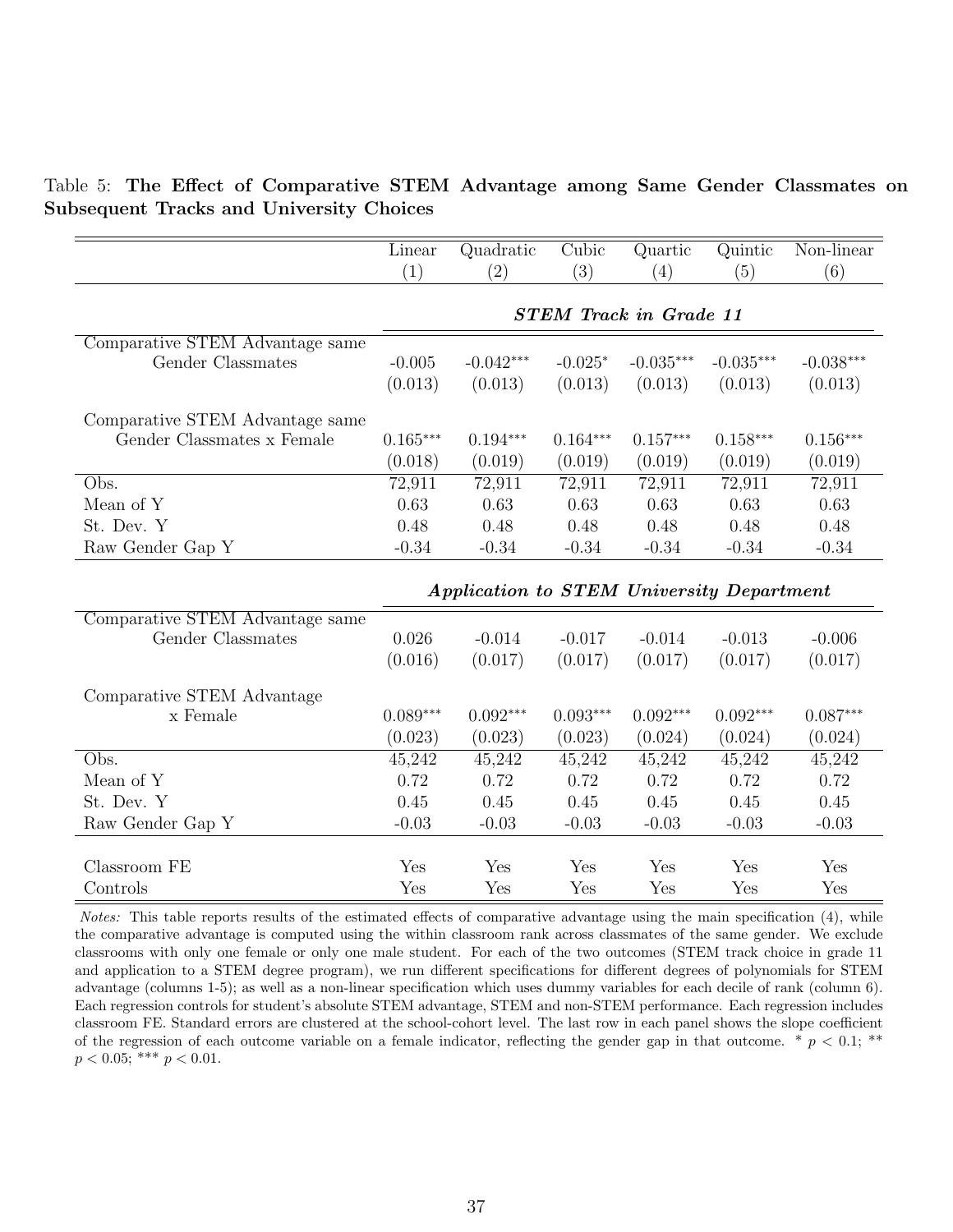<span id="page-39-0"></span>Table 6: The Effect of Comparative STEM Advantage within School-Cohort on Subsequent Tracks and University Choices

|                                   | Linear                        | Quadratic                                 | Cubic      | Quartic    | Quintic    | Non-linear |  |  |  |
|-----------------------------------|-------------------------------|-------------------------------------------|------------|------------|------------|------------|--|--|--|
|                                   | (1)                           | (2)                                       | (3)        | (4)        | (5)        | (6)        |  |  |  |
|                                   |                               |                                           |            |            |            |            |  |  |  |
|                                   | <b>STEM Track in Grade 11</b> |                                           |            |            |            |            |  |  |  |
| Cohort Comparative STEM Advantage | $0.231***$                    | $0.107***$                                | $0.163***$ | $0.147***$ | $0.138***$ | $0.135***$ |  |  |  |
|                                   | (0.021)                       | (0.027)                                   | (0.027)    | (0.031)    | (0.031)    | (0.031)    |  |  |  |
| Cohort Comparative STEM Advantage |                               |                                           |            |            |            |            |  |  |  |
| x Female                          | $0.056*$                      | $0.159***$                                | $0.083**$  | 0.049      | 0.054      | 0.037      |  |  |  |
|                                   | (0.032)                       | (0.034)                                   | (0.036)    | (0.037)    | (0.037)    | (0.038)    |  |  |  |
| Obs.                              | 72,943                        | 72,943                                    | 72,943     | 72,943     | 72,943     | 72,943     |  |  |  |
| Mean of Y                         | 0.63                          | 0.63                                      | 0.63       | 0.63       | 0.63       | 0.63       |  |  |  |
| St. Dev. Y                        | 0.48                          | 0.48                                      | 0.48       | 0.48       | 0.48       | 0.48       |  |  |  |
| Raw Gender Gap Y                  | $-0.34$                       | $-0.34$                                   | $-0.34$    | $-0.34$    | $-0.34$    | $-0.34$    |  |  |  |
|                                   |                               |                                           |            |            |            |            |  |  |  |
|                                   |                               | Application to STEM University Department |            |            |            |            |  |  |  |
| Cohort Comparative STEM Advantage | $0.131***$                    | $-0.031$                                  | $-0.041$   | $-0.033$   | $-0.020$   | 0.016      |  |  |  |
|                                   | (0.030)                       | (0.036)                                   | (0.036)    | (0.041)    | (0.041)    | (0.043)    |  |  |  |
| Cohort Comparative STEM Advantage |                               |                                           |            |            |            |            |  |  |  |
| x Female                          | 0.056                         | $0.099**$                                 | $0.098**$  | $0.096*$   | $0.088*$   | 0.063      |  |  |  |
|                                   | (0.043)                       | (0.045)                                   | (0.046)    | (0.049)    | (0.049)    | (0.049)    |  |  |  |
| Obs.                              | 45,269                        | 45,269                                    | 45,269     | 45,269     | 45,269     | 45,269     |  |  |  |
| Mean of Y                         | 0.72                          | 0.72                                      | 0.72       | 0.72       | 0.72       | 0.72       |  |  |  |
| St. Dev. Y                        | 0.45                          | 0.45                                      | 0.45       | 0.45       | 0.45       | 0.45       |  |  |  |
| Raw Gender Gap Y                  | $-0.03$                       | $-0.03$                                   | $-0.03$    | $-0.03$    | $-0.03$    | $-0.03$    |  |  |  |
|                                   |                               |                                           |            |            |            |            |  |  |  |
|                                   |                               |                                           |            |            |            |            |  |  |  |
| School x Year FE                  | Yes                           | Yes                                       | Yes        | Yes        | Yes        | Yes        |  |  |  |
| Controls                          | Yes                           | Yes                                       | Yes        | Yes        | Yes        | Yes        |  |  |  |

Notes: This table reports results of the estimated effects of comparative advantage using the main specification [\(4\)](#page-15-2), while the comparative advantage is computed using the within school-cohort rank. For each of the two outcomes (grade 11 STEM track choice and application to STEM degree), we run different specifications for different degrees of polynomials for STEM advantage (columns (1)-(5)); as well as a non-linear specification, using dummy variables for each decile of rank (column 6). Each regression controls for student absolute STEM performance, non-STEM performance, and absolute STEM advantage. Each regression includes classroom FE. Standard errors are clustered at the school-cohort level. The last row in each panel shows the slope coefficient of the regression of each outcome variable on a female indicator, reflecting the gender gap in that outcome. \*  $p < 0.1$ ; \*\*  $p < 0.05$ ; \*\*\*  $p < 0.01$ .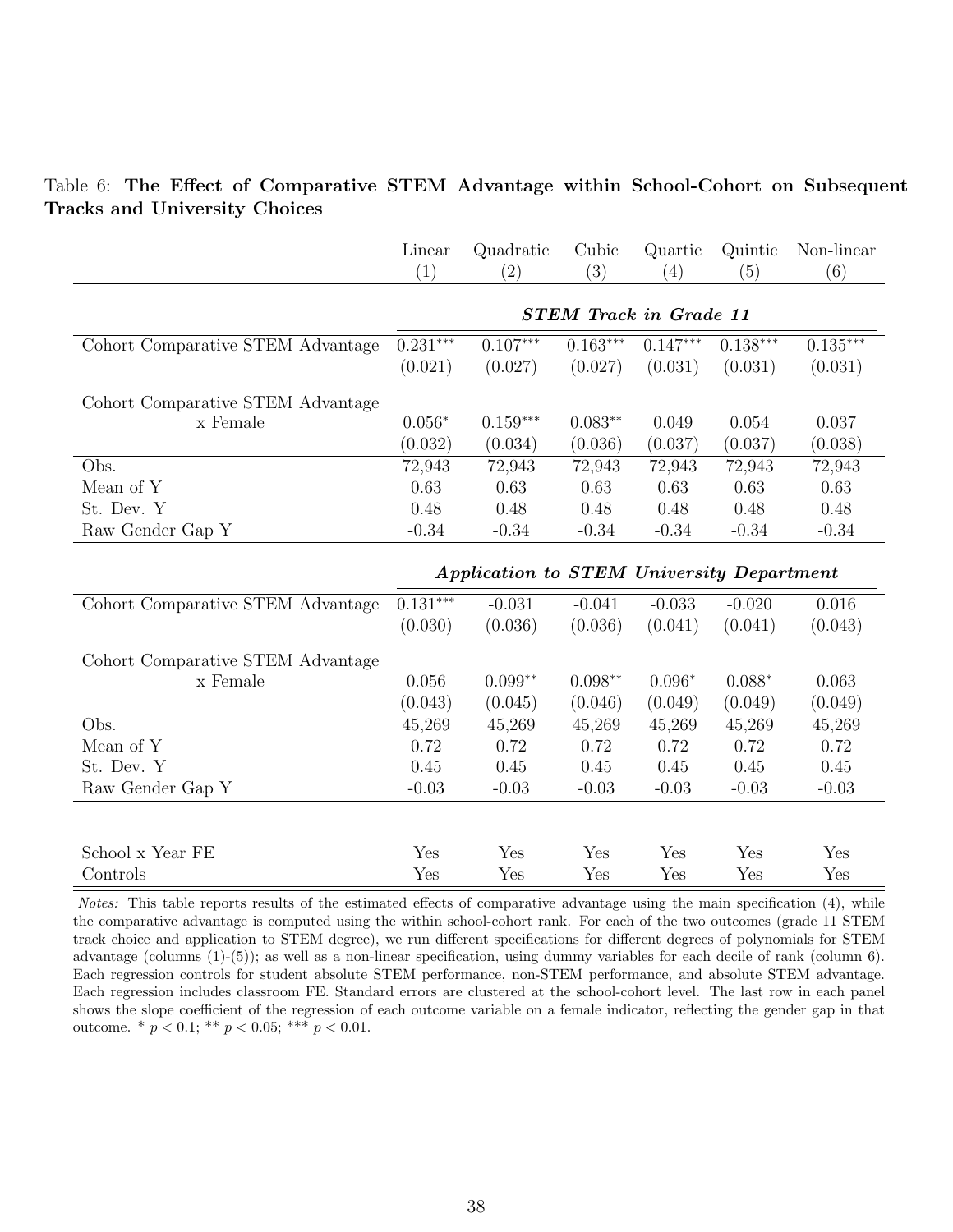<span id="page-40-0"></span>

|                                            | Attrition at End of Grade 10 |
|--------------------------------------------|------------------------------|
| Comparative STEM Advantage                 | 0.011                        |
|                                            | (0.019)                      |
| Comparative STEM Advantage $\times$ Female | 0.001                        |
|                                            | (0.023)                      |
| Obs.                                       | 86,417                       |
| Classroom FE                               | Yes                          |
| Controls                                   | Yes                          |

Table 7: The Effect of Comparative STEM Advantage on Attrition

Notes: This table reports results of the estimated effects of the comparative STEM advantage on grade attrition in grade 11. The estimates are derived using specification [\(4\)](#page-15-2), while the outcome variable is an indicator that becomes equal to one if a student drops out from the sample. The model controls for a second order polynomial for absolute advantage in STEM, student's absolute STEM advantage, STEM and non-STEM performance. The model also includes classroom FE. Standard errors are clustered at the school-cohort level. \*  $p < 0.1$ ; \*\*  $p < 0.05$ ; \*\*\*  $p < 0.01$ .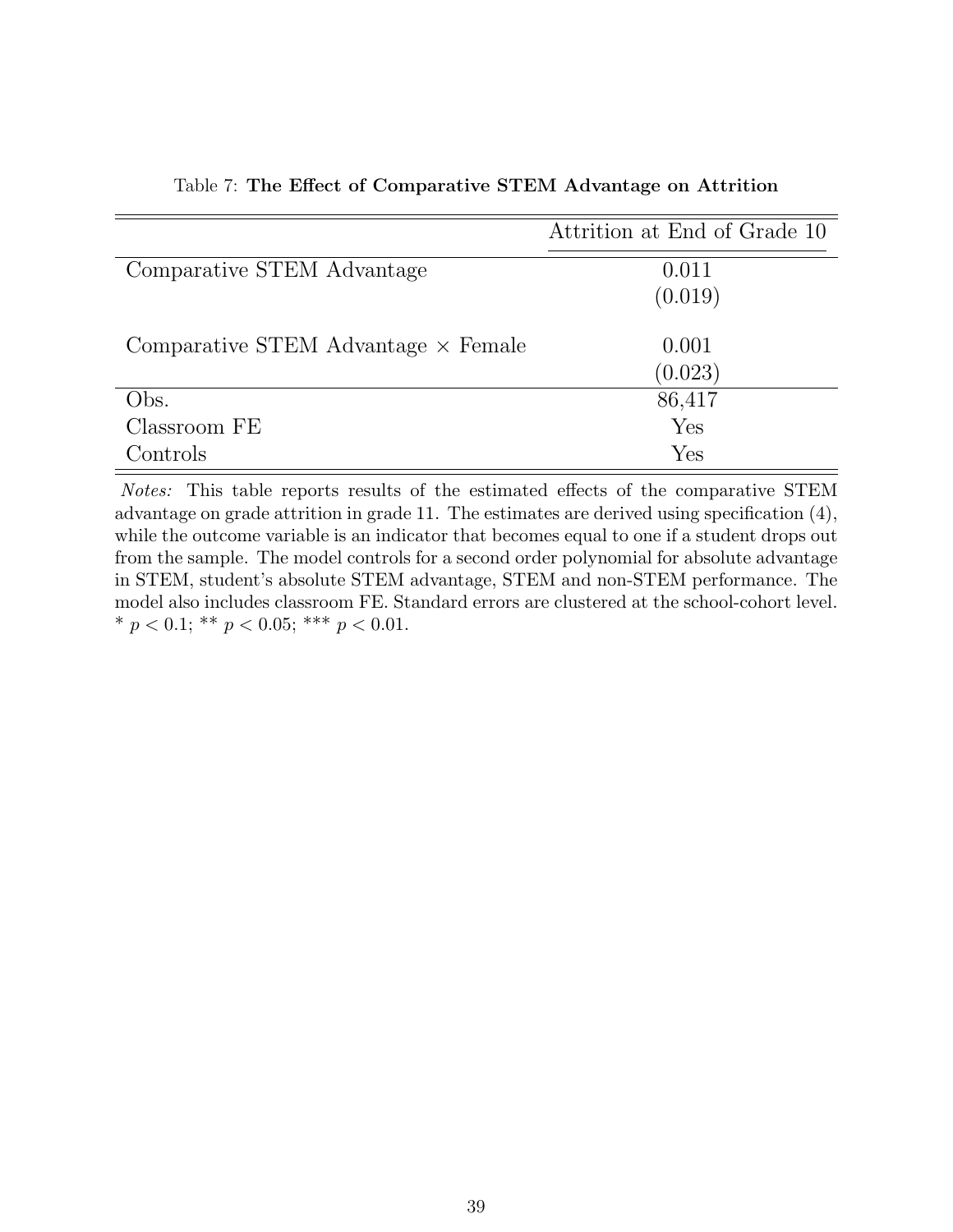<span id="page-41-0"></span>

|                                                 |  |  | Table 8: The Effect of Comparative STEM Advantage using First-Semester Performance on |  |
|-------------------------------------------------|--|--|---------------------------------------------------------------------------------------|--|
| <b>Subsequent Tracks and University Choices</b> |  |  |                                                                                       |  |

|                            | Linear     | Quadratic                                 | Cubic                         | Quartic    | Quintic    | Non-linear |
|----------------------------|------------|-------------------------------------------|-------------------------------|------------|------------|------------|
|                            | (1)        | (2)                                       | (3)                           | (4)        | (5)        | (6)        |
|                            |            |                                           |                               |            |            |            |
|                            |            |                                           | <b>STEM Track in Grade 11</b> |            |            |            |
| Comparative STEM Advantage | $0.088***$ | 0.017                                     | 0.014                         | $-0.011$   | $-0.008$   | $-0.006$   |
|                            | (0.015)    | (0.016)                                   | (0.017)                       | (0.018)    | (0.018)    | (0.019)    |
| Comparative STEM Advantage |            |                                           |                               |            |            |            |
| x Female                   | $0.188***$ | $0.209***$                                | $0.168***$                    | $0.174***$ | $0.171***$ | $0.168***$ |
|                            | (0.018)    | (0.018)                                   | (0.019)                       | (0.019)    | (0.019)    | (0.020)    |
| Obs.                       | 72,887     | 72,887                                    | 72,887                        | 72,887     | 72,887     | 72,887     |
| Mean of Y                  | 0.63       | 0.63                                      | 0.63                          | 0.63       | 0.63       | 0.63       |
| St. Dev. Y                 | 0.48       | 0.48                                      | 0.48                          | 0.48       | 0.48       | 0.48       |
| Raw Gender Gap Y           | $-0.34$    | $-0.34$                                   | $-0.34$                       | $-0.34$    | $-0.34$    | $-0.34$    |
|                            |            |                                           |                               |            |            |            |
|                            |            | Application to STEM University Department |                               |            |            |            |
| Comparative STEM Advantage | $-0.016$   | 0.010                                     | $-0.008$                      | 0.001      | 0.001      | 0.005      |
|                            | (0.020)    | (0.023)                                   | (0.023)                       | (0.025)    | (0.025)    | (0.026)    |
| Comparative STEM Advantage |            |                                           |                               |            |            |            |
| x Female                   | $0.064***$ | $0.056**$                                 | $0.051**$                     | $0.046*$   | $0.046*$   | $0.045*$   |
|                            | (0.024)    | (0.025)                                   | (0.025)                       | (0.026)    | (0.026)    | (0.026)    |
| Obs.                       | 45,253     | 45,253                                    | 45,253                        | 45,253     | 45,253     | 45,253     |
| Mean of Y                  | 0.72       | 0.72                                      | 0.72                          | 0.72       | 0.72       | 0.72       |
| St. Dev. Y                 | 0.45       | 0.45                                      | 0.45                          | 0.45       | 0.45       | 0.45       |
| Raw Gender Gap Y           | $-0.03$    | $-0.03$                                   | $-0.03$                       | $-0.03$    | $-0.03$    | $-0.03$    |
|                            |            |                                           |                               |            |            |            |
| Classroom FE               | Yes        | Yes                                       | Yes                           | Yes        | Yes        | Yes        |
| Controls                   | Yes        | Yes                                       | Yes                           | Yes        | Yes        | Yes        |

Notes: This table reports results of the estimated effects of comparative advantage using the main specification [\(4\)](#page-15-2), while now we compute comparative advantage based on a student's midterm performance in semester A, rather than her final exam score (Table [3\)](#page-36-0). Each regression controls for a student absolute STEM advantage, STEM and non-STEM performance. Each regression includes classroom FE. Standard errors are clustered at the school-cohort level. The last row in each panel shows the slope coefficient of the regression of each outcome variable on a female indicator, reflecting the gender gap in that outcome. \*  $p < 0.1$ ; \*\*  $p < 0.05$ ; \*\*\*  $p < 0.01$ .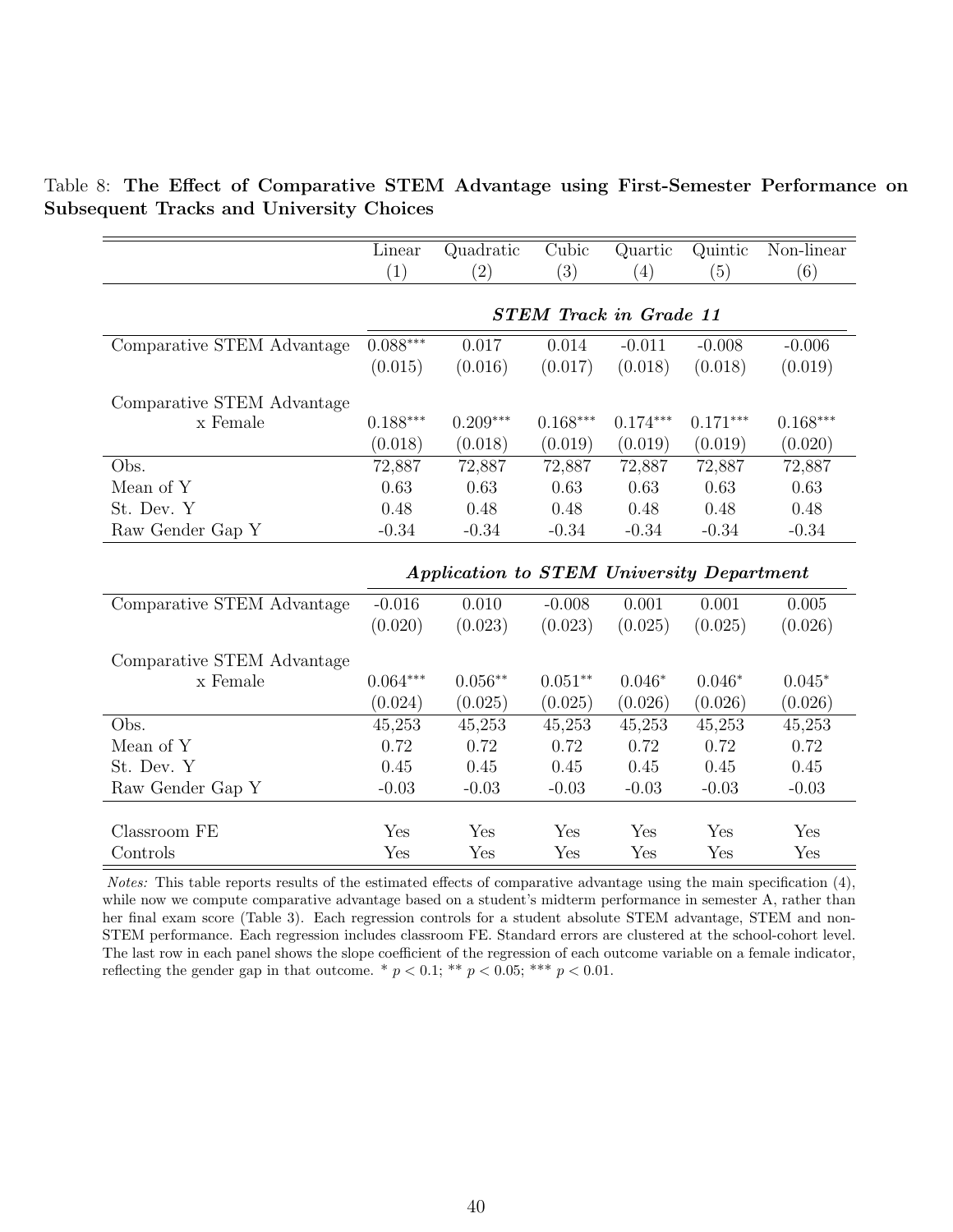

#### <span id="page-42-0"></span>Figure 1: Timeline of Students Decision Making in High School and Tertiary Education

Notes: This figure displays the timeline of student decisions from senior high school to university. At the beginning of grade 10, students are assigned to the high school serving the zone of their residential address. Students start high school at the age of 15. The compulsory school age in Greece is 15, so students who wish to complete only compulsory education drop out before entering the 10<sup>th</sup> grade. In 10<sup>th</sup> grade, the first grade of senior high school, students are allocated to classrooms in an alphabetical order based on students' surnames. Students remain in their assigned classroom throughout high school. Students also remain with the same classroom peers for at least every compulsory subject.In  $10^{th}$  grade, all students take 12 compulsory general education courses and 1-2 elective courses. At the end of the school year, students take an exam on all 12 compulsory courses. We use the end-of-year (but also first semester) performance in compulsory subjects to compute their STEM advantage and comparative  $STEM$  advantage. Starting from  $11<sup>th</sup>$  grade, students are able to choose electives that allow them to specialize in one of three tracks: classics, which we identify as non-STEM track, science, and information technology which we identify as STEM tracks. All schools offer these three tracks. Each track offers different subjects, which are compulsory, and all students in a given track have to take those subjects. To apply to a university degree program a student must participate in standardized national exams in a set of subjects that includes the subjects of their  $12<sup>th</sup>$  grade track. In addition to the track subjects, students must take exams in compulsory core subjects that are the same for all students, regardless of track. After taking national exams, university applicants submit a list of their preferred tertiary degree programs to the Ministry of Education. Although students can apply to many degree programs from all high school tracks, some programs assign a higher weight to specific subjects when calculating the university admission score. (see [https://eacea.ec.europa.eu/national-policies/eurydice/content/greece\\_en](https://eacea.ec.europa.eu/national-policies/eurydice/content/greece_en)).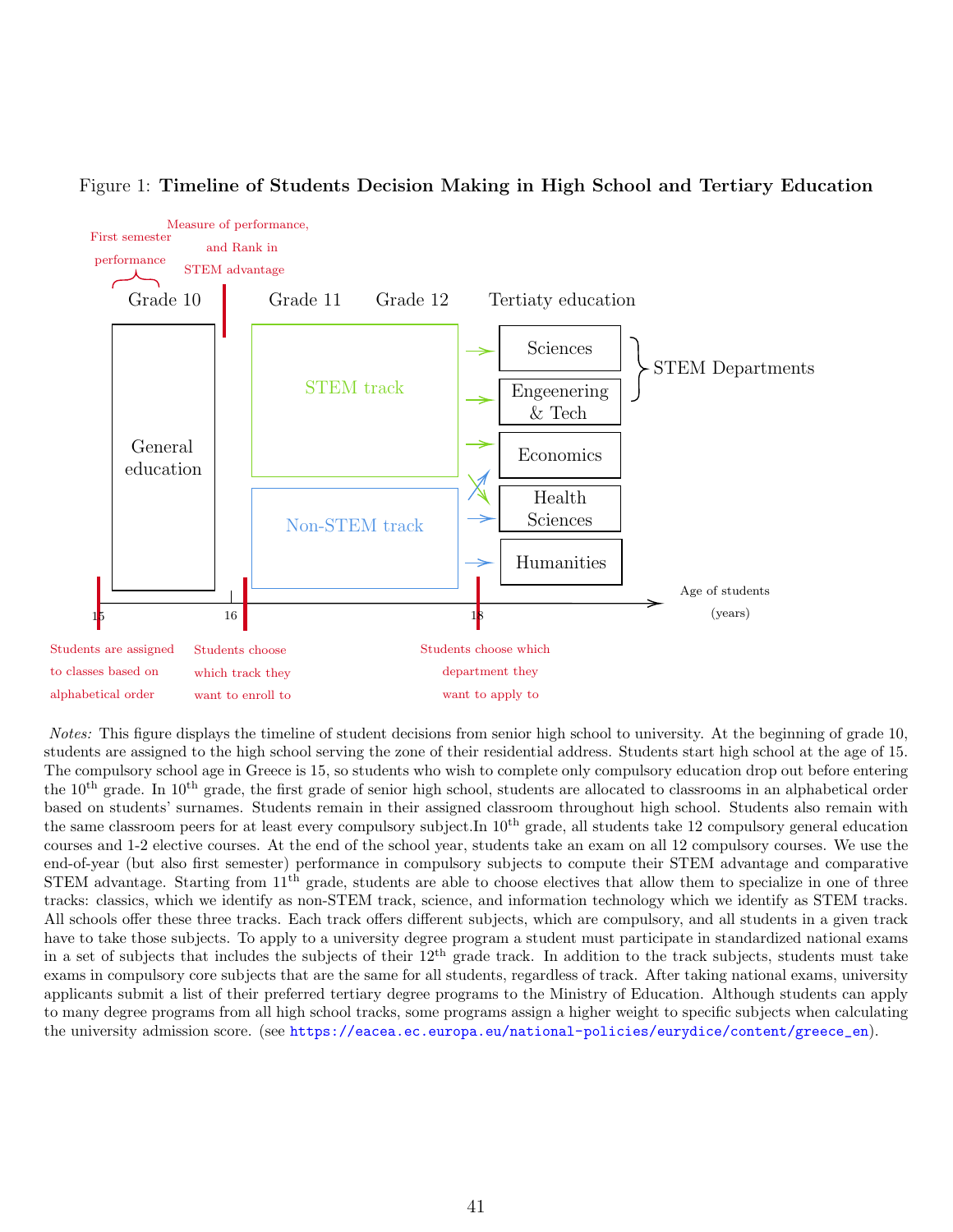<span id="page-43-0"></span>

Figure 2: Performance in STEM and Non-STEM Subjects in 10<sup>th</sup> Grade by Gender

Notes: This graph displays the performance (out of 20) in six subjects, for males and females separately. Final exam scores are used to measure student performance. Females perform significantly better in almost every subject (except for Physics, where the difference is not statistically different from zero), but their performance advantage is even higher in non-STEM subjects (Modern Greek, Greek Literature, and Ancient Greek) compared to STEM subjects (Algebra, Chemistry, and Physics).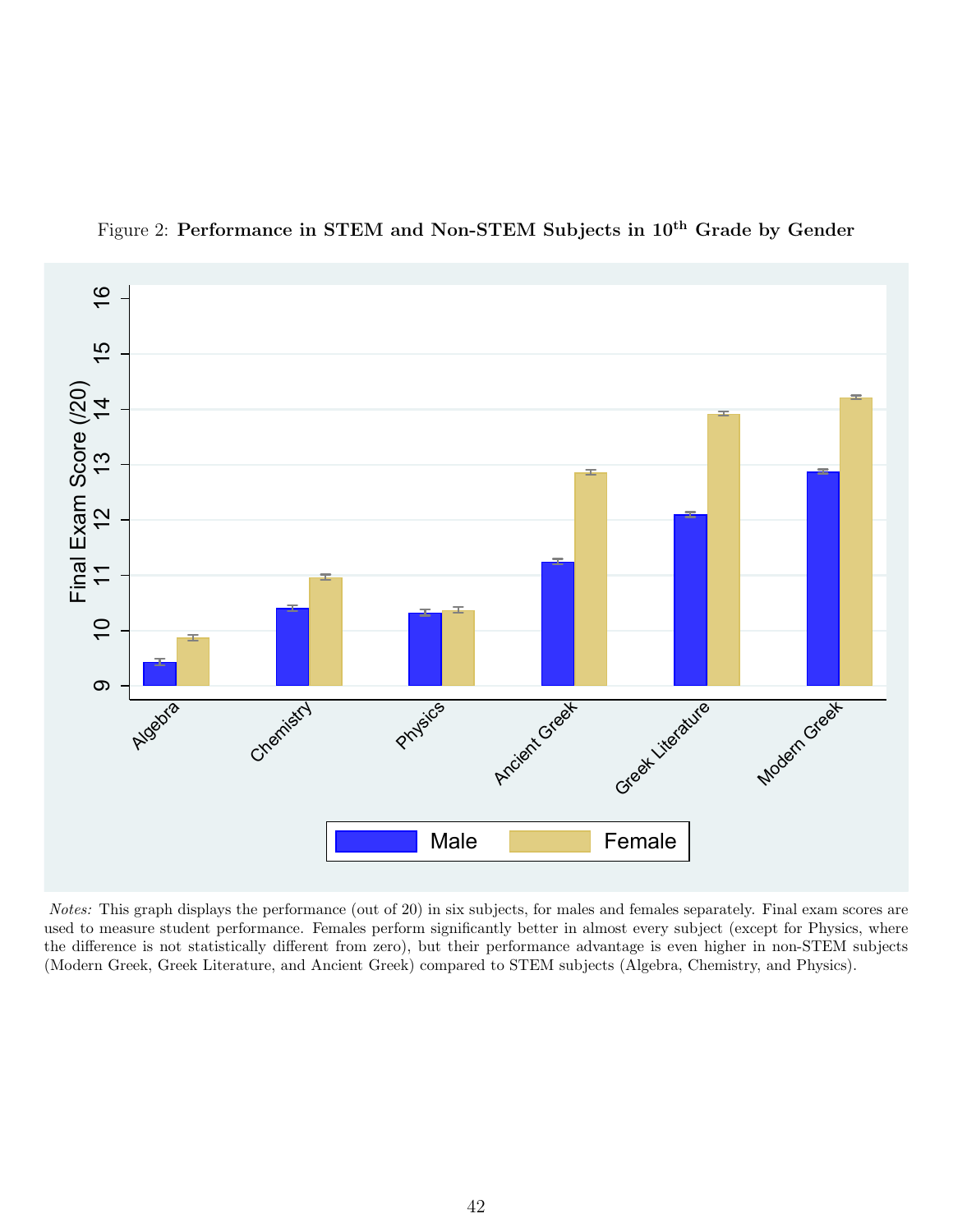<span id="page-44-0"></span>

Figure 3: Variation of Comparative STEM Advantage with respect to STEM Advantage

Notes: This graph shows the relation between students' absolute and comparative STEM advantages. For each value of absolute STEM advantage between 0.4 and 1.4, the box plot displays the median, the first quartile to the third quartile (solid box), and the minimum and the maximum of comparative STEM advantage.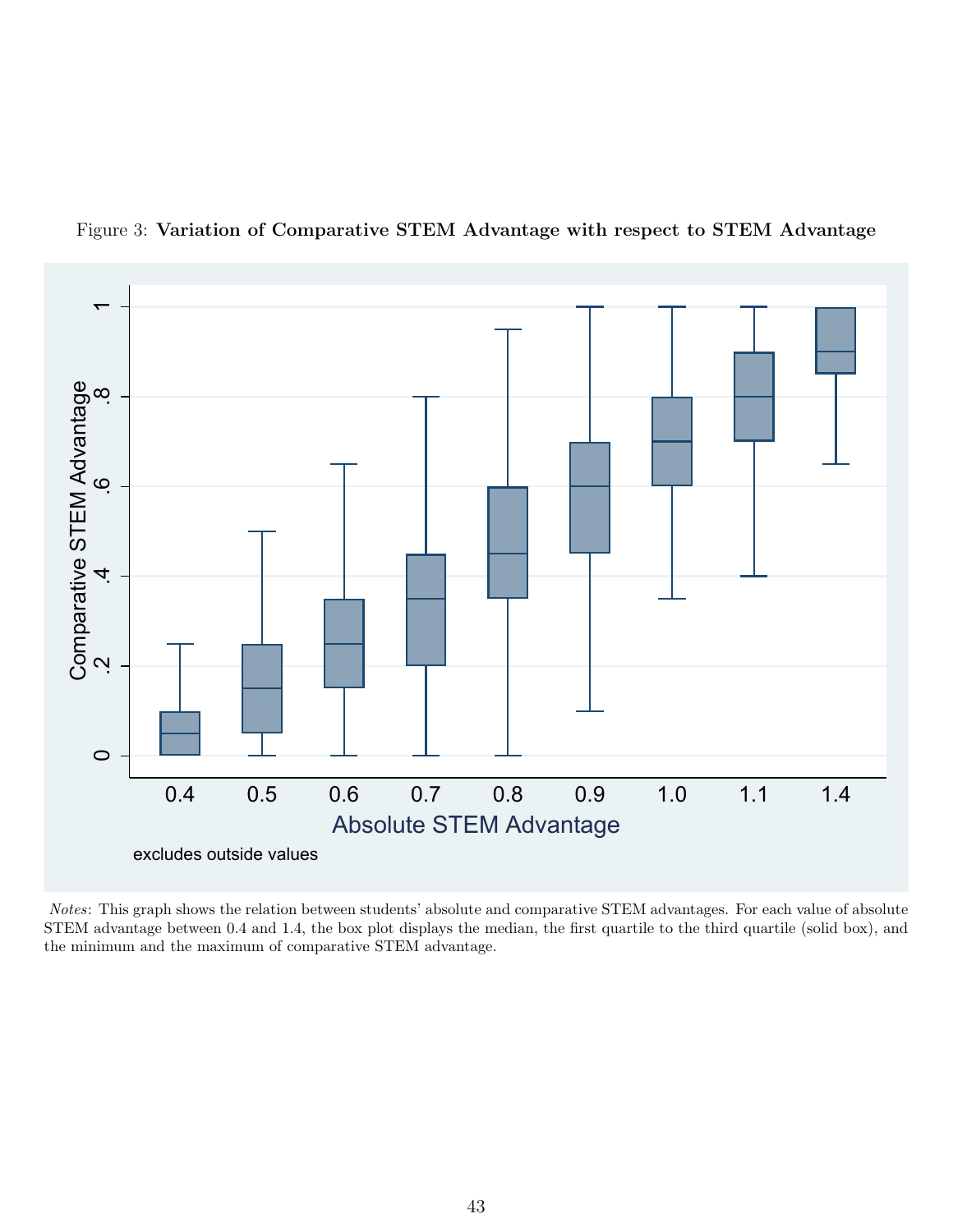<span id="page-45-0"></span>

Figure 4: Differential Comparative STEM Advantage for Males and Females

Notes: This figure shows the percentage of females and males in each percentile rank in STEM advantage. Interestingly, females are much more likely to have lower percentile rank in STEM advantage than males, and much less likely to have high percentile rank in STEM advantage.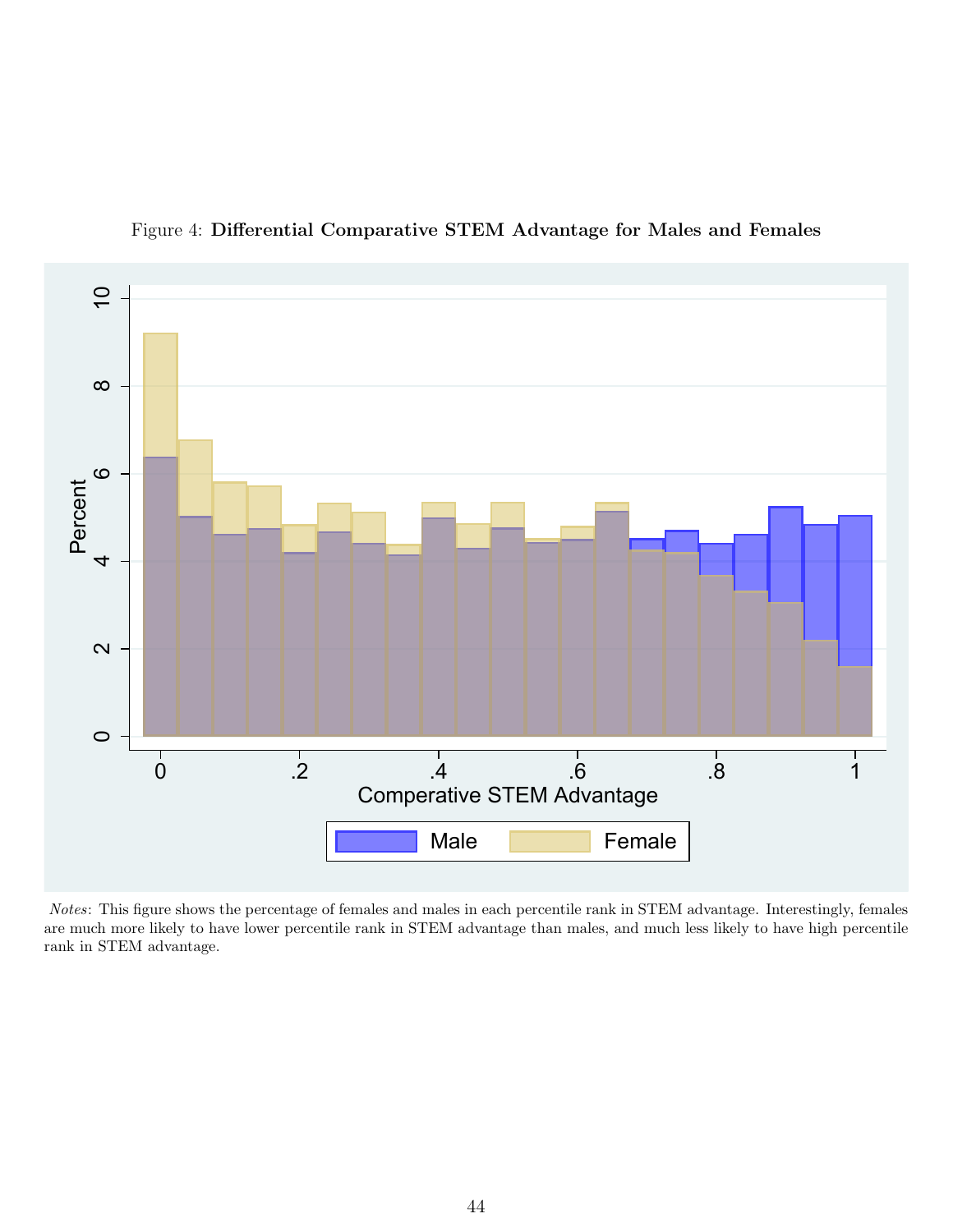### <span id="page-46-0"></span>Figure 5: Identifying Variation in Peers' Dispersion of Absolute STEM Advantage



Classroom 1 in School A

Notes: This figure illustrates the variation we exploit to identify the effect of comparative STEM advantage. Consider two classrooms in school A, i.e., classroom 1 and classroom 2. Each vertical line represents a particular student's absolute STEM advantage position in the classroom performance distribution. Both classrooms have the same number of students and the same average absolute STEM advantage (indicated by the red vertical line). Classroom 1 has a higher dispersion of absolute STEM advantage than classroom 2. Two students with the same own absolute STEM advantage and the same average classroom characteristics (including average absolute STEM advantage) could have different comparative STEM advantage (proxied by the within-classroom rank position of absolute STEM advantage) because of different dispersion of peers' absolute STEM advantage in different classrooms due to random peer group formation.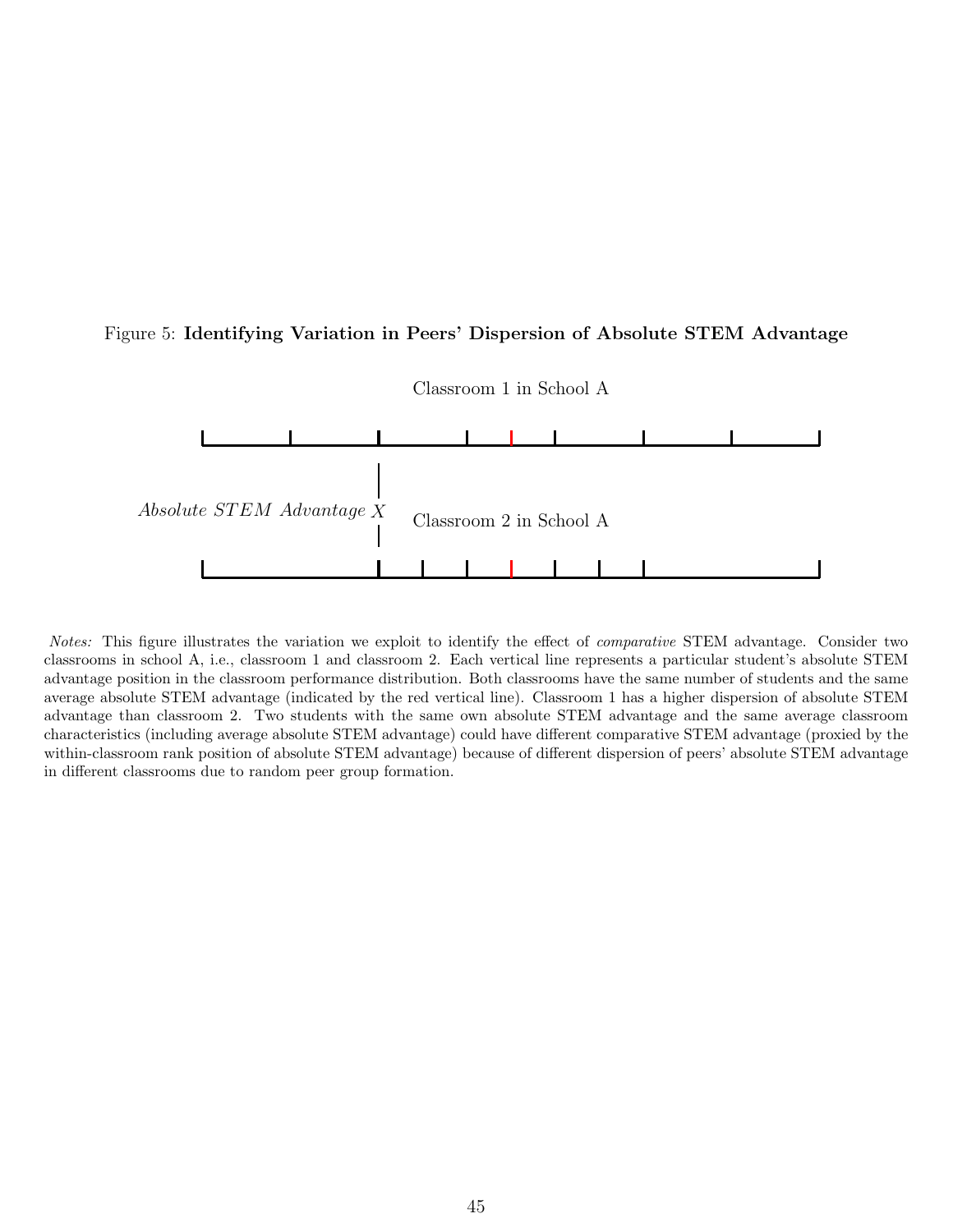<span id="page-47-0"></span>

Figure 6: Non-linear Effect of Comparative STEM Advantage by Gender

Notes: These two graphs plot the estimates for comparative STEM advantage from model [\(4\)](#page-15-2) on STEM track choice in grade 11 at various levels of comparative STEM advantage. The top graph reports the estimates only for males are considered, and the bottom graph only for females.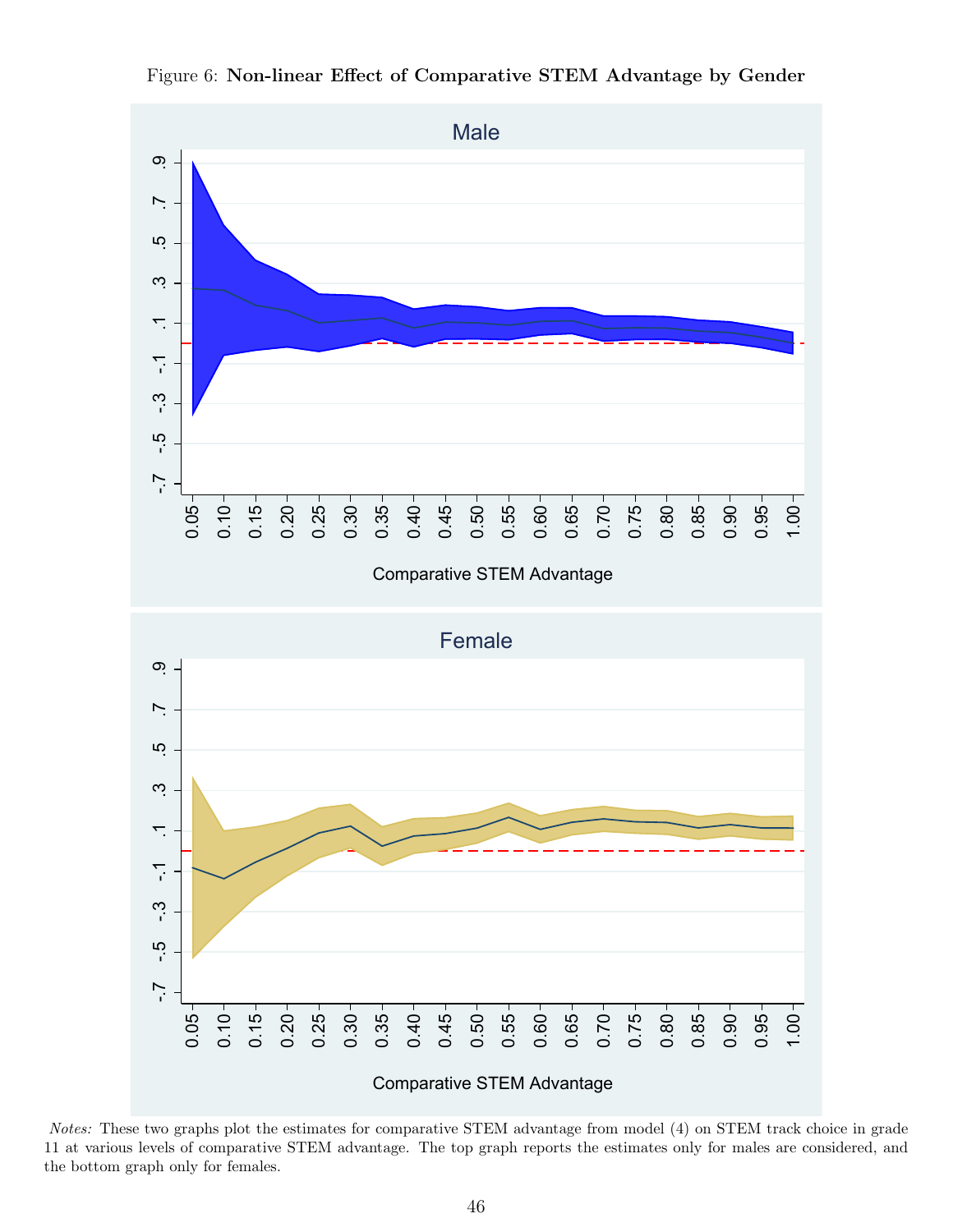# Appendix

## Descriptive Evidence of the Effect of STEM and non-STEM Performance

Panel A of Table [A1](#page-49-0) focuses on the subgroup of students who enroll into a non-STEM (columns 1 and 6) and STEM track in  $11<sup>th</sup>$  grade (columns 2 and 7), separately. As shown in columns 1 and 2, males who enroll into a STEM track in 11th grade have a higher STEM performance but slightly lower non-STEM performance in 10<sup>th</sup> grade than males who go into non-STEM in 11<sup>th</sup> grade. The corresponding differences and p-values are shown in columns (3) and (4), respectively. Females who enroll into a STEM track in grade 11 (column 7) have a higher performance in both types of subjects compared to females who go into a non-STEM track (column 6). The corresponding differences in column (8) and both positive and statistically significant (column 9). Females going into STEM and non-STEM tracks have a higher performance in both types of subjects than males going into STEM and non-STEM tracks, respectively. The classroom average grade in STEM and non-STEM is very similar for males and females. Males and females who enroll into a STEM track have a higher absolute STEM advantage.

Panel B of Table [A1](#page-49-0) focuses on the subgroup of students who apply for a non-STEM (columns 1 and 6) and STEM university degree (columns 2 and 7), separately. Comparing columns (1) and (6) as well as (2) to (7), we find that females who apply to both types of degree programs outperform males in both types of subjects. Also, males and females who apply to a STEM degree program have a higher  $10^{th}$  grade performance in both types of subjects compared to those who do not apply to a non-STEM degree program. The classroom average grades in the two types of subjects between the two groups of university applicants are small (0.305 and 0.193 for males in STEM and non-STEM, respectively, and 0.118 and 0.086 for females in STEM and non-STEM, respectively). Males and females who apply for a STEM university degree have a higher absolute STEM advantage.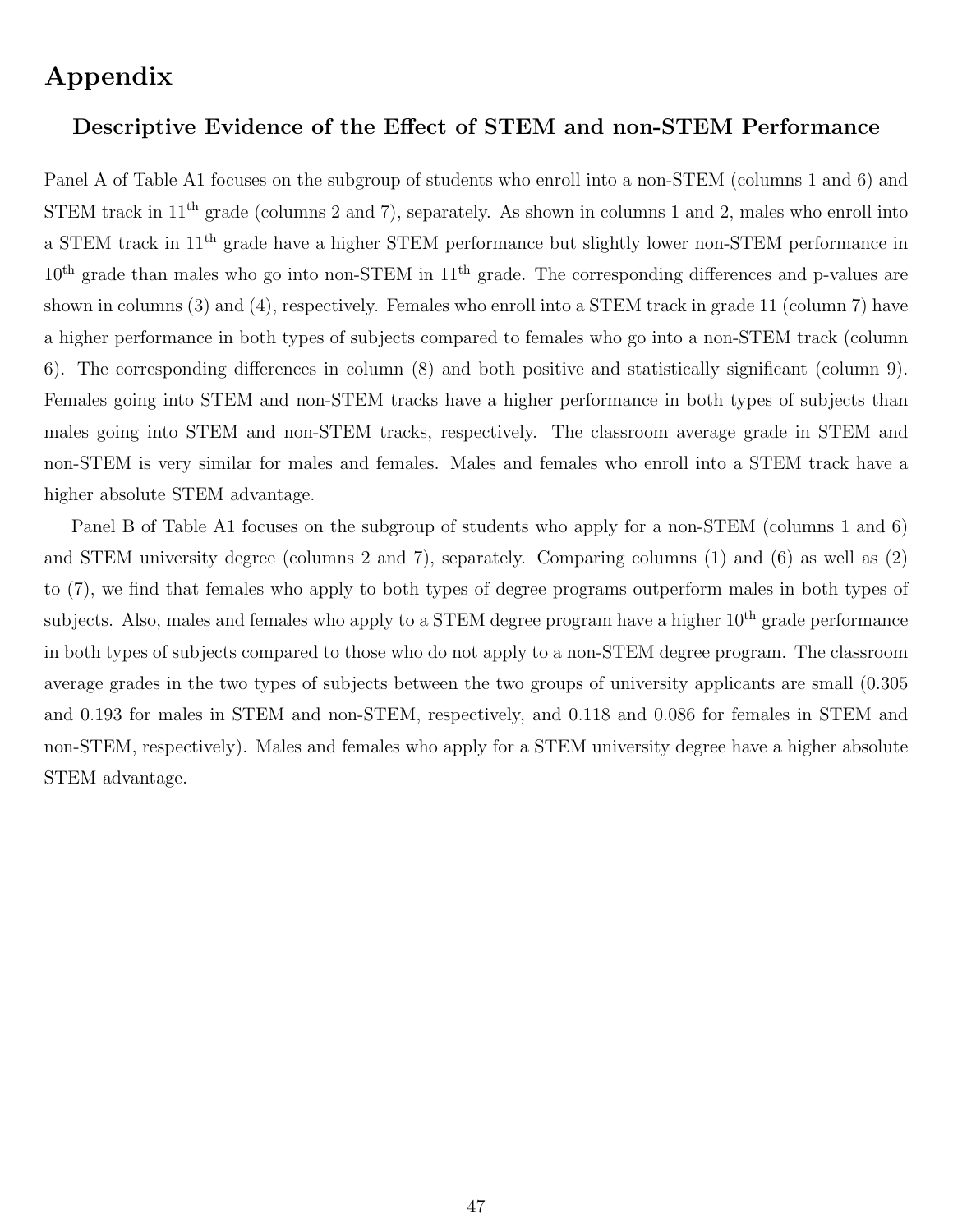<span id="page-49-0"></span>

|                                                                                      |                                             | Male                                           |                            |                         |                                             | Female                                                |                            |                         |
|--------------------------------------------------------------------------------------|---------------------------------------------|------------------------------------------------|----------------------------|-------------------------|---------------------------------------------|-------------------------------------------------------|----------------------------|-------------------------|
| Panel A                                                                              | Non-STEM<br>Track Enrollment<br>in Grade 11 | <b>STEM</b><br>Track Enrollment<br>in Grade 11 | Diff.                      | $p-value$               | Non-STEM<br>Track Enrollment<br>in Grade 11 | <b>STEM</b><br><b>Track Enrollment</b><br>in Grade 11 | Diff.                      | $p-value$               |
|                                                                                      | (1)                                         | (2)                                            | (3)                        | (4)                     | (6)                                         | (7)                                                   | (8)                        | (9)                     |
| Own Grade in STEM<br>Own Grade in non-STEM                                           | 8.019<br>12.787                             | 11.088<br>12.414                               | 3.069<br>$-0.373$          | 0.000<br>0.000          | 9.035<br>13.821                             | 12.528<br>14.093                                      | 3.494<br>0.273             | 0.000<br>0.000          |
| Comparative STEM Advantage<br>Class Av. Grade in STEM<br>Class Av. Grade in non-STEM | 0.278<br>10.084<br>13.005                   | 0.547<br>10.286<br>12.908                      | 0.270<br>0.202<br>$-0.098$ | 0.000<br>0.000<br>0.000 | 0.296<br>10.115<br>12.918                   | 0.547<br>10.319<br>12.892                             | 0.251<br>0.204<br>$-0.025$ | 0.000<br>0.000<br>0.117 |
| Own Absolute Adv. in STEM<br>Class Absolute Adv. in STEM<br>Obs                      | 0.622<br>0.781<br>6.185                     | 0.891<br>0.802<br>26,725                       | 0.269<br>0.022             | 0.000<br>0.000          | 0.645<br>0.789<br>21,177                    | 0.884<br>0.807<br>18,925                              | 0.240<br>0.018             | 0.000<br>0.000          |
| Panel B                                                                              | Non-STEM<br>University<br>Application       | <b>STEM</b><br>University<br>Application       | Diff.                      | $p-value$               | Non-STEM<br>University<br>Application       | <b>STEM</b><br>University<br>Application              | Diff.                      | $p-value$               |
| Own Grade in STEM                                                                    | 8.717                                       | 11.972                                         | 3.256                      | 0.000                   | 11.202                                      | 13.147                                                | 1.944                      | 0.000                   |
| Own Grade in non-STEM                                                                | 10.884                                      | 12.975                                         | 2.091                      | 0.000                   | 13.232                                      | 14.482                                                | 1.251                      | 0.000                   |
| Comparative STEM Advantage                                                           | 0.454                                       | 0.583                                          | 0.129                      | 0.000                   | 0.492                                       | 0.573                                                 | 0.081                      | 0.000                   |
| Class Av. Grade in STEM                                                              | 10.063                                      | 10.368                                         | 0.305                      | 0.000                   | 10.241                                      | 10.359                                                | 0.118                      | 0.000                   |
| Class Av. Grade in non-STEM                                                          | 12.766                                      | 12.959                                         | 0.193                      | 0.000                   | 12.833                                      | 12.919                                                | 0.086                      | 0.001                   |
| Own Absolute Adv. in STEM                                                            | 0.799                                       | 0.926                                          | 0.126                      | 0.000                   | 0.840                                       | 0.906                                                 | 0.066                      | 0.000                   |
| Class Absolute Adv. in STEM                                                          | 0.794                                       | 0.806                                          | 0.012                      | 0.000                   | 0.806                                       | 0.808                                                 | 0.002                      | 0.378                   |
| Obs                                                                                  | 7.058                                       | 19,523                                         |                            |                         | 5,560                                       | 13,188                                                |                            |                         |

### Table A1: Descriptive Statistics by Gender and Enrollment

Notes: This table shows summary statistics for students own performance in STEM and non-STEM subjects in grade 10, classroom average performance in STEM and non-STEM in grade 10, own and classroom absolute STEM performance in grade 10 for different subgroups by gender, separately. Panel A reports these statistics for students who enroll in a non-STEM and STEM tracks in grade 11 for males and females, separately. Panel B reports these statistics for students who apply for a non-STEM and STEM university degree for males and females, separately. Columns (3) and (8) report the differences and columns (4) and (9) report the p-values for the t-test on difference between non-STEM and STEM enrollment.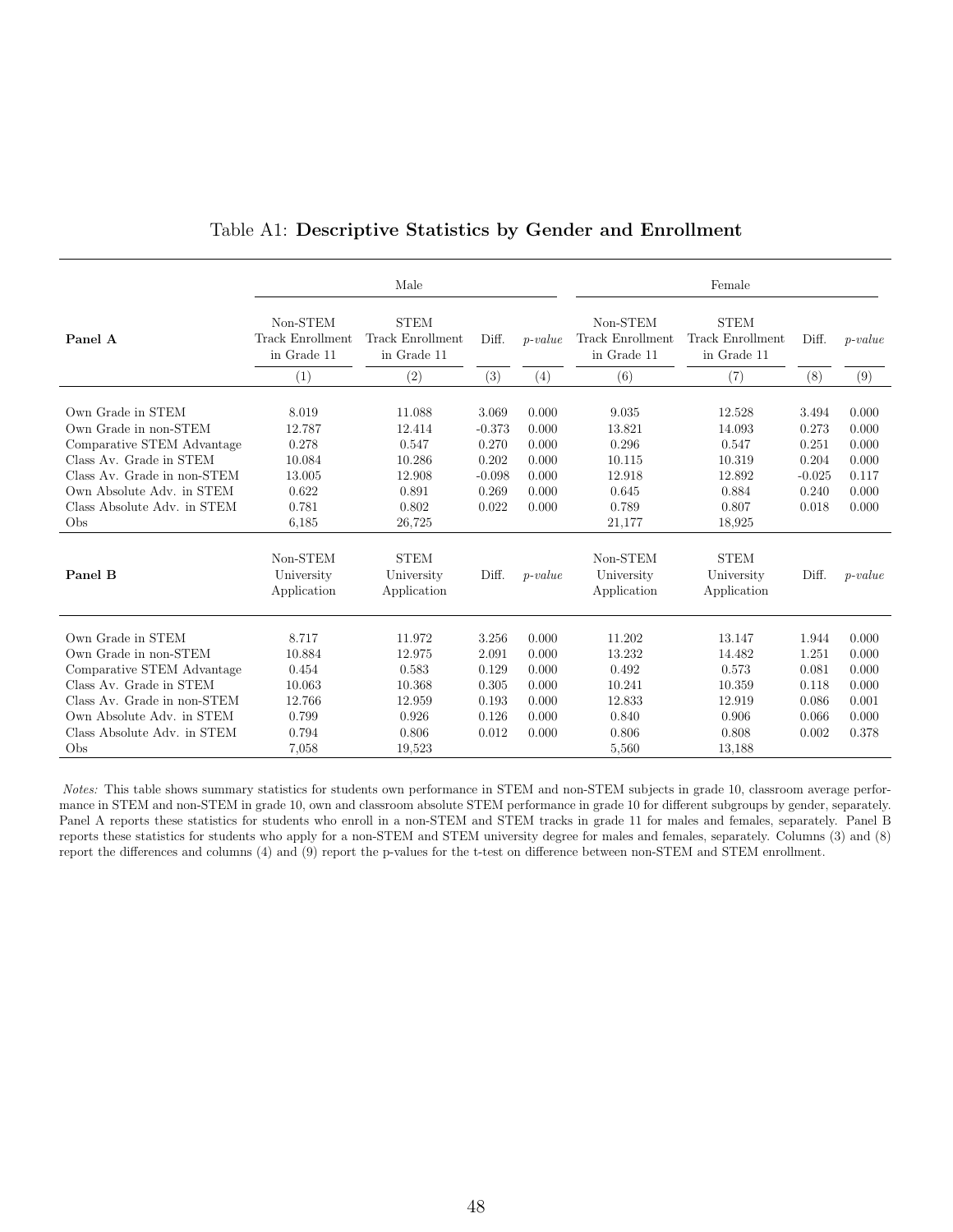## The Effect of Absolute STEM Advantage

In this section, we examine empirically the following hypothesis: the fewer contenders there are that outperform an individual in terms of competence in STEM relative to non-STEM, the more likely that individual is to specialize in STEM, while controlling for own and his/her contenders' competence in STEM relative to non-STEM.

An individual's competence in STEM relative to his/her competence in non-STEM can be proxied using definition [\(2\)](#page-11-7). A similar definition can be used to proxy one's peers' competence in STEM relative to non-STEM. We investigate the association between own and peer Advantage in STEM using the following specification:

<span id="page-50-0"></span>
$$
Y_{ijt} = \beta_0 + \beta_1 \underbrace{\frac{Grade\_STEM_{ijt}}{Grade\_nonSTEM_{ijt}}}_{STEM \text{ advantage}} + \beta_2 \underbrace{\frac{Av\_Classroom\_Grade\_STEM_{ijt}}{Av\_Class\_Grade\_nonSTEM_{ijt}}}_{Classroom STEM \text{ advantage}} \tag{A1}
$$

Table [A2](#page-51-0) presents our estimates of model [\(A1\)](#page-50-0). Higher (absolute) STEM advantage increases the likelihood to enroll in a STEM track in grade 11. Moreover, (absolute) STEM advantage is positively correlated with the likelihood to the likelihood of apply for a STEM university degree program.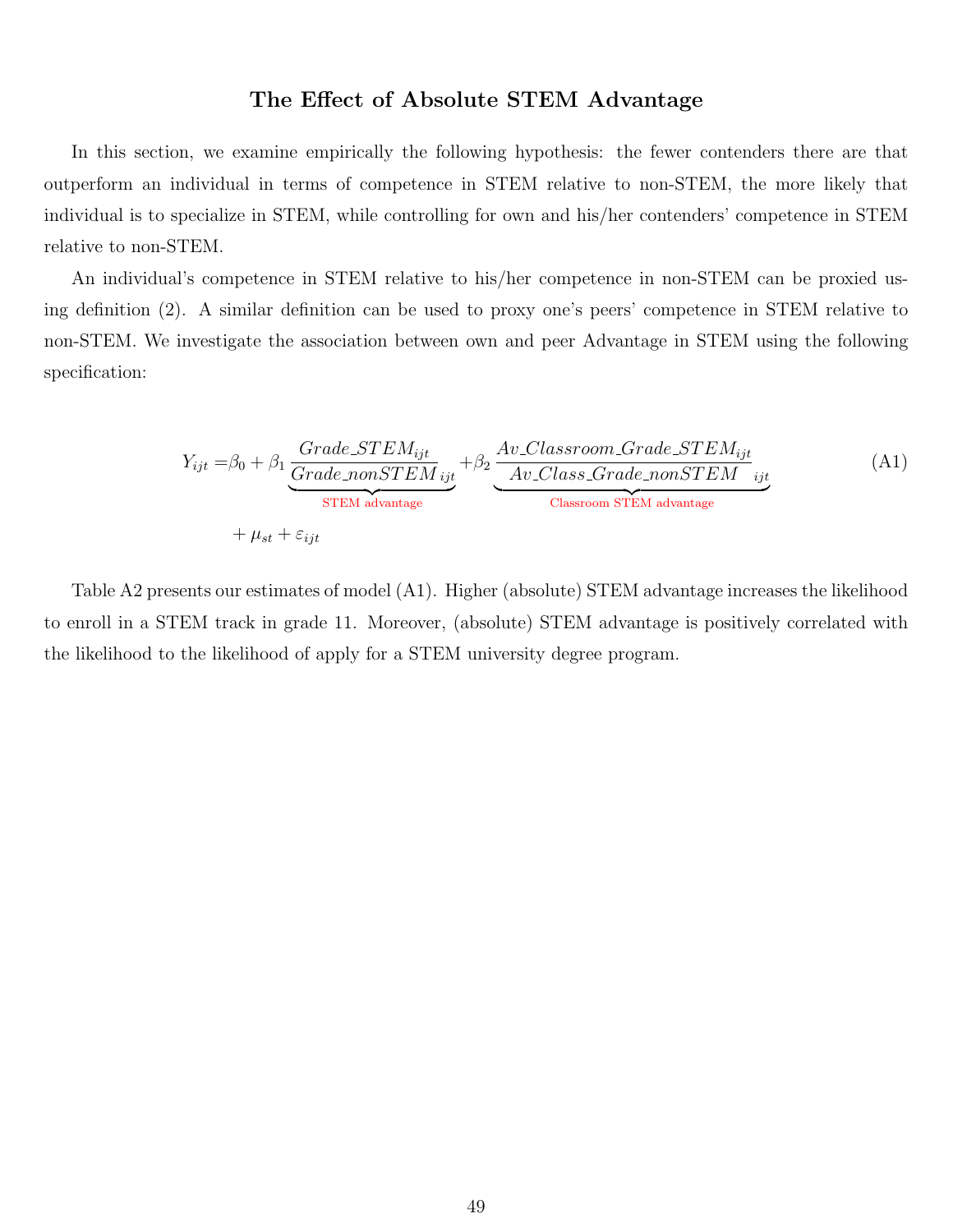|                                           | <b>STEM Track</b><br>in Grade 11 |             |             | Applied for STEM<br>University Department |
|-------------------------------------------|----------------------------------|-------------|-------------|-------------------------------------------|
|                                           | (1)                              | (2)         | (3)         | (4)                                       |
| Female                                    | $-0.287***$                      | $-0.433***$ | $-0.024***$ | 0.037                                     |
|                                           | (0.004)                          | (0.024)     | (0.005)     | (0.027)                                   |
| Abs. STEM Advantage                       | $0.652***$                       | $0.448***$  | $0.274***$  | $0.285***$                                |
|                                           | (0.008)                          | (0.009)     | (0.011)     | (0.012)                                   |
| Abs. STEM Advantage $\times$ Female       |                                  | $0.430***$  |             | $-0.035**$                                |
|                                           |                                  | (0.012)     |             | (0.018)                                   |
| Class Abs. STEM Advantage                 | $-0.299***$                      | $-0.173***$ | $-0.081***$ | $-0.064**$                                |
|                                           | (0.025)                          | (0.029)     | (0.028)     | (0.031)                                   |
| Class Abs. STEM Advantage $\times$ Female |                                  | $-0.245***$ |             | $-0.037$                                  |
|                                           |                                  | (0.031)     |             | (0.036)                                   |
| Obs.                                      | 72,943                           | 72,943      | 45,269      | 45,269                                    |
| School x Year FE                          | Yes                              | Yes         | Yes         | Yes                                       |
| Controls                                  | N <sub>o</sub>                   | No          | $\rm No$    | N <sub>o</sub>                            |
| Mean Y                                    | 0.63                             | 0.63        | 0.72        | 0.72                                      |
| St. Dev Y                                 | 0.48                             | 0.48        | 0.45        | 0.45                                      |
| Raw Gender Gap Y                          | $-0.34$                          | $-0.34$     | $-0.03$     | $-0.03$                                   |

<span id="page-51-0"></span>Table A2: Association between Students' Own and Classroom STEM Advantage on Future Study Decisions

Notes: This table explores the patterns of track choice in grade 11 and university departments application. Importantly, this table has no intent to identify causal inference, but rather questioning whether the gender gap in STEM enrollment can be explained by gender difference in students performance. The table reports the results of a specification in which the track enrollment and university application decisions of student's i, in school j, cohort t are regressed on his/her own and classmates' average absolute STEM advantage, school-by-cohort FE, and student's characteristics, such as gender and year of birth. Each regression includes school-cohort FE. Standard errors are clustered at the school-cohort level. The last row in each panel shows the slope coefficient of the regression of each outcome variable on a female indicator, reflecting the gender gap in that outcome. \*  $p < 0.1$ ; \*\*  $p < 0.05$ ; \*\*\*  $p < 0.01$ .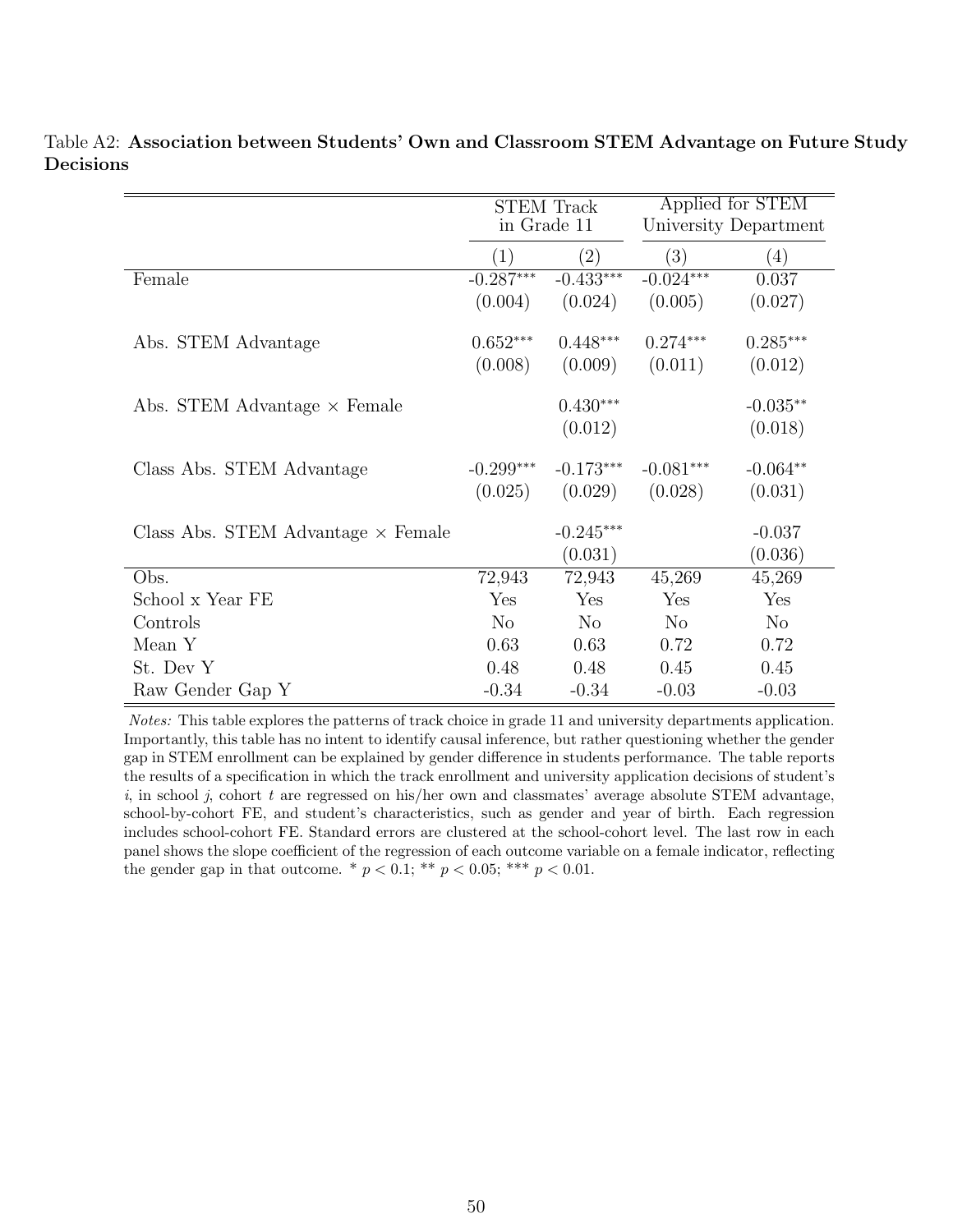|                                                | <b>STEM Track</b><br>in Grade 11 |                   |                  | Applied for STEM<br>University Department |
|------------------------------------------------|----------------------------------|-------------------|------------------|-------------------------------------------|
|                                                | $\left(1\right)$                 | $\left( 2\right)$ | $\left(3\right)$ | (4)                                       |
| Cardinal Comparative STEM Adv.                 | $0.499***$                       | $0.346***$        | $0.209***$       | $0.217***$                                |
|                                                | (0.006)                          | (0.007)           | (0.008)          | (0.009)                                   |
| Cardinal Comparative STEM Adv. $\times$ Female |                                  | $0.317***$        |                  | $-0.024*$                                 |
|                                                |                                  | (0.010)           |                  | (0.014)                                   |
| Obs.                                           | 72,940                           | 72,940            | 45,259           | 45,259                                    |
| Classroom FE                                   | Yes                              | Yes               | Yes              | Yes                                       |
| Controls                                       | N <sub>o</sub>                   | N <sub>0</sub>    | N <sub>o</sub>   | N <sub>o</sub>                            |
| Mean Y                                         | 0.63                             | 0.63              | 0.72             | 0.72                                      |
| St. Dev Y                                      | 0.48                             | 0.48              | 0.45             | 0.45                                      |
| Raw Gender Gap Y                               | $-0.34$                          | $-0.34$           | $-0.03$          | $-0.03$                                   |

<span id="page-52-0"></span>Table A3: Association between Cardinal Comparative STEM Advantage and Future Study Decisions

Notes: This table explores the patterns of track choice in grade 11 and university departments application. Importantly, this table has no intent to identify causal inference, but rather questioning whether the gender gap in STEM specialization can be explained by gender difference in students performance. The table reports the results of a specification in which the track enrollment and university application decisions of student's  $i$ , in classroom j, in school s, in cohort t are regressed on his/her cardinal comparative STEM advantage (as defined in the LHS of equation [\(1\)](#page-9-1)). The regression includes classroom FE and student's characteristics, such as gender and year of birth. Standard errors are clustered at the school-cohort level. The last row in each panel shows the slope coefficient of the regression of each outcome variable on a female indicator, reflecting the gender gap in that outcome. \*  $p < 0.1$ ; \*\*  $p < 0.05$ ; \*\*\*  $p < 0.01$ .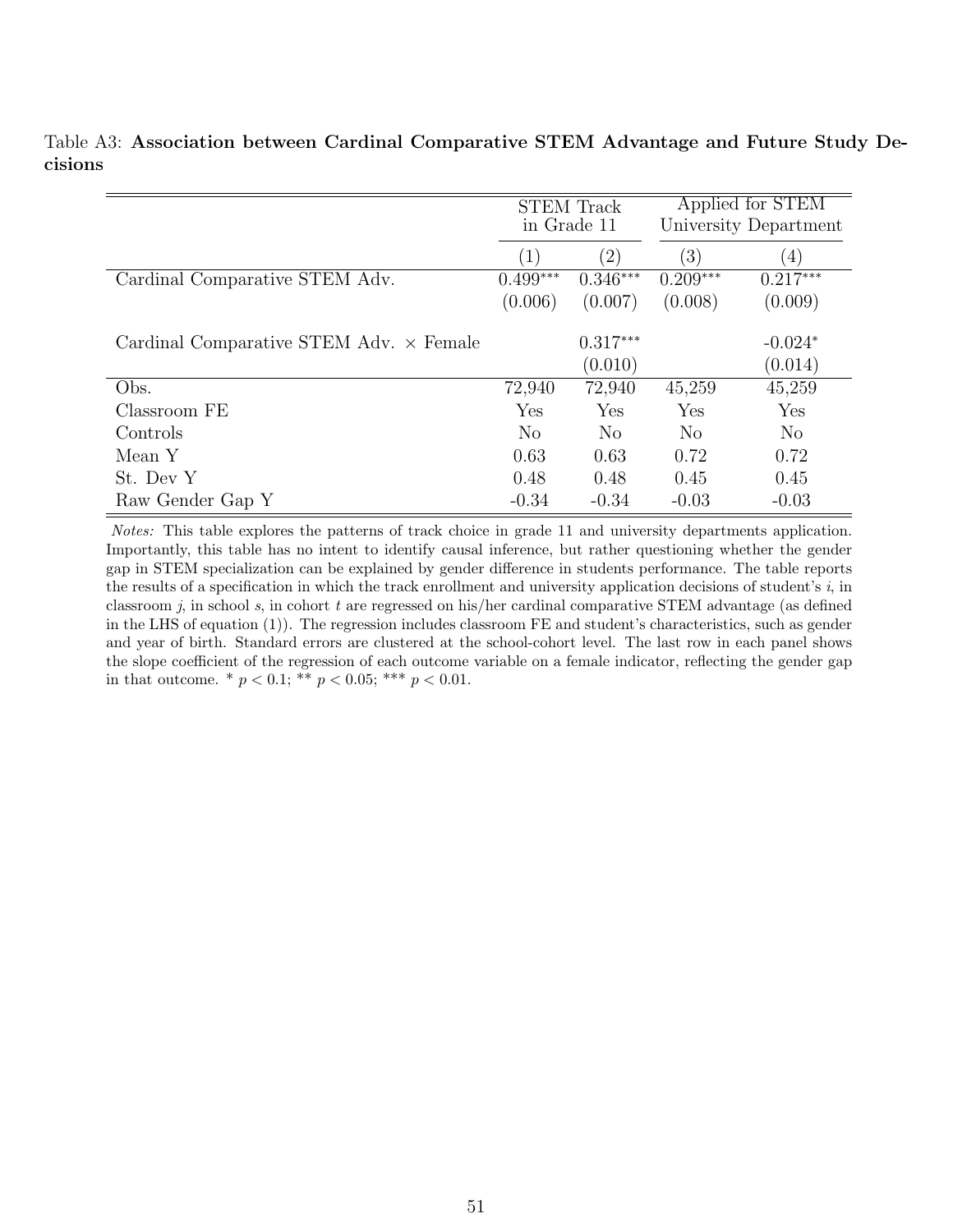### Dealing with Sample Selection

In order to deal with the possible bias induce by sample selection, we employ an Inverse-probability-weighted estimators for model [\(4\)](#page-15-2). In particular, we assume that the process that causes some of the data to be missing is a function of observable covariates and a random process that is independent of the outcome. First, we formally test which observable students or class's characteristics are correlated with attrition, by estimating a Probit model for attrition. Perhaps not surprisingly, attrition is correlated with students performance in STEM and non-STEM subjects, as well as students' STEM advantage. Additional variables that are significant predictors of attrition are the dummy for female, the interaction between non-STEM average performance and female, and average classroom performance in STEM and non STEM subjects. The Chi-square statistics for the Wald test of whether these variables are jointly equal to zero is 757.64, suggesting that these variables are jointly statistically different from zero at the highest level of significance. In other words, these variables are significant predictors of students' transfer out.

Given that transfer out rate may be non-random, we compute the inverse probability weights for Model [\(4\)](#page-15-2) to correct for attrition. We compute the predicted probabilities and the inverse probability weights from the restricted Probit. Intuitively, this procedure gives more weight to students who have similar characteristics than ones subsequently transfer out than to students with characteristics that make them more likely to remain in the same school. Table [A6](#page-55-0) shows the main result for our model when attrition is not controlled for, and when it is controlled. The results are remain similar.

|                                   |       |       | Male Female Difference <i>p-value</i> |       |
|-----------------------------------|-------|-------|---------------------------------------|-------|
|                                   | (1)   | (2)   | (3)                                   | (4)   |
| Early leavers                     | 0.082 | 0.043 | $-0.039$                              | 0.000 |
| Students' attrition $0.172$ 0.133 |       |       | $-0.039$                              | 0.000 |

<span id="page-53-0"></span>Table A4: Gender Difference in Early Leavers and Students' Attrition Rate

Notes: This table reports male and female early leavers and students attrition ratte (in columns 1 and 2 respectively). Column 3 reports the gender differences in early leavers and students attrition. Column 4 reports the p-value for the t-test on the gender difference.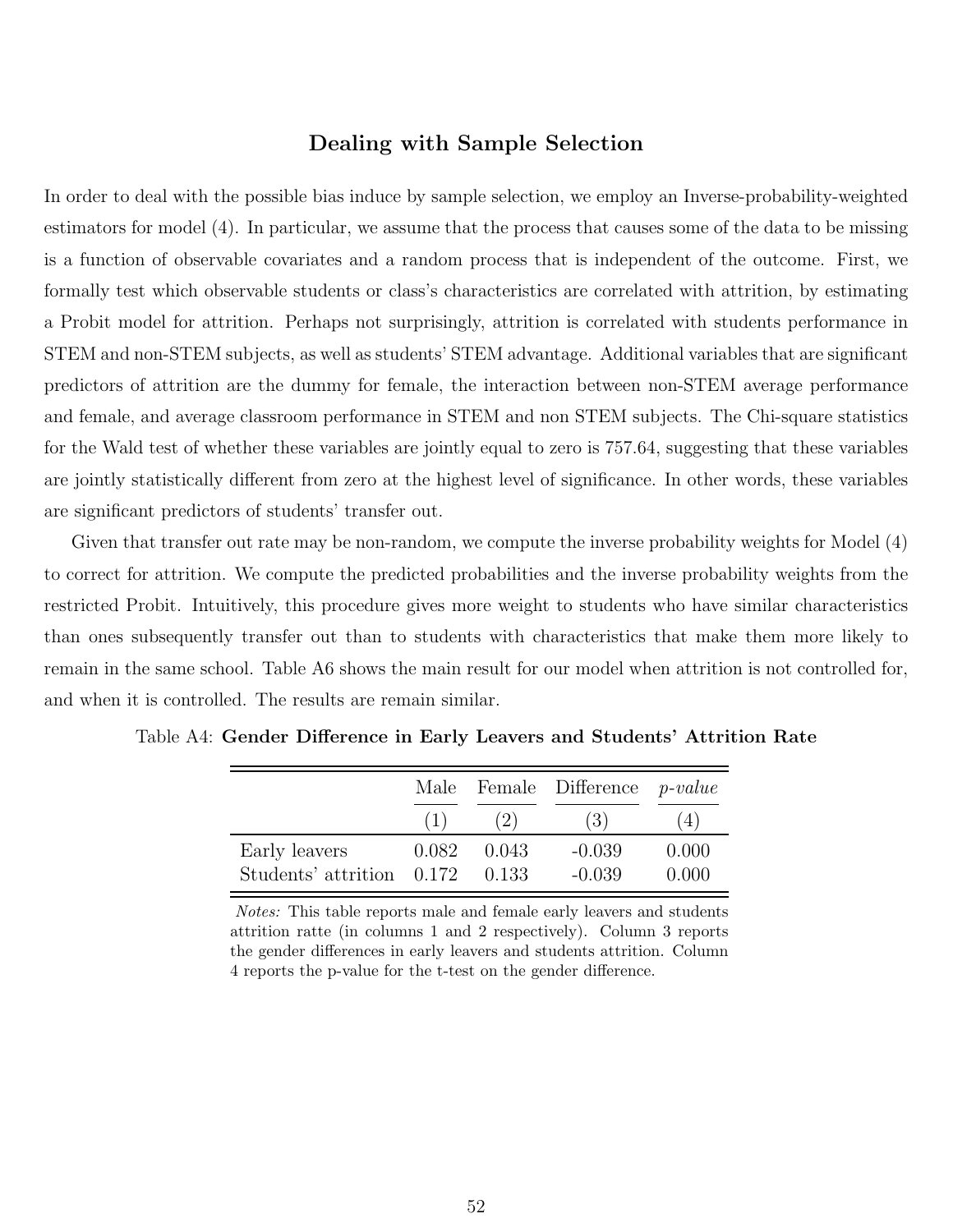|                  |          | GD Early Leavers GD Students' Attrition |
|------------------|----------|-----------------------------------------|
|                  |          | (2)                                     |
| Classroom GPA    | $-0.272$ | $-0.029$                                |
|                  | (0.195)  | (0.223)                                 |
| Obs.             | 3,428    | 3,428                                   |
| School x Year FE | Yes      | Yes                                     |

<span id="page-54-0"></span>Table A5: Association between Classroom Performance and Gender Difference in Sample Attrition

Notes: This table reports results of the estimated effects of the classroom average GPA on two types of attritions. Column (1) shows results of the estimated effect of classroom average GPA on the gender difference (GD, male minus female) in early leavers in each classroom. We define early leavers as those students who do not complete grade 10, but drop out from school early during their  $10^{th}$  grade. Column (2) shows results of the estimated effect of classroom average GPA on the gender difference (GD) in students' attrition in each classroom. We define as attriters students who leave the sample at the end of  $10<sup>th</sup>$  grade and after they complete garde 10. The unit of observation is the classroom. Clustered standard errors at the school level are reported in parentheses.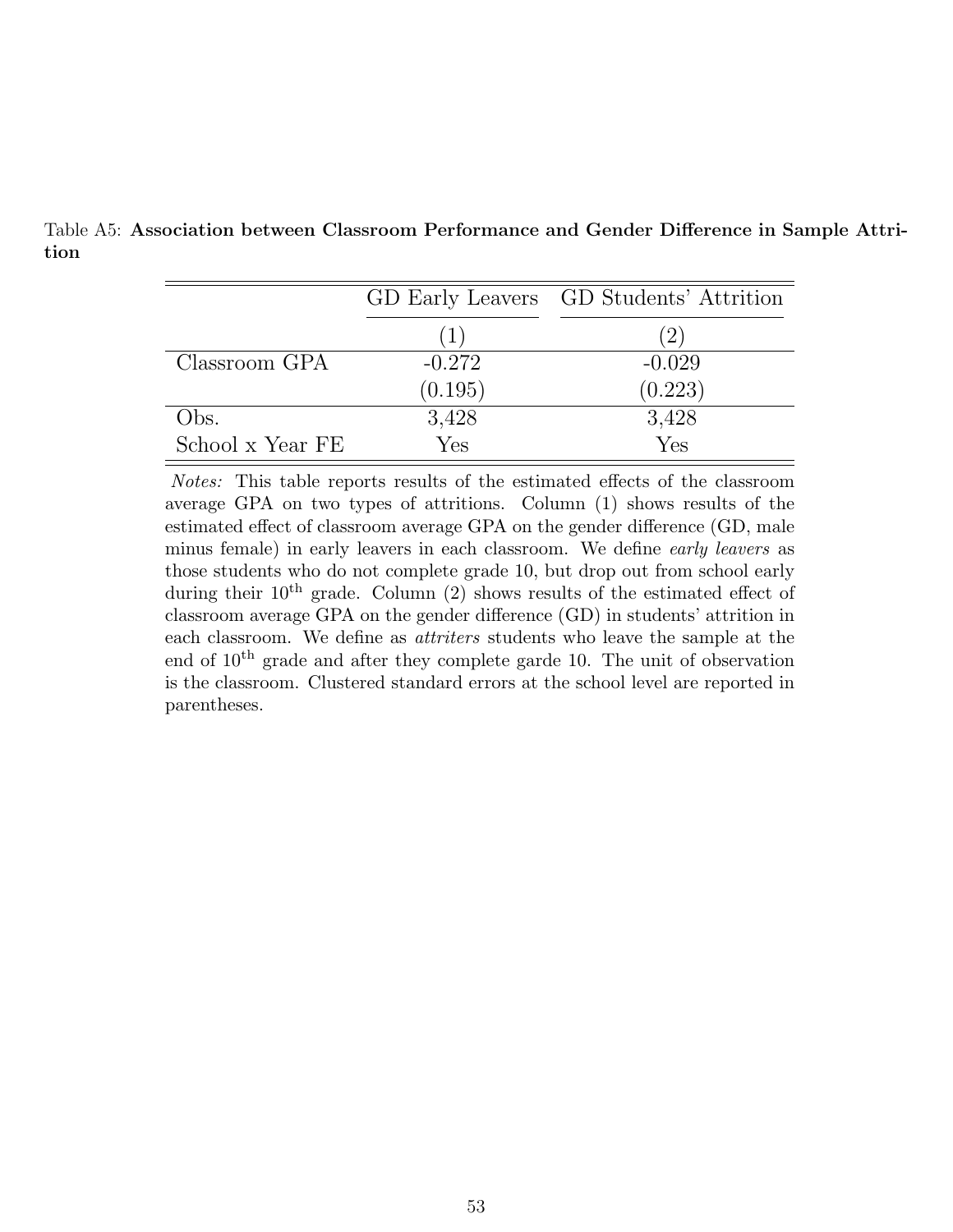|                            |                         | Without Attrition<br>Weights | With Attrition<br>Weights |                  |  |
|----------------------------|-------------------------|------------------------------|---------------------------|------------------|--|
|                            | Non Linear<br>Quadratic |                              | Quadratic                 | Non Linear       |  |
|                            | (1)                     | $\left( 2\right)$            | (3)                       | $\left(4\right)$ |  |
| Comparative STEM Advantage | $0.038*$                | 0.030                        | $0.073***$                | $0.047*$         |  |
|                            | (0.020)                 | (0.021)                      | (0.024)                   | (0.026)          |  |
| Comparative STEM Advantage |                         |                              |                           |                  |  |
| x Female                   | $0.202***$              | $0.161***$                   | $0.182***$                | $0.139***$       |  |
|                            | (0.022)                 | (0.022)                      | (0.025)                   | (0.025)          |  |
| Obs.                       | 72.940                  | 72,940                       | 72,865                    | 72,865           |  |
| School x Year FE           | Yes                     | Yes                          | Yes                       | Yes              |  |
| Controls                   | Yes                     | Yes                          | Yes                       | Yes              |  |
| Mean Y                     | 0.63                    | 0.63                         | 0.63                      | 0.63             |  |
| St. Dev Y                  | 0.48                    | 0.48                         | 0.48                      | 0.48             |  |

<span id="page-55-0"></span>Table A6: The Effect of Comparative STEM Advantage on STEM track in Grade 11, without and with IPWs

Notes: This table reports the OLS estimates for model [\(4\)](#page-15-2), without correcting for attrition (columns 1 and 2), and using IPWs to account for attrition (columns 3 and 4). In each regression, the dependent variable is a dummy for whether the student apply to a STEM track at the end of grade 10. The first specification includes a quadratic term for STEM advantage; while the second specification includes 10 dummies for different level of absolute STEM advantage. Each regression controls for student STEM performance, non-STEM performance, and absolute STEM advantage. Each regression includes classroom FE. Standard errors are clustered at the school-cohort level. \*  $p < 0.1$ ; \*\*  $p < 0.05$ ; \*\*\*  $p < 0.01$ .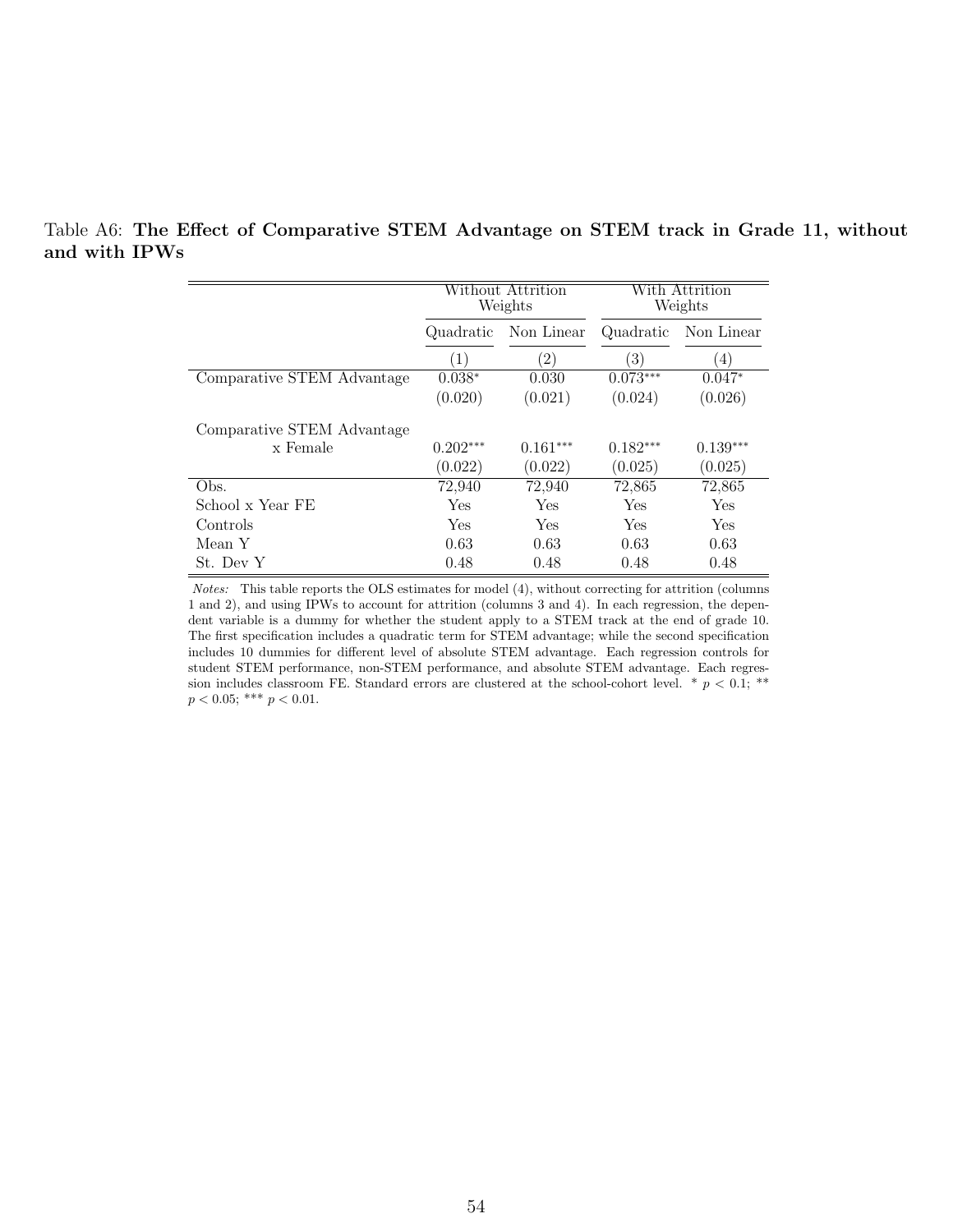## <span id="page-56-0"></span>Table A7: The Effect of Comparative STEM Advantage on University Application using Different Definitions of STEM Departments

|                            | Linear                    | Quadratic                                   | Cubic                         | Quartic                 | Quintic    | Non-linear                |
|----------------------------|---------------------------|---------------------------------------------|-------------------------------|-------------------------|------------|---------------------------|
|                            | (1)                       | (2)                                         | (3)                           | (4)                     | (5)        | (6)                       |
|                            |                           |                                             |                               |                         |            |                           |
|                            |                           |                                             | $STEM$ departments $=$        |                         |            |                           |
|                            |                           | Sciences, Engineering and Technology        |                               |                         |            |                           |
| Comparative STEM Advantage | $0.070***$                | $-0.040$                                    | $-0.046*$                     | $-0.040$                | $-0.033$   | $-0.014$                  |
|                            | (0.024)                   | (0.026)                                     | (0.026)                       | (0.027)                 | (0.027)    | (0.028)                   |
| Comparative STEM Advantage |                           |                                             |                               |                         |            |                           |
| x Female                   | $0.093***$                | $0.111***$                                  | $0.112***$                    | $0.110***$              | $0.108***$ | $0.102***$                |
|                            | (0.027)                   | (0.028)                                     | (0.028)                       | (0.028)                 | (0.028)    | (0.028)                   |
| Obs.                       | 45,259                    | 45,259                                      | 45,259                        | 45,259                  | 45,259     | 45,259                    |
| Mean of Y                  | 0.72                      | 0.72                                        | 0.72                          | 0.72                    | 0.72       | 0.72                      |
| St. Dev. Y                 | 0.45                      | 0.45                                        | 0.45                          | 0.45                    | 0.45       | 0.45                      |
| Raw Gender Gap Y           | $-0.03$                   | $-0.03$                                     | $-0.03$                       | $-0.03$                 | $-0.03$    | $-0.03$                   |
|                            |                           |                                             |                               |                         |            |                           |
|                            |                           | $STEM$ departments = Sciences, Engineering, |                               |                         |            |                           |
|                            |                           | Technology, Economics and Business          |                               |                         |            |                           |
| Comparative STEM Advantage | $0.114***$                | $-0.005$                                    | 0.001                         | $-0.011$                | $-0.011$   | 0.008                     |
|                            | (0.021)                   | (0.022)                                     | (0.023)                       | (0.024)                 | (0.024)    | (0.024)                   |
|                            |                           |                                             |                               |                         |            |                           |
| Comparative STEM Advantage |                           |                                             |                               |                         |            |                           |
| x Female                   | $0.128***$                | $0.174***$                                  | $0.153***$                    | $0.147***$              | $0.147***$ | $0.142***$                |
|                            | (0.023)                   | (0.024)                                     | (0.025)                       | (0.025)                 | (0.025)    | (0.025)                   |
| Obs.                       | 72,940                    | 72,940                                      | 72,940                        | 72,940                  | 72,940     | 72,940                    |
| Mean of Y                  | 0.55                      | 0.55                                        | 0.55                          | 0.55                    | 0.55       | 0.55                      |
| St. Dev. Y                 | 0.50                      | 0.50                                        | 0.50                          | 0.50                    | 0.50       | $0.50\,$                  |
| Raw Gender Gap Y           | $-0.22$                   | $-0.22$                                     | $-0.22$                       | $-0.22$                 | $-0.22$    | $-0.22$                   |
|                            |                           | $STEM$ departments = Sciences, Engineering, |                               |                         |            |                           |
|                            |                           |                                             | Technology and Health Science |                         |            |                           |
| Comparative STEM Advantage | $0.133***$                | $0.065***$                                  | $0.056***$                    | 0.041                   | 0.040      | $0.045*$                  |
|                            | (0.022)                   | (0.024)                                     | (0.024)                       | (0.025)                 | (0.025)    | (0.025)                   |
|                            |                           |                                             |                               |                         |            |                           |
| Comparative STEM Advantage |                           |                                             |                               |                         |            |                           |
| x Female                   | $0.110***$                | $0.146***$                                  | $0.127***$                    | $0.126***$              | $0.125***$ | $0.121***$                |
|                            | (0.023)                   | (0.024)                                     | (0.025)                       | (0.025)                 | (0.025)    | (0.025)                   |
| Obs.                       | 72,940                    | 72,940                                      | 72,940                        | 72,940                  | 72,940     | 72,940                    |
| Mean of Y                  | 0.61                      | 0.61                                        | 0.61                          | 0.61                    | 0.61       | 0.61                      |
| St. Dev. Y                 | 0.49                      | 0.49                                        | 0.49                          | 0.49                    | 0.49       | 0.49                      |
| Raw Gender Gap Y           | $-0.07$                   | $-0.07$                                     | $-0.07$                       | $-0.07$                 | $-0.07$    | $-0.07$                   |
| Classroom FE               | $\overline{\mathrm{Yes}}$ | $\overline{\mathrm{Yes}}$                   | $\overline{\text{Yes}}$       | $\overline{\text{Yes}}$ | Yes        | $\overline{\mathrm{Yes}}$ |
| Controls                   | $_{\rm Yes}$              | Yes                                         | Yes                           | Yes                     | Yes        | Yes                       |

Notes: This table reports the OLS estimates for model [\(4\)](#page-15-2) for application to university STEM departments, using broader definitions of STEM departments. Panel A uses displays the effect using the same definition of STEM used in the main analysis, for comparison purposes. Panel B displays the results when Economics and Business department are included in the definition of STEM. Panel C shows the results when Health Sciences departments are included in the STEM definition. In each panel, we estimate several specifications for different degrees of polynomials for STEM advantage (columns 1-5); as well as a flexible specification with dummy variables for each decile of absolute STEM advantage (column 6). The last row in each panel shows the estimated coefficient of the interaction of comparative STEM advantage with the female indicator.Each regression controls for student STEM performance, non-STEM performance, absolute STEM advantage, and classroom FE. Standard errors are clustered at the school-cohort level. \*  $p < 0.1$ ; \*\*  $p < 0.05$ ; \*\*\*  $p < 0.01$ .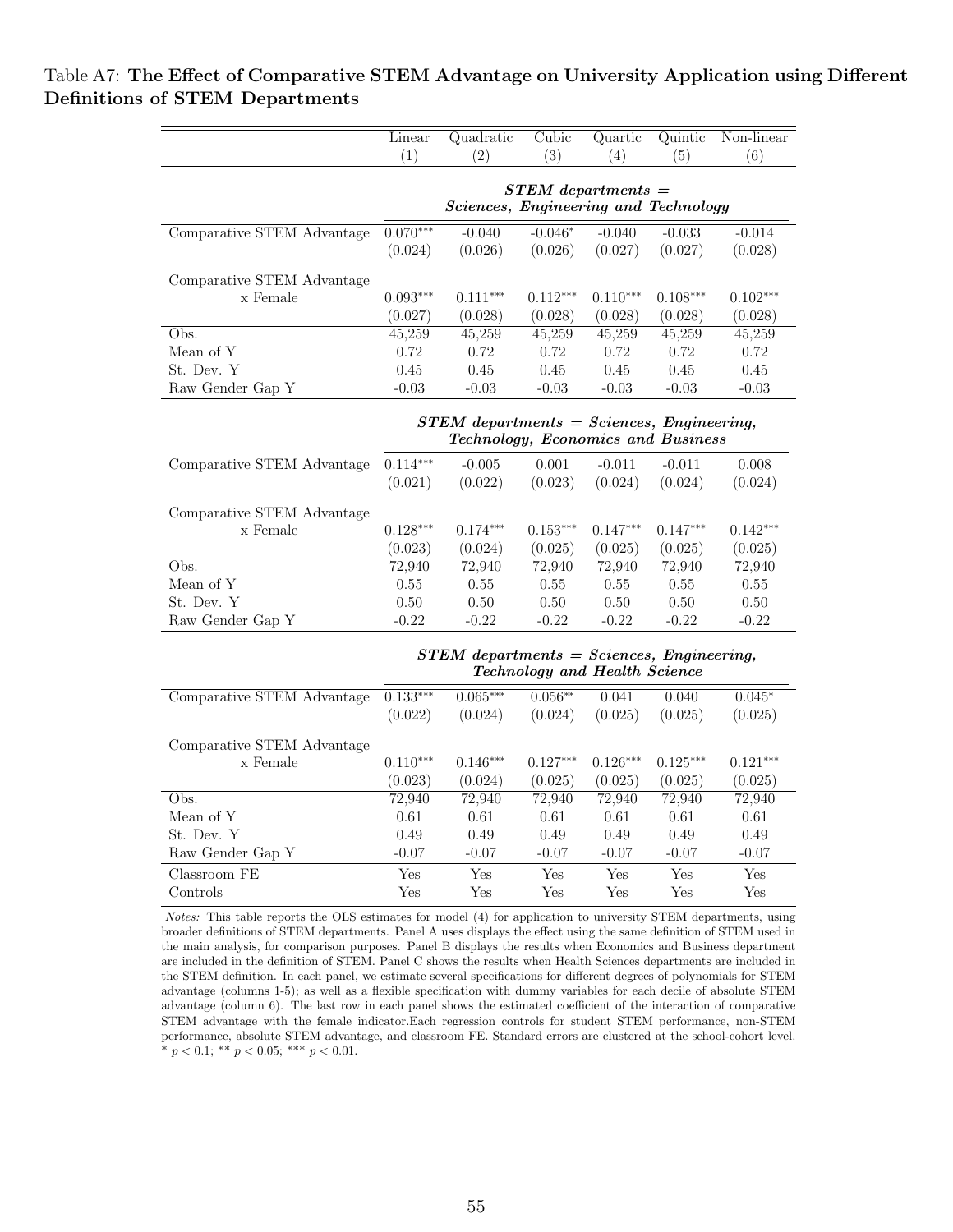|                                                                                  | <b>STEM Track</b><br>in Grade 11 |                       |                       |                       |  |
|----------------------------------------------------------------------------------|----------------------------------|-----------------------|-----------------------|-----------------------|--|
|                                                                                  | (1)                              | (2)                   | (3)                   | (4)                   |  |
| Comparative STEM Advantage<br>(STEM=Algebra, Chemistry, Physics)                 | 0.030<br>(0.021)                 |                       |                       |                       |  |
| Comparative STEM Advantage<br>$(STEM=Algebra, Chemistry, Physics) \times Female$ | $0.161***$<br>(0.022)            |                       |                       |                       |  |
| Comparative STEM Advantage<br>$(STEM = Algebra)$                                 |                                  | $0.044**$<br>(0.021)  |                       |                       |  |
| Comparative STEM Advantage<br>$\times$ Female<br>$(STEM = Algebra)$              |                                  | $0.152***$<br>(0.023) |                       |                       |  |
| Comparative STEM Advantage<br>(STEM=Chemistry)                                   |                                  |                       | $0.050**$<br>(0.021)  |                       |  |
| Comparative STEM Advantage<br>$(STEM=Chemistry)$<br>$\times$ Female              |                                  |                       | $0.151***$<br>(0.021) |                       |  |
| Comparative STEM Advantage<br>$(STEM = Physics)$                                 |                                  |                       |                       | $0.050**$<br>(0.021)  |  |
| Comparative STEM Advantage<br>(STEM=Physics)<br>$\times$ Female                  |                                  |                       |                       | $0.110***$<br>(0.022) |  |
| Obs.<br>Classroom FE                                                             | 72,940<br>Yes                    | 72,940<br>Yes         | 72,940<br>Yes         | 72,940<br>Yes         |  |
| Controls                                                                         | Yes                              | Yes                   | Yes                   | Yes                   |  |

<span id="page-57-0"></span>Table A8: The Effect of Comparative STEM Advantage on STEM Track Choice in 11<sup>th</sup> Grade, using Different Definitions of STEM Subjects

Notes: This table reports the OLS estimates for model [\(4\)](#page-15-2), using different definitions of STEM advantage: in column (1) STEM is defined as average of Algebra, Chemistry, and Physics; in column (2) STEM is defined as performance only in Algebra; in column (3) STEM is defined as performance only in Chemistry; in column (4) STEM is defined as performance only in Physics. The non-STEM subjects average performance are always defined as average performance in Modern Greek, Greek Literature, and Ancient Greek. Each column controls for student STEM performance, non-STEM performance, absolute STEM advantage, and classroom FE. We use a flexible specification with dummy variables for each decile of absolute STEM advantage. The dependent variable is an indicator for whether the student enrolled in a STEM track in grade 11. Standard errors are clustered at the school-cohort level. \*  $p < 0.1$ ; \*\*  $p < 0.05$ ; \*\*\*  $p < 0.01$ .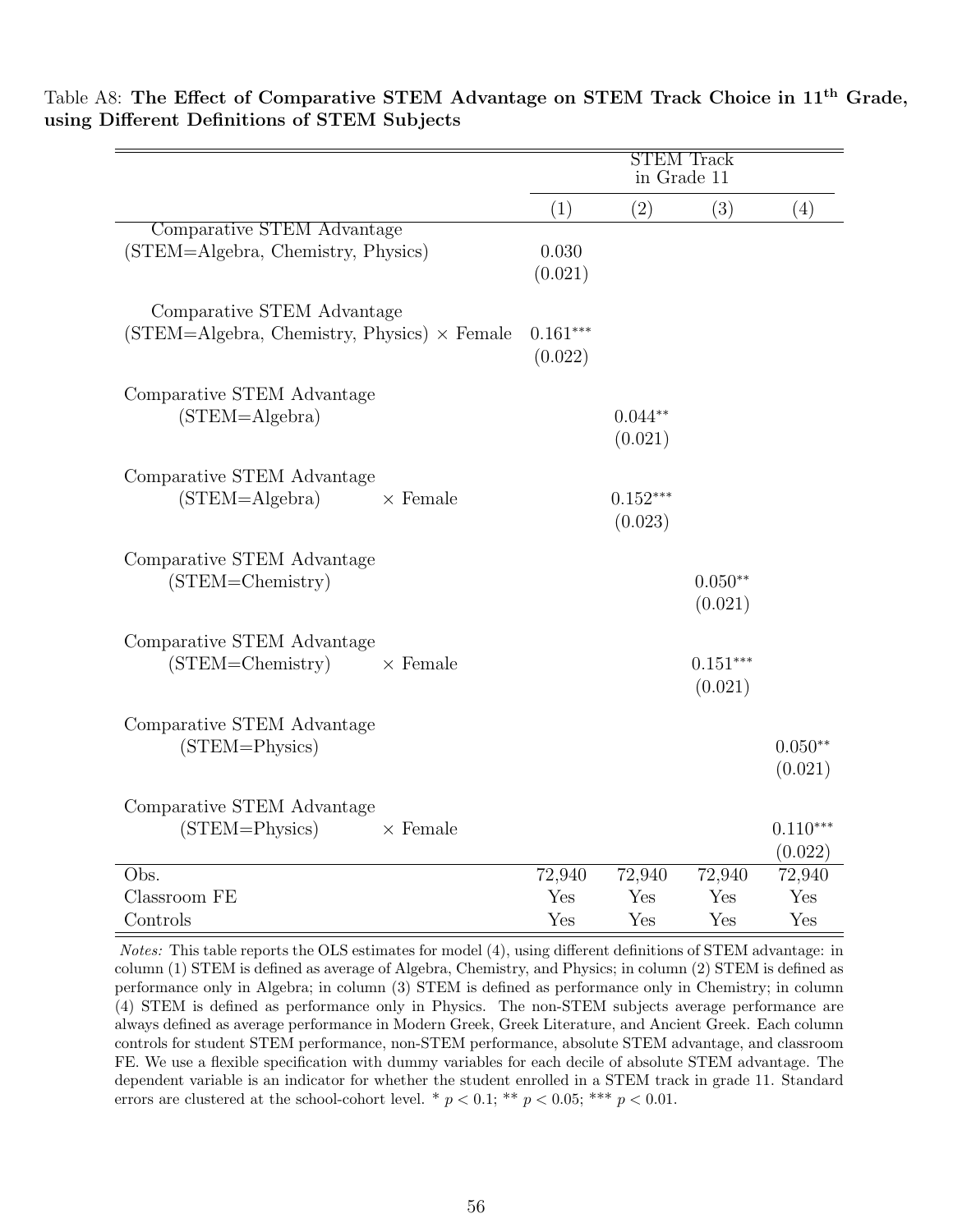|                                           | <b>STEM Track</b><br>in Grade 11 |                   |           | Applied for STEM<br>University Department |
|-------------------------------------------|----------------------------------|-------------------|-----------|-------------------------------------------|
|                                           | Non Linear<br>Quadratic          |                   | Quadratic | Non Linear                                |
|                                           | $\left( 1\right)$                | $\left( 2\right)$ | (3)       | (4)                                       |
| Comparative non-STEM Adv.                 | $-0.025$                         | $-0.035$          | $-0.045$  | $-0.014$                                  |
|                                           | (0.021)                          | (0.023)           | (0.028)   | (0.031)                                   |
| Comparative non-STEM Adv. $\times$ Female | $-0.168***$                      | $-0.113***$       | $-0.058$  | $-0.044$                                  |
|                                           | (0.030)                          | (0.034)           | (0.045)   | (0.048)                                   |
| Obs.                                      | 72,940                           | 72,940            | 45,259    | 45,259                                    |
| Classroom FE                              | Yes                              | Yes               | Yes       | Yes                                       |
| Controls                                  | Yes                              | Yes               | Yes       | Yes                                       |
| Mean Y                                    | 0.63                             | 0.63              | 0.72      | 0.72                                      |
| St. Dev Y                                 | 0.48                             | 0.48              | 0.45      | 0.45                                      |
| Raw Gender Gap Y                          | $-0.34$                          | $-0.34$           | $-0.03$   | $-0.03$                                   |

#### <span id="page-58-0"></span>Table A9: The Effect of Comparative Non-STEM Advantage on Future Study Decisions

Notes: This table reports the OLS estimates for model [\(4\)](#page-15-2). Rank in non-STEM advantage is used rather than rank in STEM advantage For each of the two outcomes (grade 11 STEM track choice and application to STEM degree program) two specifications are considered. Columns 1 and 3 show the effect of comparative non-STEM advantage, while columns 2 and 4 report the interaction term between comparative non-STEM advantage and the dummy female. Each regression controls for student STEM performance, non-STEM performance, and absolute STEM advantage. Each regression includes classroom FE. Standard errors are clustered at the school-cohort level. The last row in each panel shows the slope coefficient of the regression of each outcome variable on a female indicator, reflecting the gender gap in that outcome. \*  $p < 0.1$ ; \*\*  $p < 0.05$ ; \*\*\*  $p < 0.01$ .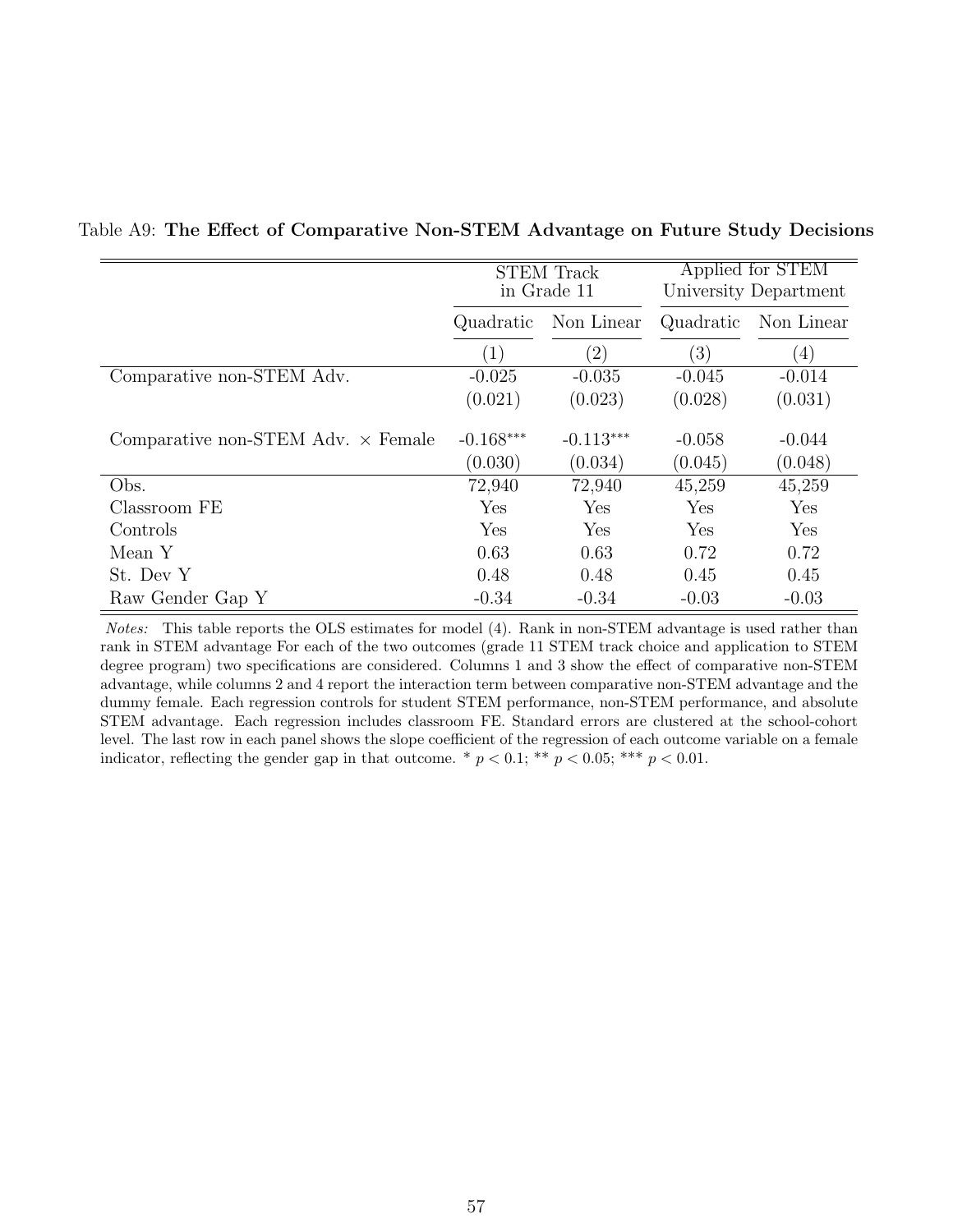## Using Performance in the First Semester of  $10<sup>th</sup>$  Grade

In this section, we employ performance in the first semester of  $10<sup>th</sup>$  grade to compute students' absolute and comparative STEM advantage. Students are allocated to classrooms at the beginning of grade 10. Therefore, student's final exam scores at the end of the year, which determines their comparative STEM advantage could be affected by peer effects. In our main analysis, this problem is mitigated by the fact that classroom average performance is controlled for through classroom FE. Nevertheless, we decide to use performance at the end of first semester in grade 10, as robustness check. Table [A10](#page-59-0) shows the summary statistics when performance in semester 1 of  $10^{th}$  grade are used. Figure [A7](#page-66-0) shows the performance in first semester of  $10^{th}$  grade for males and females in Algebra, Physics, Chemistry, Modern Greek, Greek Literature, and Ancient Greek. Table [8](#page-41-0) report the estimates of our main model using these performance. The results remain robust.

|                                            | Male   | Female            | Difference | $p-value$ |
|--------------------------------------------|--------|-------------------|------------|-----------|
|                                            | (1)    | $\left( 2\right)$ | (3)        | (4)       |
|                                            |        |                   |            |           |
| Panel A: Performance in Grade 10           |        |                   |            |           |
| Algebra                                    | 14.078 | 14.556            | 0.478      | 0.000     |
| <b>Physics</b>                             | 14.277 | 14.591            | 0.314      | 0.000     |
| Chemistry                                  | 14.594 | 15.144            | 0.550      | 0.000     |
| Modern Greek                               | 13.891 | 15.057            | 1.166      | 0.000     |
| Greek Literature                           | 14.378 | 15.807            | 1.429      | 0.000     |
| Ancient Greek                              | 13.891 | 15.214            | 1.323      | 0.000     |
|                                            |        |                   |            |           |
| Panel B: Constructed variables in Grade 10 |        |                   |            |           |
| Own Grade in STEM                          | 14.315 | 14.763            | 0.448      | 0.000     |
| Own Grade in non-STEM                      | 14.052 | 15.357            | 1.305      | 0.000     |
| Class Average Grade in STEM                | 14.541 | 14.565            | 0.024      | 0.001     |
| Class Average Grade in non-STEM            | 14.754 | 14.761            | 0.007      | 0.346     |
| Comparative STEM Advantage                 | 0.456  | 0.316             | $-0.140$   | 0.000     |

<span id="page-59-0"></span>Table A10: Descriptive Statistics: using Performance in First Semester 10<sup>th</sup> Grade

Notes: This table reports the gender differences in performance for the six subjects we use to construct our variable in grade 10 (Panel A); the gender differences for the variable we construct and we use for our analysis (Panel B). The forth column reports the p-values for the t-test on the gender difference on each variables.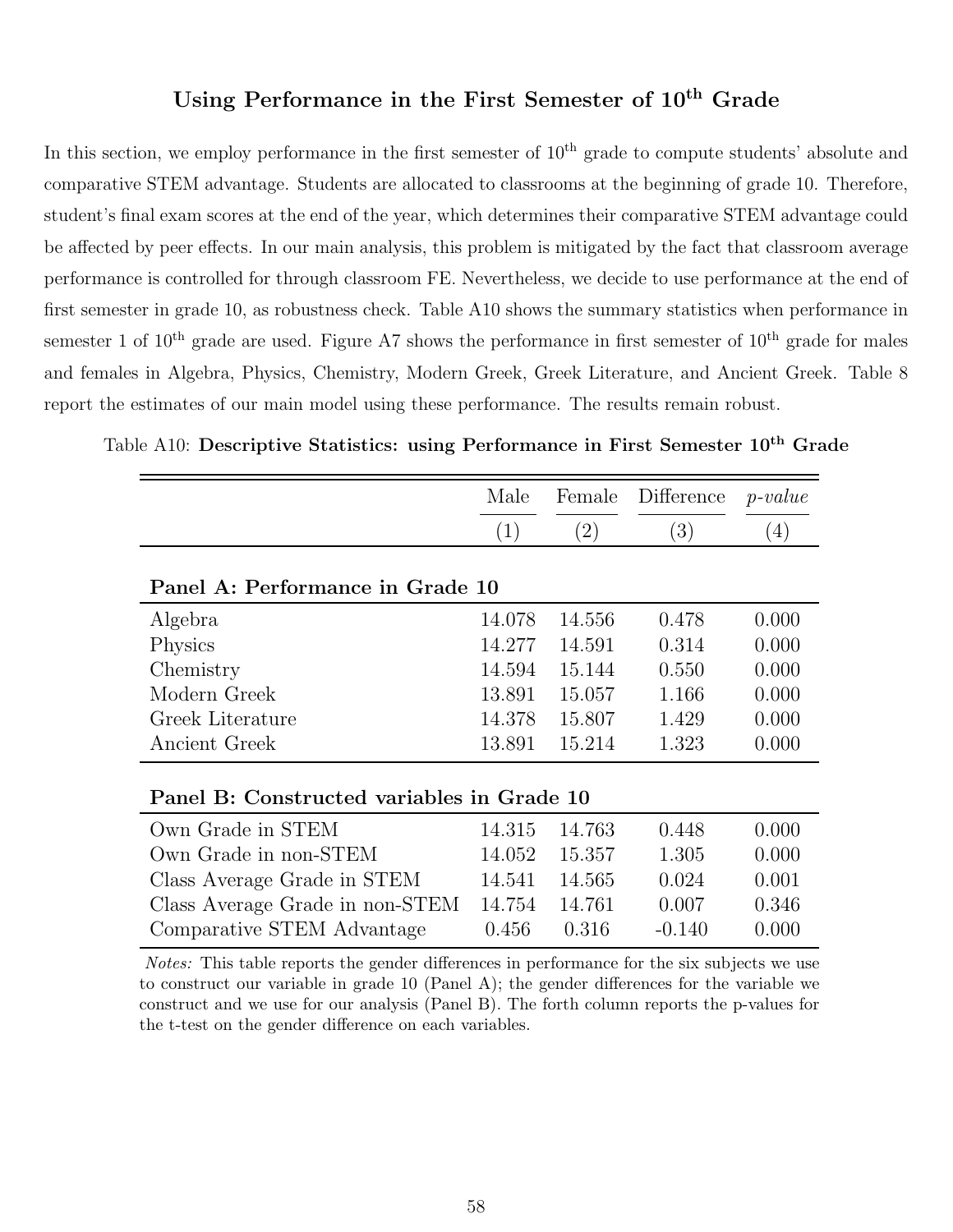# Appendix Figures



<span id="page-60-0"></span>Figure A1: Distribution of Performance in STEM and Non-STEM Subjects at the End of 10th Grade

Notes: These two graphs plot the distributions of performance at the end of 10<sup>th</sup> grade for STEM subjects (Maths, Physics, and Chemistry) in the first graph, and non-STEM subjects (Modern Greek, Ancient Greek, and Greek Literature) in the second graph.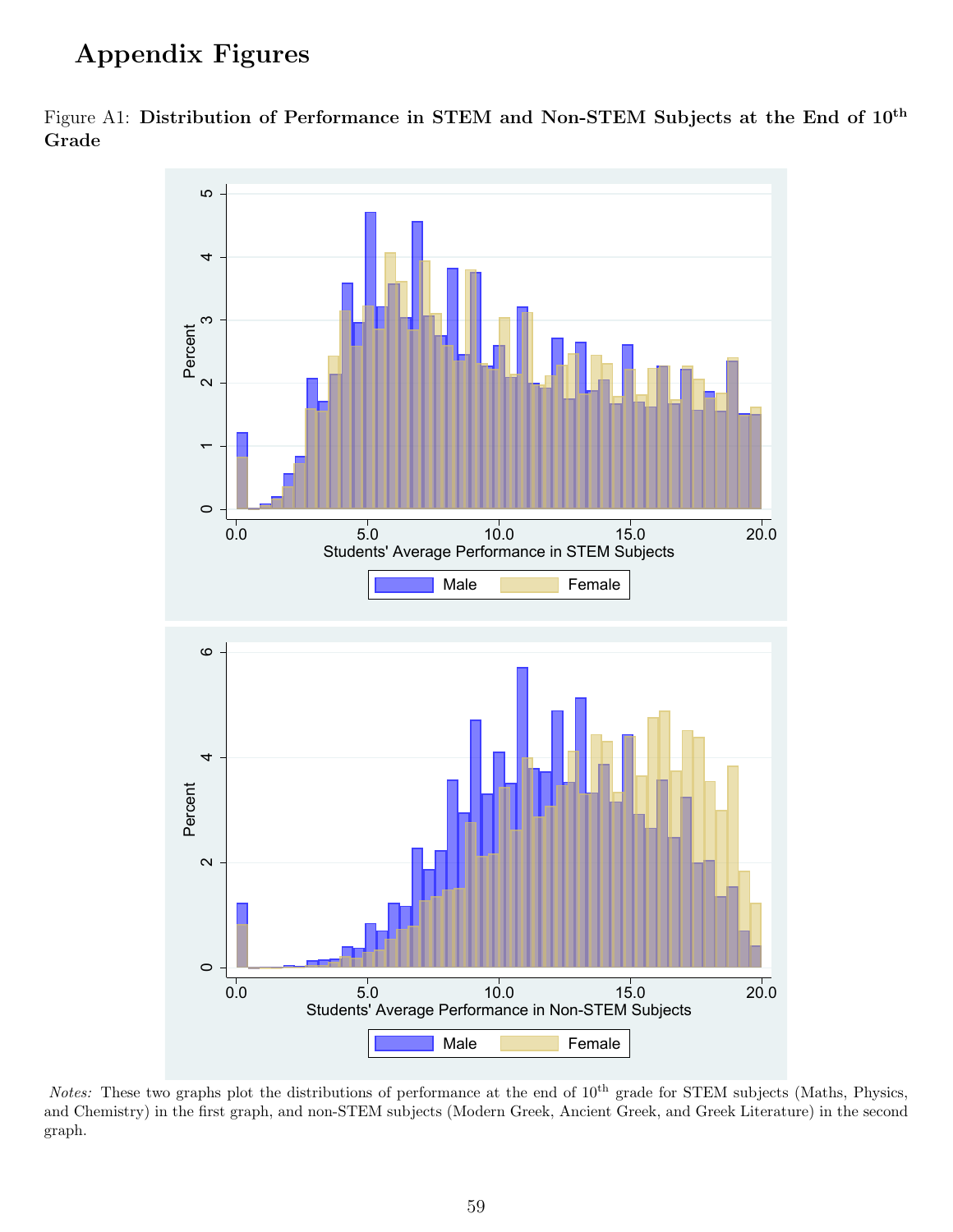

<span id="page-61-0"></span>Figure A2: Distribution of Absolute STEM Advantage at the End of  $10^{th}$  Grade

Notes: This graph plots the distribution of absolute STEM advantage at the end of grade 10 for males and females.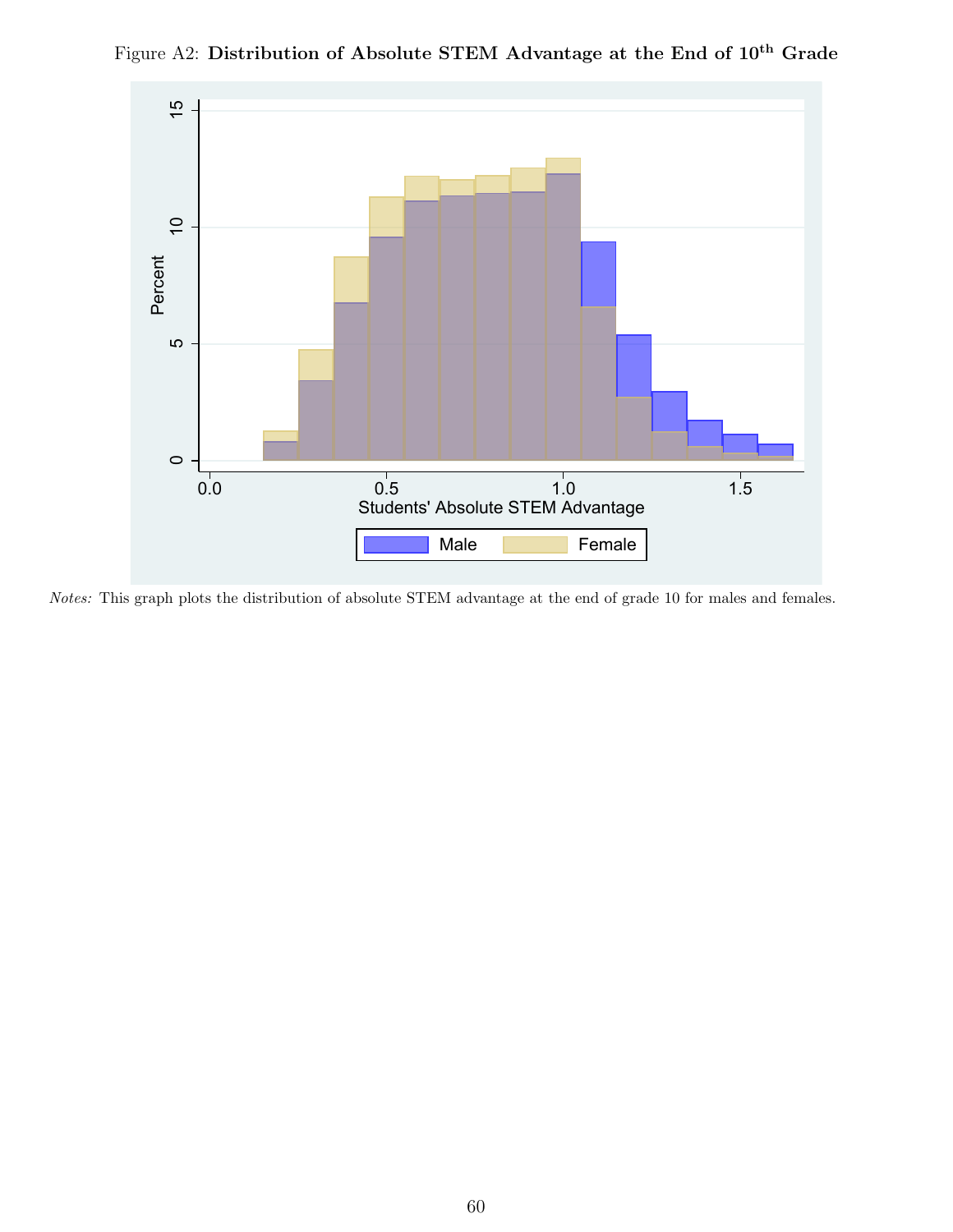

<span id="page-62-0"></span>Figure A3: Proportion of Males and Females by Quintile of STEM/Non-STEM Performance Distribution

Notes: These two figures show the proportion of students by quintiles of the STEM and non-STEM performance distribution at the end of grade 10. STEM ability is computed as average GPA in Algebra, Physics, and Chemistry. Non-STEM performance is computed as average GPA in Modern Greek, Greek Literature, and Ancient Greek. While the proportion of females is constant across the quintile of STEM performance distribution, a greater amount of female belong to the top quintiles of the non-STEM performance distribution. The dotted red line is draw at 0.5 to show the equal representation of gender as benchmark.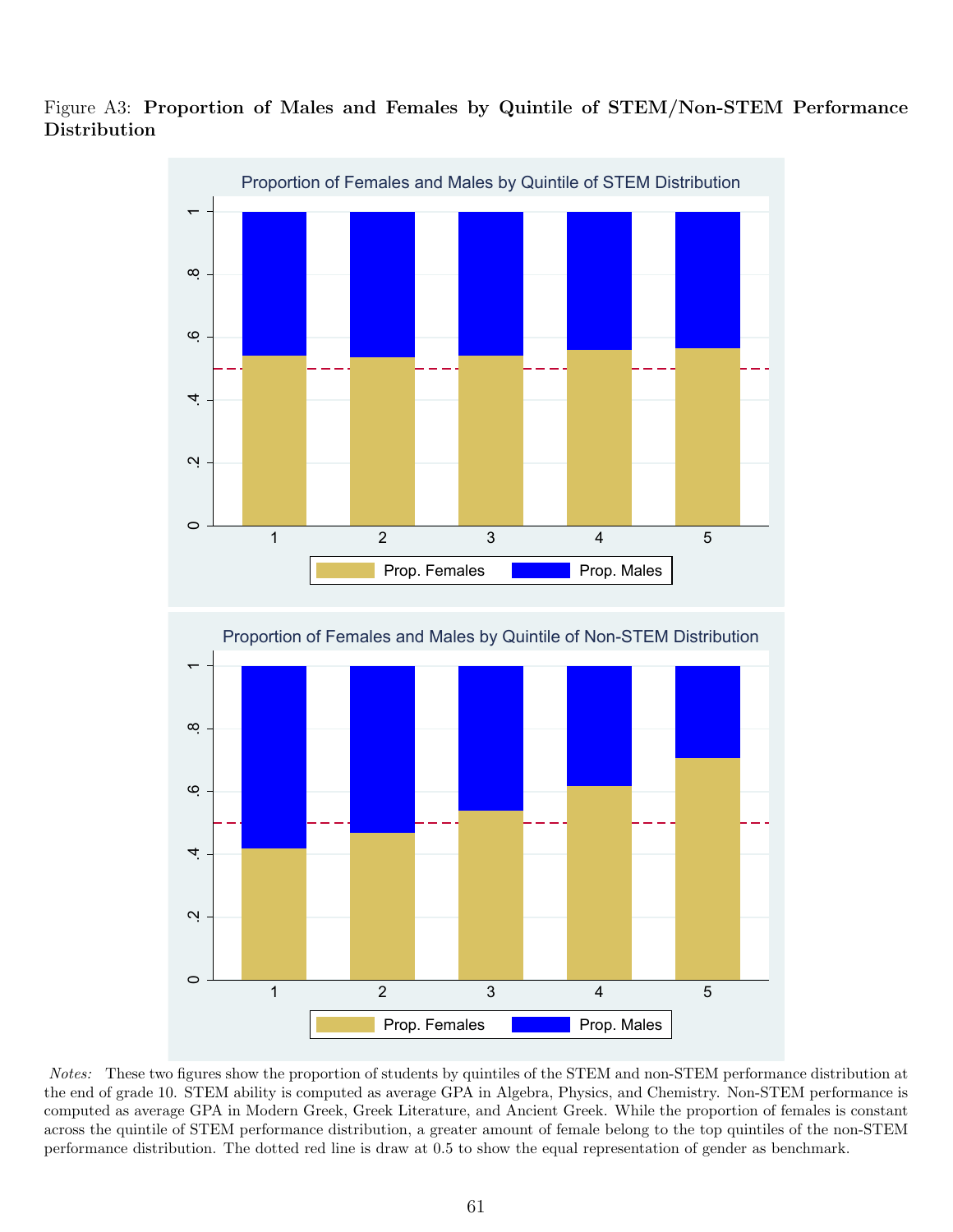<span id="page-63-0"></span>Figure A4: Variation of Comparative STEM Advantage with respect to STEM and Non-STEM Performance



Notes: These two box plots show the variation in rank in STEM advantage by decile of the STEM and non-STEM performance at the end of grade 10.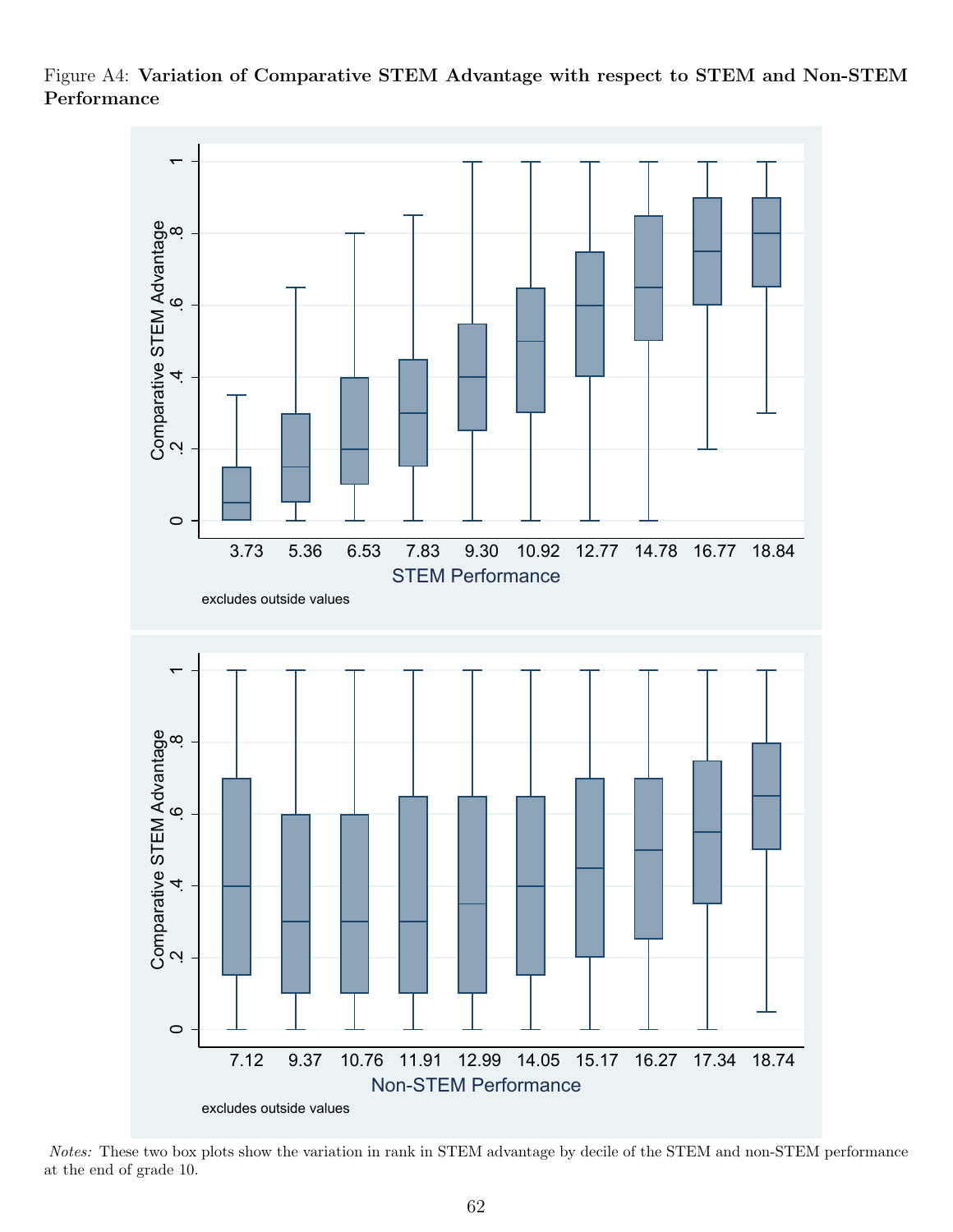<span id="page-64-0"></span>



Notes: The histogram of within-classroom standard deviation of absolute STEM advantage reveals substantial variation in the dispersion of absolute STEM advantage in the classroom. The vertical line corresponds to the standard deviation of absolute STEM advantage across all students.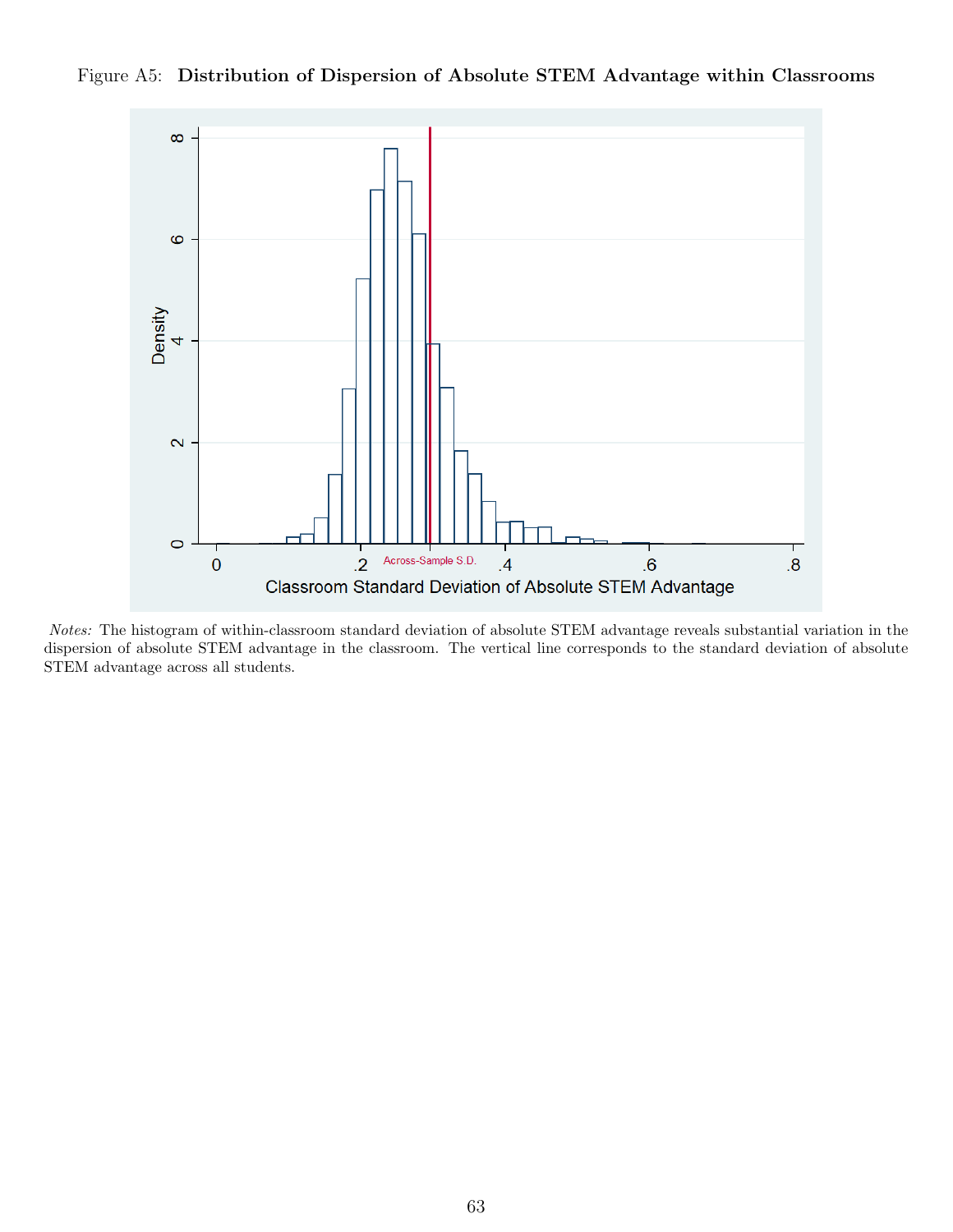

<span id="page-65-0"></span>Figure A6: Differential Effect of Comparative STEM Advantage across Different Quintiles STEM and Non-STEM Performance

Notes: These two graphs plot the estimates for rank in STEM advantage as in model [\(4\)](#page-15-2), on STEM track choice in grade 11, for each quintile of the STEM and non-STEM ability distribution. Both models include a quadratic polynomial for absolute STEM advantage. Standard errors are clustered at the school-cohort level.